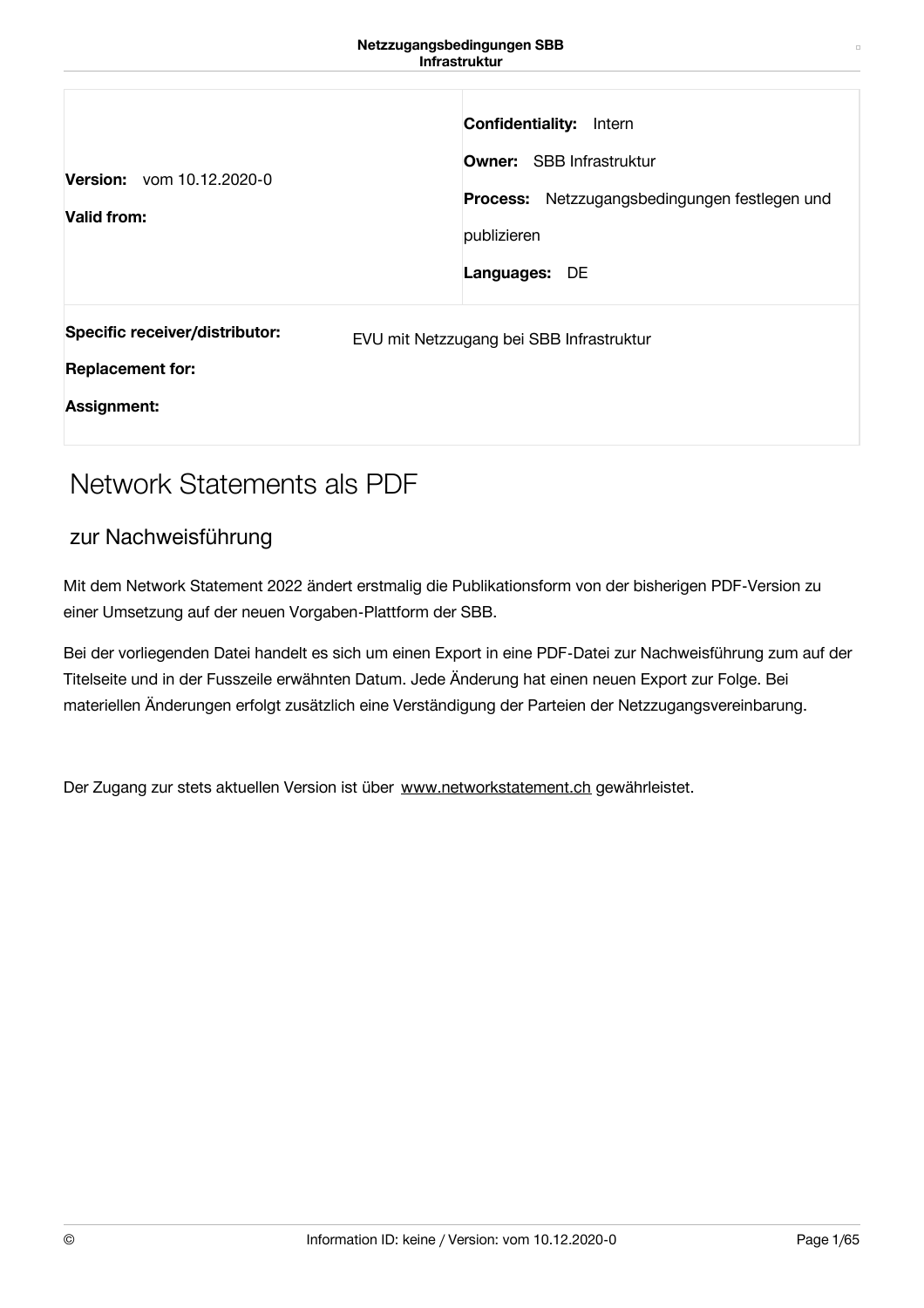# Table of contents

|                                                                                                                                                                                                                                      | 3  |
|--------------------------------------------------------------------------------------------------------------------------------------------------------------------------------------------------------------------------------------|----|
| Network Statement 2022 <b>Manual According to the Contract Office</b> Statement Contract and Technical Contract Office                                                                                                               |    |
| 1 General Information <b>Manual According to the Contract of According According to the According According According According According According According According According According According According According Accord</b> |    |
|                                                                                                                                                                                                                                      |    |
| 3 Access Conditions <b>Executes</b> 18                                                                                                                                                                                               |    |
|                                                                                                                                                                                                                                      |    |
| 54 Services and Charges <b>Election Charges</b>                                                                                                                                                                                      |    |
| 6 Operations <b>contract to the contract of the contract of the contract of the contract of the contract of the contract of the contract of the contract of the contract of the contract of the contract of the contract of the </b> | 57 |
|                                                                                                                                                                                                                                      | 59 |
|                                                                                                                                                                                                                                      | 65 |
|                                                                                                                                                                                                                                      | 65 |

 $\Box$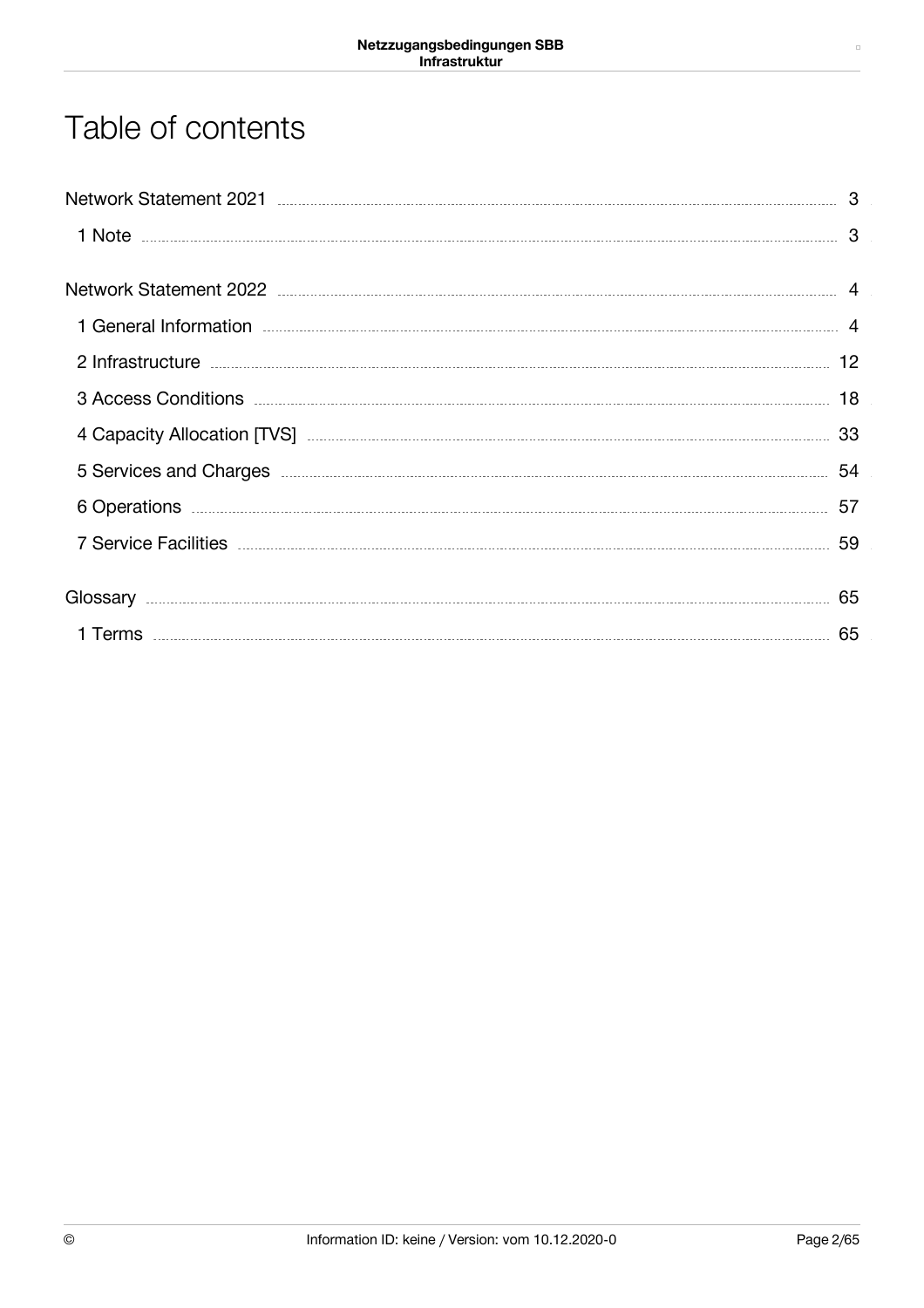# Network Statement 2021

# **Note**

<span id="page-2-1"></span><span id="page-2-0"></span>1

The Network Statement 2021 is currently only available as a PDF version and can be downloaded from www.OneStopShop.ch > OneStopShop. > Track Access (https://company.sbb.ch/en/sbb-as-business[partner/services-rus/onestopshop/track-access.html#sbb879b27\)](https://company.sbb.ch/en/sbb-as-business-partner/services-rus/onestopshop/track-access.html#sbb879b27).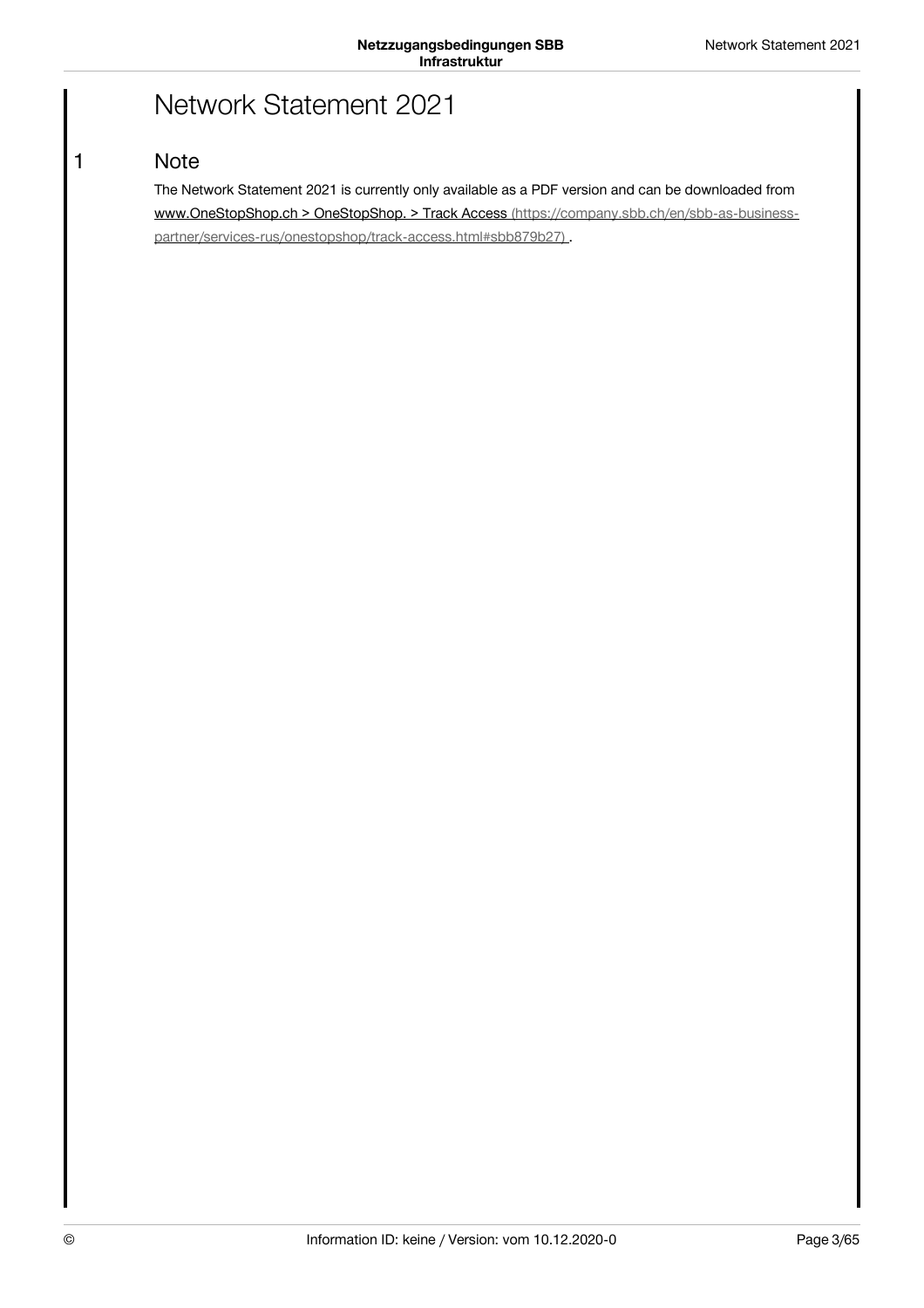# Network Statement 2022

### <span id="page-3-1"></span><span id="page-3-0"></span>General Information 1

### **Introduction and list of changes Version 1.0 dated 10 December 2020 1.1**

This Network Statement (NWS) is published by the Infrastructure Division of Swiss Federal Railways (SBB) in respect of its own network, as well as of the networks of Sensetalbahn AG and Hafenbahn Schweiz AG – hereinafter referred to as the [SBB] rail network.

The SBB rail network covers around 80% of Switzerland's standard-gauge network. A general map of the network [\(https://company.sbb.ch/de/sbb-als-geschaeftspartner/leistungen](https://company.sbb.ch/de/sbb-als-geschaeftspartner/leistungen-evu/onestopshop/netzzugang.html)evu/onestopshop/netzzugang.html) is available online.

Capacities (i.e. basic and ancillary services) on the interoperable standard-gauge rail networks, including Emmenbrücke-Lenzburg, are allocated by the independent Swiss train path allocation body (TVS), which also ensures that timetables are designed without discrimination. The train path allocation body is responsible for the content of those headings and sub-sections to which [TVS] has been appended.

At the time this document was written, the structure of the TVS had not been definitively determined. Changes to responsibilities and the new procedures will also require further adjustments to be made to this NWS. The TVS and IMs therefore reserve the right to publish an appropriately adjusted NWS following publication of this document.

| List of changes compared to NWS 2021 |  |
|--------------------------------------|--|
|--------------------------------------|--|

| <b>Section</b>        | Point No. | <b>Changes</b>                                                   |
|-----------------------|-----------|------------------------------------------------------------------|
|                       |           | Various editorial adjustments and updates of addresses, dates    |
|                       |           | and references to laws, standards and regulations                |
|                       |           | The way in which the sections of the Network Statement are laid  |
|                       |           | out has been completely revised compared to the previous year;   |
|                       |           | this work was coordinated by RailNetEurope. Summary:             |
| General               | Various   | • The order in which the "Access conditions" and the             |
|                       |           | "Infrastructure" sections appear has been reversed.              |
|                       |           | • "Services" and "Charges" have been combined                    |
|                       |           | • New section "Operational arrangements"                         |
|                       |           | • New section "Service facilities"                               |
|                       |           | • Various subsections re-arranged                                |
|                       |           | The new responsibilities of the train path allocation body (TVS) |
| 1 General information | 1.1       | following implementation of the draft "Organisation of Railway   |
|                       |           | Infrastructure (OBI)" legislation. Those sections and sub-       |
|                       |           | sections for which the TVS is responsible are specially marked.  |
|                       | 1.3.3.2   | SKE renamed as RailCom                                           |
|                       | 1.4       | Overview of the new section structure. This also entailed        |
|                       |           | renumbering the annexes.                                         |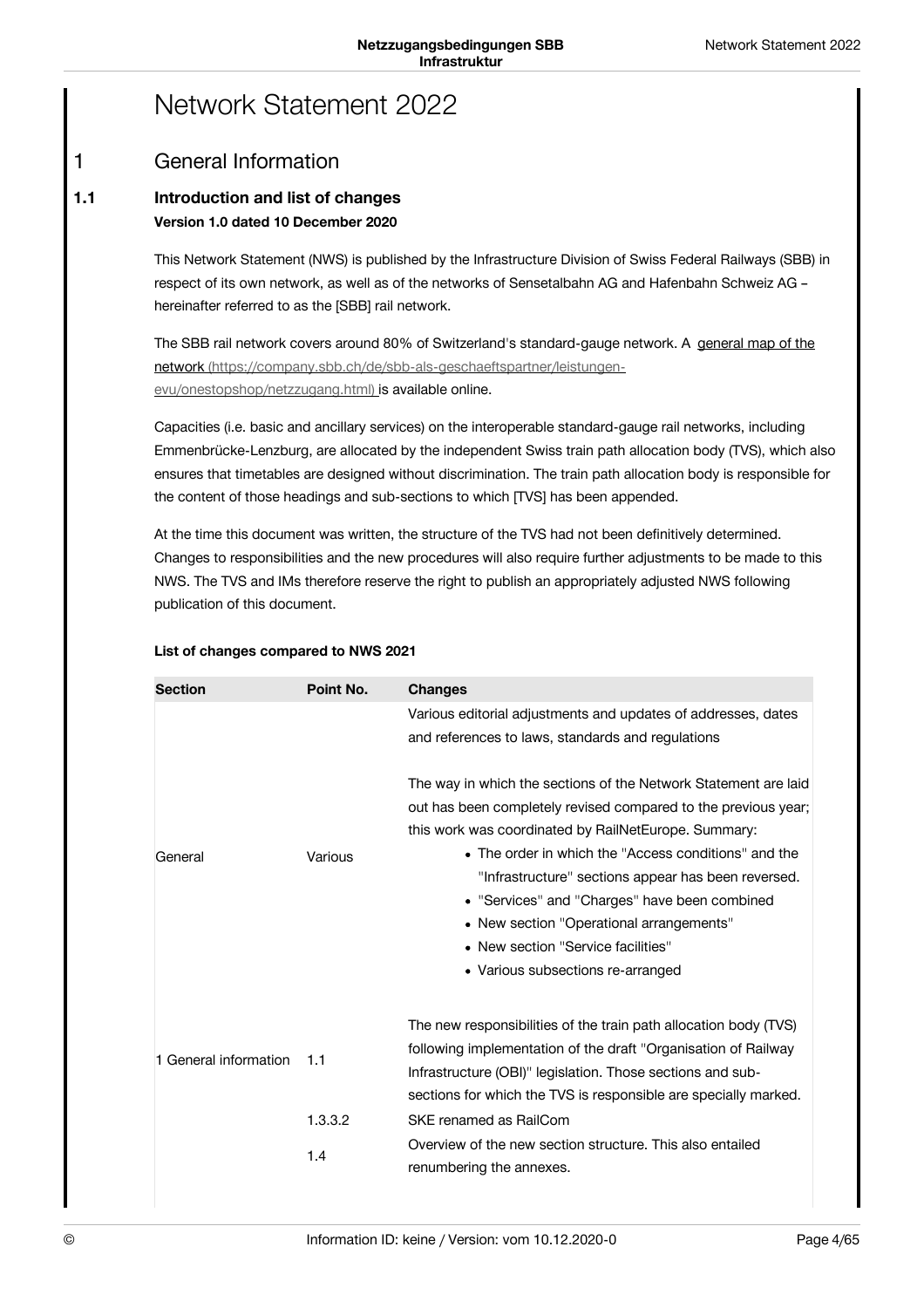## **Netzzugangsbedingungen SBB Infrastruktur**

| 2 Infrastructure           | 2.3             | An overview of the technical conditions affecting a route can be<br>accessed from the OneStopShop.<br>This sub-section has been editorially reduced in length. The |
|----------------------------|-----------------|--------------------------------------------------------------------------------------------------------------------------------------------------------------------|
|                            | 2.3.12.2        | provisions relating to recording voice communications are set<br>out in I-50094.                                                                                   |
|                            | 2.3.13.1        | Train control systems and the responsibilities of non-Swiss<br>infrastructure managers on cross-border routes - additions.                                         |
|                            | 2.6             | The reference to the FOT communication regarding the<br>dismantling of third party train control systems on cross-border<br>routes - additions.                    |
| 3 Access conditions        | 3.2.3 and 3.2.4 | Recognition of EU licenses and Single Safety Certificates -<br>additions                                                                                           |
|                            | 3.3.2           | Elements of the network access agreement adjusted to meet the<br>new legal requirements.                                                                           |
|                            | 3.4.1           | Cross acceptance for rail vehicles added.                                                                                                                          |
|                            | 3.4.1.8         | New regulation regarding the wheel/rail adhesion threshold value                                                                                                   |
|                            | 3.4.1.15        | New provision regarding noise from parked vehicles                                                                                                                 |
|                            |                 | The provisions regarding exceptional consignments have been                                                                                                        |
|                            |                 | aligned with those set out in I-30111.                                                                                                                             |
|                            |                 | The responsibility for authorising the management of                                                                                                               |
|                            | 3.4.3           | exceptional consignments has been set out more precisely.                                                                                                          |
|                            |                 | Aspects relating to train path orders are now included in Sub-<br>Sections 4.7.1 and 4.5.3.4.                                                                      |
| 4 Capacity allocation      | Various         | The entire section has been renumbered                                                                                                                             |
|                            |                 | Adjustments made to details required for designations in NeTS;                                                                                                     |
|                            | 4.2.7           | background and reference documents for basic service<br>applications - added.                                                                                      |
|                            | 4.5.1           | New NWS Annex 4.5 with ordering deadlines                                                                                                                          |
|                            | 4.9             | New sub-section (including Annex 4.9) on Timetabling and<br>Capacity Redesign TTR                                                                                  |
| 5 Services and charges 5.7 |                 | Mention of the IT application EFA for recording delays, with                                                                                                       |
|                            |                 | indication of causal factors                                                                                                                                       |
| 6 Operational              | Various         | New section with content taken from existing sub-sections                                                                                                          |
| provisions                 | 6.2.3           |                                                                                                                                                                    |
|                            |                 | V-App as a new method for accessing regulations                                                                                                                    |
|                            | 6.3.1           | New option of renting special workstations in SBB operational<br>premises                                                                                          |
| 7 Service facilities       | Various         | New section with content taken from existing sub-sections                                                                                                          |

# **1.2 Purpose of the Network Statement**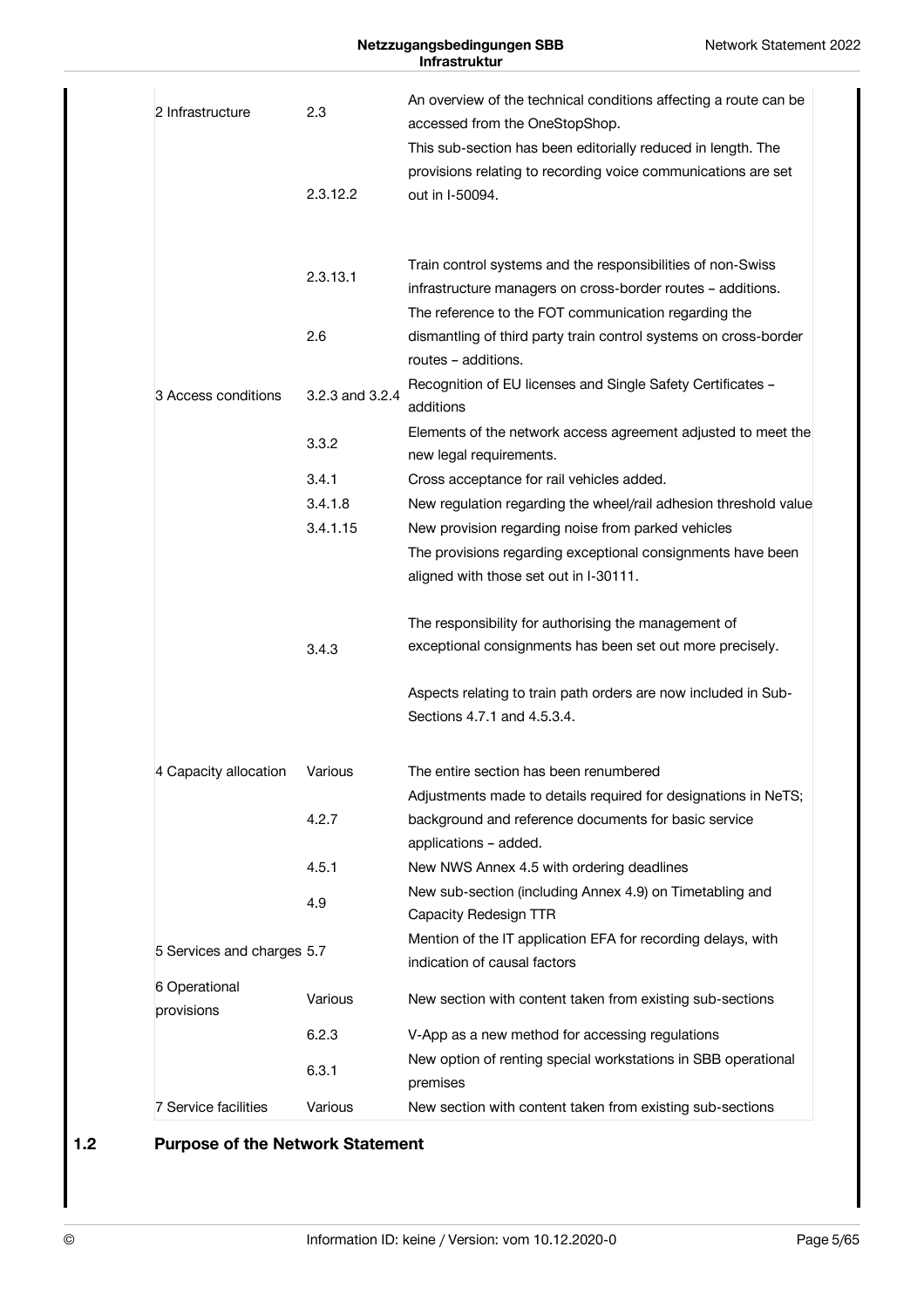The NWS contains the conditions applicable to accessing and using the rail network (within the meaning of Art. 10 (1) (d) Network Access Ordinance [NZV [\(https://www.admin.ch/opc/de/classified](https://www.admin.ch/opc/de/classified-compilation/19983395/index.html#a10)compilation/19983395/index.html#a10) ] and EU Directive 2012/34); it forms an integral element of the network access agreement between the IM and the RU.

It may also be used as a tool for requesting network access and for managing traffic on the SBB rail network. Therefore, the term "applicants" is used below if it applies equally to RUs and third parties.

Within Switzerland, SBB, other infrastructure managers and the TVS ensure that their published network access and usage conditions are harmonised with the structure of the Network Statement established in the EU in accordance with Article 27 of EU Directive 2012/34. Further information about the structure can be found in Section 1.4.

#### **Legal Aspects 1.3**

This NWS complies with the current legal framework in accordance with Railway Reform 2.2. Legislative changes will be added to the NWS as updates. Changes will also be listed in the overview of changes. In its Overland Transport Agreement with the European Union, Switzerland undertakes to apply legal provisions that are equal to those listed in Annex 1 of the agreement (https://www.admin.ch/opc/de/classified[compilation/19994647/index.html#app1ahref0\)](https://www.admin.ch/opc/de/classified-compilation/19994647/index.html#app1ahref0) . COTIF and CUI are applicable in Switzerland. The applicable Swiss laws and ordinances are published in the Swiss Certified Compilation of Federal Legislation (SR), and are also available online at www.admin.ch [\(https://www.admin.ch/gov/en/start.html\)](https://www.admin.ch/gov/en/start.html) .

#### **Legal Framework 1.3.1**

A list of the most important international and domestic legislation is set out below as a guide: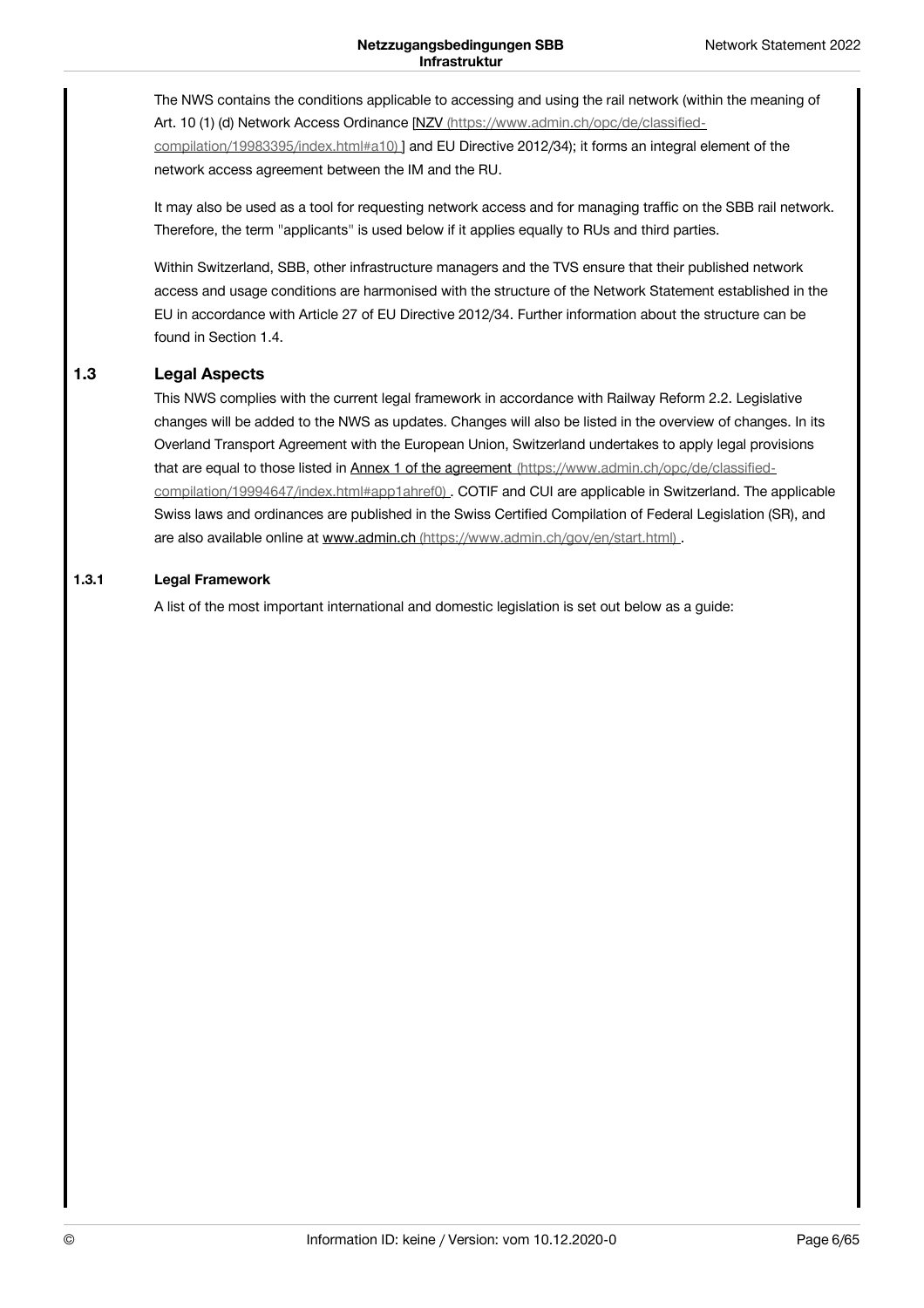| Key EU legislation (to aid interpretation)                                               |                                                                 |
|------------------------------------------------------------------------------------------|-----------------------------------------------------------------|
| <b>Number</b>                                                                            | <b>Designation</b>                                              |
|                                                                                          | Commission Implementing Regulation (EU) 2015/1136 of            |
| Implementing Regulation (EU) 2015/1136                                                   | 13 July 2015 amending                                           |
| (http://eur-lex.europa.eu/legal-content/DE/TXT/?                                         | Implementing Regulation (EU) No 402/2013 on the                 |
| gid=1532936761716&uri=CELEX%3A32015R1136)common safety method for risk evaluation and    |                                                                 |
|                                                                                          | assessment.                                                     |
| Implementing Regulation (EU) 2017/2177                                                   | Commission Implementing Regulation (EU) 2017/2177 of            |
| (https://eur-lex.europa.eu/legal-content/en/TXT/?                                        | 22 November 2017 on                                             |
| gid=1532936761716&uri=CELEX:32015R1136)                                                  | access to service facilities and rail-related services.         |
|                                                                                          | Regulation (EU) No 913/2010 of the European Parliament          |
| Regulation (EU) 913/2010 (https://eur-<br>lex.europa.eu/legal-content/DE/ALL/?           | and of the Council of                                           |
|                                                                                          | 22 September 2010 concerning a European rail network            |
| uri=CELEX%3A32010R0913)                                                                  | for competitive freight.                                        |
|                                                                                          | Directive 2012/34/EU of the European Parliament and of          |
| Directive (EU) 2012/34 (https://eur-                                                     | the Council of 21 November 2012 establishing a single           |
| lex.europa.eu/legal-content/DE/ALL/?                                                     | European railway area (recast).                                 |
| uri=CELEX:32012L0034)                                                                    |                                                                 |
|                                                                                          | Directive (EU) 2016/2370 of the European Parliament and         |
| Directive (EU) 2016/2370 (https://eur-                                                   | of the Council of 14 December 2016 amending Directive           |
| lex.europa.eu/legal-content/EN/TXT/?                                                     | 2012/34/EU as regards the opening of the market for             |
| qid=1587448954623&uri=CELEX:32016L2370)                                                  | domestic passenger transport services by rail and the           |
|                                                                                          | governance of the railway infrastructure.                       |
|                                                                                          | Directive (EU) 2016/797 of the European Parliament and          |
| Directive (EU) 2016/797 (https://eur-                                                    | of the Council of 11 May                                        |
| lex.europa.eu/legal-content/EN/TXT/?                                                     | 2016 on the interoperability of the rail system within the      |
| qid=1587448968204&uri=CELEX:32016L0797)                                                  | European Union.                                                 |
| Directive (EU) 2016/798 (https://eur-                                                    | Directive (EU) 2016/798 of the European Parliament and          |
| lex.europa.eu/legal-content/de/TXT/?                                                     | of the Council of 11 May                                        |
| uri=CELEX%3A32016L0798)                                                                  | 2016 on railway safety.                                         |
| Important domestic and international legislation applicable within Switzerland (extract) |                                                                 |
| <b>Number</b>                                                                            | <b>Abbreviation Designation</b>                                 |
| SR 0.742.403.1 - COTIF                                                                   |                                                                 |
| (http://www.admin.ch/ch/d/sr/c0_742_403_1.html)                                          | Convention concerning International Carriage by R               |
| SR 0.742.403.12 - Anhang E                                                               |                                                                 |
| (https://www.admin.ch/opc/de/classified-                                                 |                                                                 |
| compilation/20010972/index.html#app5ahref0) -                                            | Uniform Rules concerning the Contract of Use of Ir              |
| <b>CUI</b>                                                                               | International Rail Traffic (CUI)                                |
|                                                                                          | Agreement dated 21 June 1999 between the Swss                   |
| SR 0.740.72                                                                              | <b>LVA</b><br>the European Community regarding the transport of |
| (http://www.admin.ch/ch/d/sr/c0_740_72.html)                                             | passengers by rail and road (incl. Annexes and final            |

EBG Railways Act

SR 742.101

[\(http://www.admin.ch/ch/d/sr/c742\\_101.html\)](http://www.admin.ch/ch/d/sr/c742_101.html)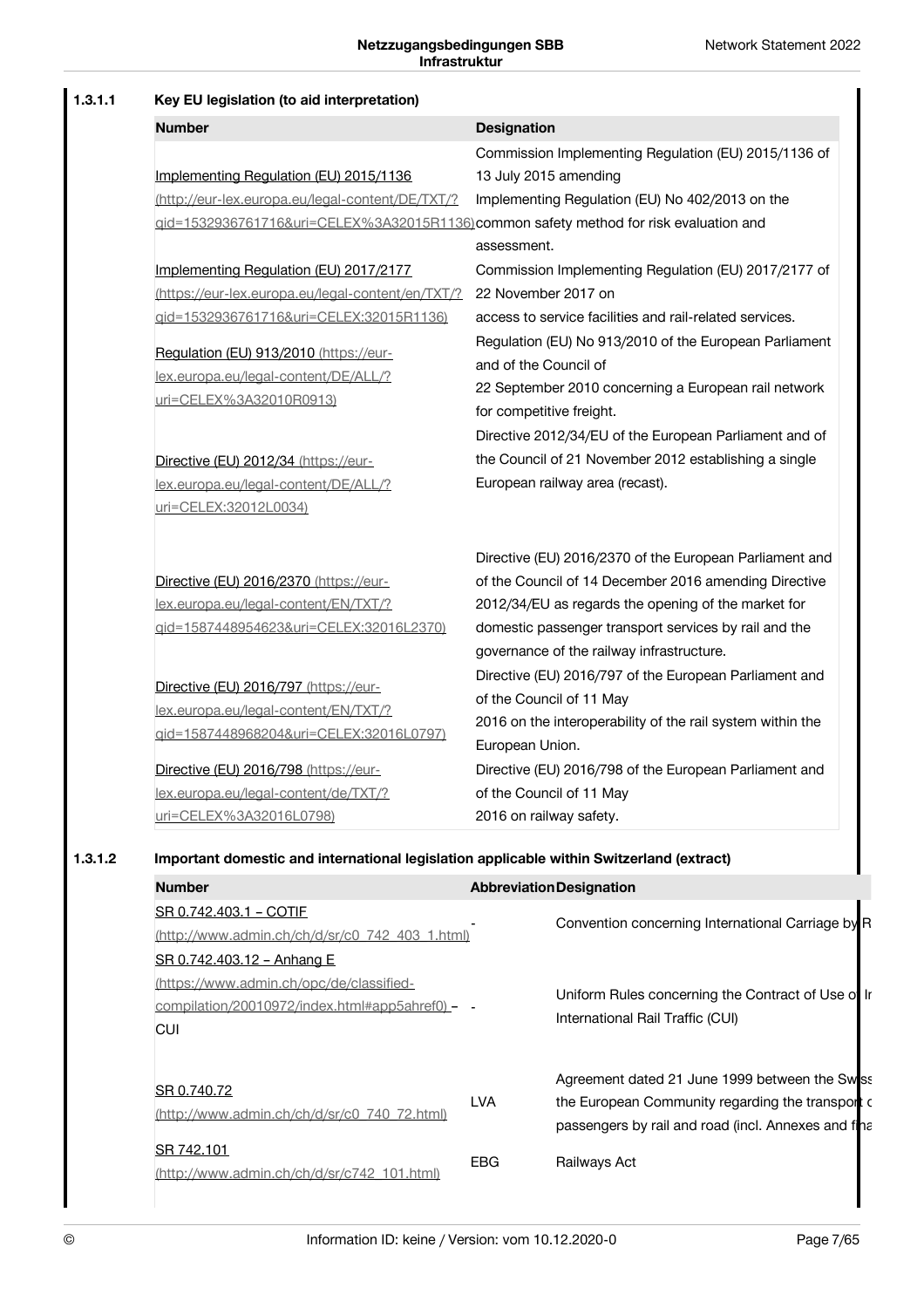| SR 742.122<br>(http://www.admin.ch/ch/d/sr/c742_122.html)                                      | <b>NZV</b>   | Network Access Ordinance                                                                                                                                                                                                                                                                                 |
|------------------------------------------------------------------------------------------------|--------------|----------------------------------------------------------------------------------------------------------------------------------------------------------------------------------------------------------------------------------------------------------------------------------------------------------|
| SR 742.122.4<br>(https://www.admin.ch/opc/de/classified-<br>compilation/20112106/index.html)   | NZV-BAV      | BAV ordinance on the Network Access Ordinance                                                                                                                                                                                                                                                            |
| SR 742.101.4<br>(https://www.admin.ch/opc/de/classified-<br>compilation/20200121/index.html)   |              | Business regulation issued by the Rail Transport C                                                                                                                                                                                                                                                       |
| SR 742.141.1<br>(http://www.admin.ch/ch/d/sr/c742_141_1.html)                                  | <b>EBV</b>   | Railways Ordinance. Annex 7 EBV states those tec<br>for interoperability (TSI) which are applicable in Sw<br>national regulations deviate from the TSIs, this will<br>FOT by means of notified national technical regulat<br>(https://www.bav.admin.ch/bav/de/home/rechtlich<br>vorschriften/nntv.html). |
| SR 742.141.11<br>(http://www.admin.ch/ch/d/sr/c742_141_11.html)                                | AB-EBV       | Implementing Provisions for the Railways Ordinanc                                                                                                                                                                                                                                                        |
| SR 742.144<br>(http://www.admin.ch/ch/d/sr/c742_144.html)                                      | <b>RNAA</b>  | Federal Law on Railway Noise Abatement                                                                                                                                                                                                                                                                   |
| SR 742.144.1<br>(http://www.admin.ch/ch/d/sr/c742_144_1.html)                                  | <b>VLE</b>   | Ordinance on Railway Noise Abatement                                                                                                                                                                                                                                                                     |
| SR 742.173.001<br>(https://www.admin.ch/opc/de/classified-<br>compilation/20153251/index.html) | <b>FDV</b>   | Swiss Rail Service Regulations (R 300.1-15)                                                                                                                                                                                                                                                              |
| SR 742.412<br>(http://www.admin.ch/opc/de/classified-<br>compilation/20121700/index.html)      | <b>RSD</b>   | Ordinance on the Carriage of Dangerous Goods by<br>Cableways                                                                                                                                                                                                                                             |
| SR 742.41<br>(https://www.admin.ch/opc/de/classified-<br>compilation/20140476/index.html)      | GüTG         | Goods Carriage Act                                                                                                                                                                                                                                                                                       |
| SR 742.411<br>(http://www.admin.ch/ch/d/sr/c742 411.html)                                      | GüTV         | Carriage of Goods Ordinance                                                                                                                                                                                                                                                                              |
| SR 745.1<br>(https://www.admin.ch/opc/de/classified-<br>compilation/20061345/index.html)       | <b>PBG</b>   | Passenger Transport Act                                                                                                                                                                                                                                                                                  |
| SR 745.11<br>(http://www.admin.ch/ch/d/sr/c745_11.html)                                        | <b>VPB</b>   | Ordinance on Passenger Transport                                                                                                                                                                                                                                                                         |
| SR 745.13<br>(http://www.admin.ch/ch/d/sr/c745_13.html)                                        | <b>FPV</b>   | <b>Timetables Ordinance</b>                                                                                                                                                                                                                                                                              |
| SR 151.3<br>(http://www.admin.ch/ch/d/sr/151_3/index.html)                                     | <b>BehiG</b> | Federal Act on Equality for People with Disabilities                                                                                                                                                                                                                                                     |
| SR 151.31<br>(http://www.admin.ch/ch/d/sr/c151_31.html)                                        | BehiV        | Ordinance on the Elimination of Discrimination ana<br><b>Disabilities</b>                                                                                                                                                                                                                                |
|                                                                                                |              |                                                                                                                                                                                                                                                                                                          |

# **1.3.2 Legal Status and Liability**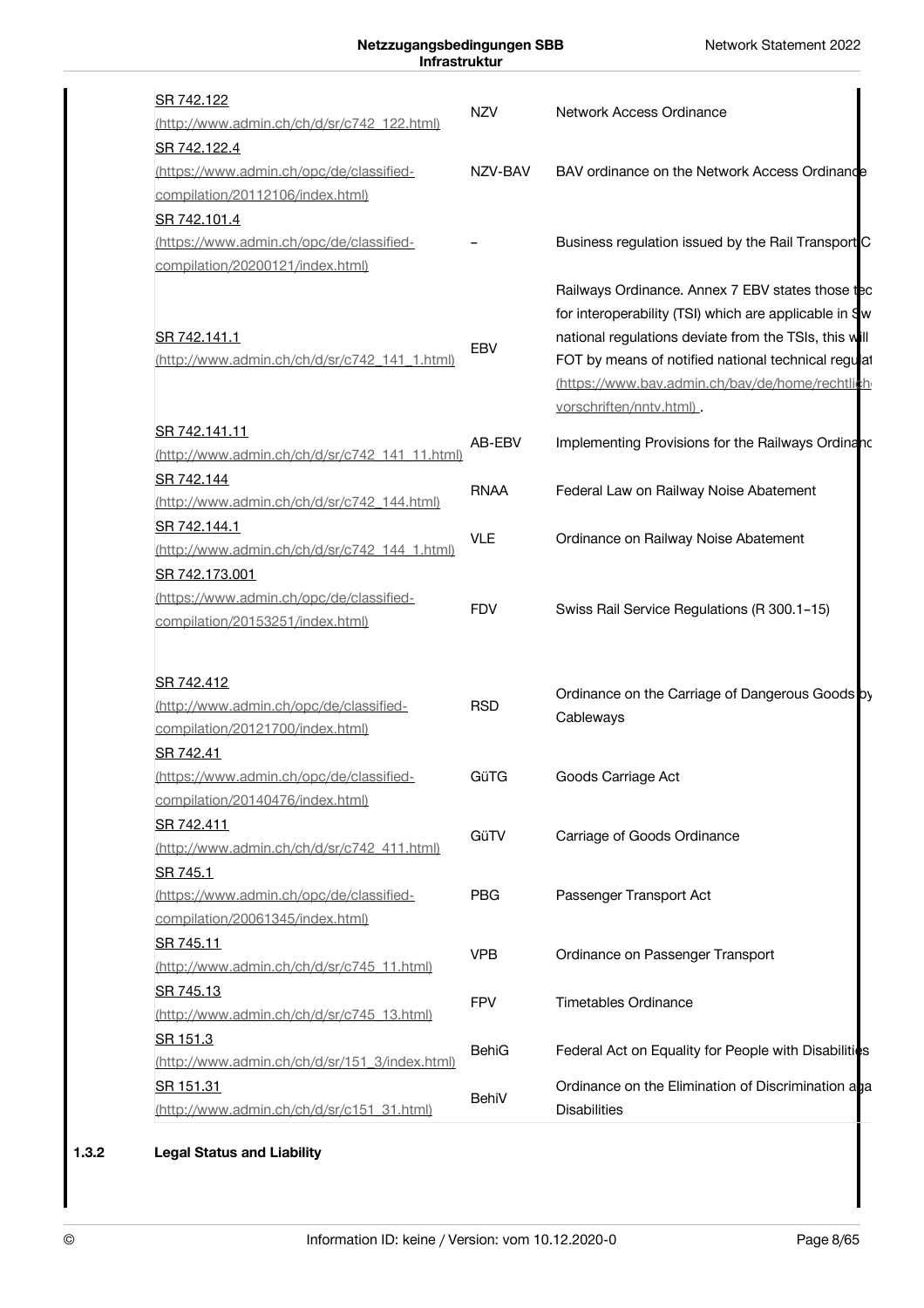All the conditions for the use of railway infrastructure published in this NWS are subject to subsequent changes to legislation and regulations.

If Swiss laws and ordinances are revised after publication of the Network Statement and introduce additional requirements, compliance with these subsequent requirements is mandatory. SBB Infrastructure and the TVS accept no liability for the consequences of failure to comply with subsequent amendments to legislation and regulations.

SBB and the TVS are conscious of the need to ensure that the information in this NWS is correct. They shall not be liable for any direct or indirect damage arising from obvious defects in this NWS and in other documents. Furthermore, they reject all responsibility for the contents of any external websites to which this publication links. Where the contents of linked pages contradict those of this NWS, the latter shall take precedence. This reservation does not apply to links in the official collection of Swiss laws and ordinances.

This Network Statement is published in German, French, Italian and English language versions. In the event of differences between language versions, the German version shall be legally binding.

#### **Appeals Procedure 1.3.3**

#### **The principle 1.3.3.1**

If you have any complaints regarding the content of this NWS, please contact SBB Infrastructure or the TVS. Responsibilities are described at Point 1.1; the relevant contacts can be found in the address directory at Point 1.6.

#### **RailCom 1.3.3.2**

Disputes relating to the granting of network access and the associated conditions are subject to claims to the Railways Commission <u>RailCom [\(https://www.railcom.admin.ch/\)](https://www.railcom.admin.ch/) (</u>Art. 29 LVA, Art. 40a<sup>ter</sup> EBG).

In accordance with Art. 33 (f) VGG (Administrative Court Act), RailCom's decisions can be referred to the Federal Administrative Court in St. Gallen.

#### **Structure of the Network Statement 1.4**

The structure, or layout, of this NWS corresponds to the structure which was developed and adopted by the association of European infrastructure managers and train path allocation bodies, RailNetEurope (RNE). Details of this 'common structure' can be found at www.rne.eu/network-statements/ [\(http://www.rne.eu/network-statements/\)](http://www.rne.eu/network-statements/) .

The common structure is intended to make information about network access required by readers available in a standard structure throughout Europe.

- Section 1 contains general information about the NWS and points of contact.
- Section 2 describes the characteristics of the track network, including capacity restrictions.
- Section 3 defines the legal requirements and the conditions for accessing the IM's network.
- Section 4 specifies the procedure for allocating train paths.
- Section 5 describes the services that can be purchased and the corresponding charges.
- Section 6 contains operational provisions for rail movements on the IM's network.
- Section 7 provides an overview of the service facilities offered by the IMs and third parties.

Where appropriate, further information is provided in the annexes. The annexes are numbered so as to correspond with the section or paragraph to which they relate. For example: the Gotthard Base Tunnel is classified as special infrastructure. Detailed information about the conditions which apply there can be found in NWS Annex 2.4.1B:

Annexes 2.4.1A-E: Special infrastructures (B2000, GBT, CBT, CEVA, TT Chiasso)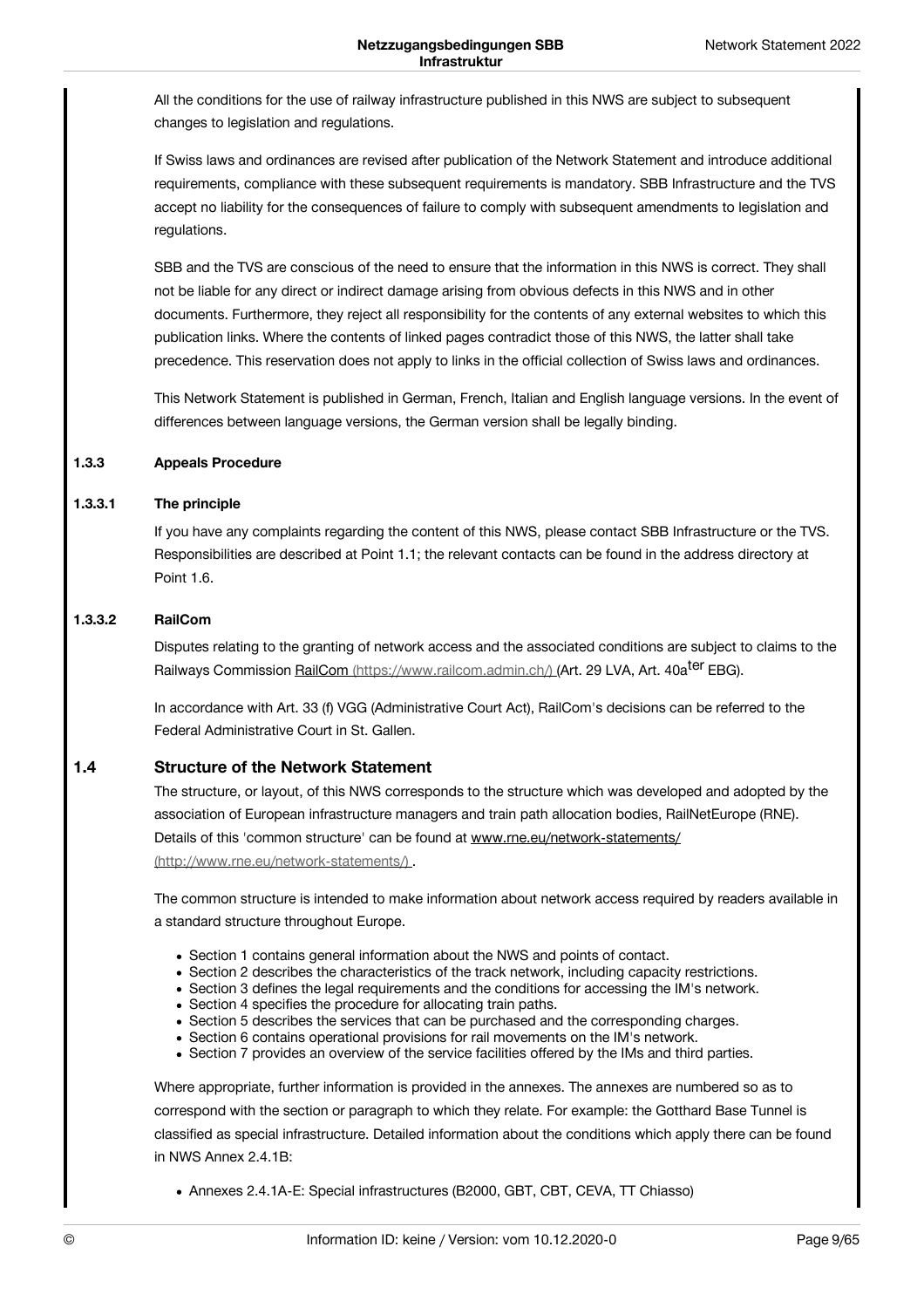- Annex 3.4.1.6.4: Energy measurement systems for energy billing
- Annex 4.2.7 (only applicable to the 2022 timetable): Providing data
- Annex 4.5 (only applicable to the 2022 timetable): Ordering deadlines
- Annex 4.9: Timetabling and Capacity Redesign TTR

#### **Validity Period, Updating and Publishing 1.5**

#### **Validity Period 1.5.1**

This NWS applies to the ordering and execution of transport operations in the 2022 timetable year from 12 December 2021 to 10 December 2022.

#### **Updating 1.5.2**

The NWS is kept up to date. Information on new and amended versions is provided in accordance with the provisions of the Track Access Agreement.

#### **Publishing 1.5.3**

The NWS is published exclusively in digital form at www.onestopshop.ch (https://company.sbb.ch/en/sbb[as-business-partner/services-rus/onestopshop/track-access.html#sbb9c438f\)](https://company.sbb.ch/en/sbb-as-business-partner/services-rus/onestopshop/track-access.html#sbb9c438f) -> Track access and www.networkstatement.ch [\(http://www.networkstatement.ch\)](http://www.networkstatement.ch) .

#### **Contacts 1.6**

Detailed information on all topics relating to network access and network usage can be obtained from the contact persons shown at www.sbb.ch/kontakt-onestopshop (https://company.sbb.ch/de/sbb-als[geschaeftspartner/leistungen-evu/onestopshop/kontakt.html\)](https://company.sbb.ch/de/sbb-als-geschaeftspartner/leistungen-evu/onestopshop/kontakt.html) . The list is constantly updated.

For general questions about the NWS, please contact:

SBB Infrastructure Verträge und Netzzugang Hilfikerstrasse 3 3000 Bern 65 **Switzerland** +41 79 732 67 73 [netzzugang@sbb.ch](javascript:linkDecryptEmail() www.onestopshop.ch [\(https://company.sbb.ch/de/sbb-als-geschaeftspartner/leistungen](https://company.sbb.ch/de/sbb-als-geschaeftspartner/leistungen-evu/onestopshop.html)evu/onestopshop.html)

If you have any questions about matters for which the TVS is responsible (cf. Point 1.1), please contact:

Schweizerische Trassenvergabestelle Schwarztorstrasse 31 Postfach 3001 Bern **Switzerland** +41 79 928 01 63 [info@trasse.ch](javascript:linkDecryptEmail() / [info@tvs.ch](javascript:linkDecryptEmail() www.trasse.ch [\(http://www.trasse.ch\)](http://www.trasse.ch) / www.tvs.ch [\(http://www.tvs.ch\)](http://www.tvs.ch)

#### **Cooperation between European IMs/ABs 1.7**

**Rail Freight Corridors 1.7.1**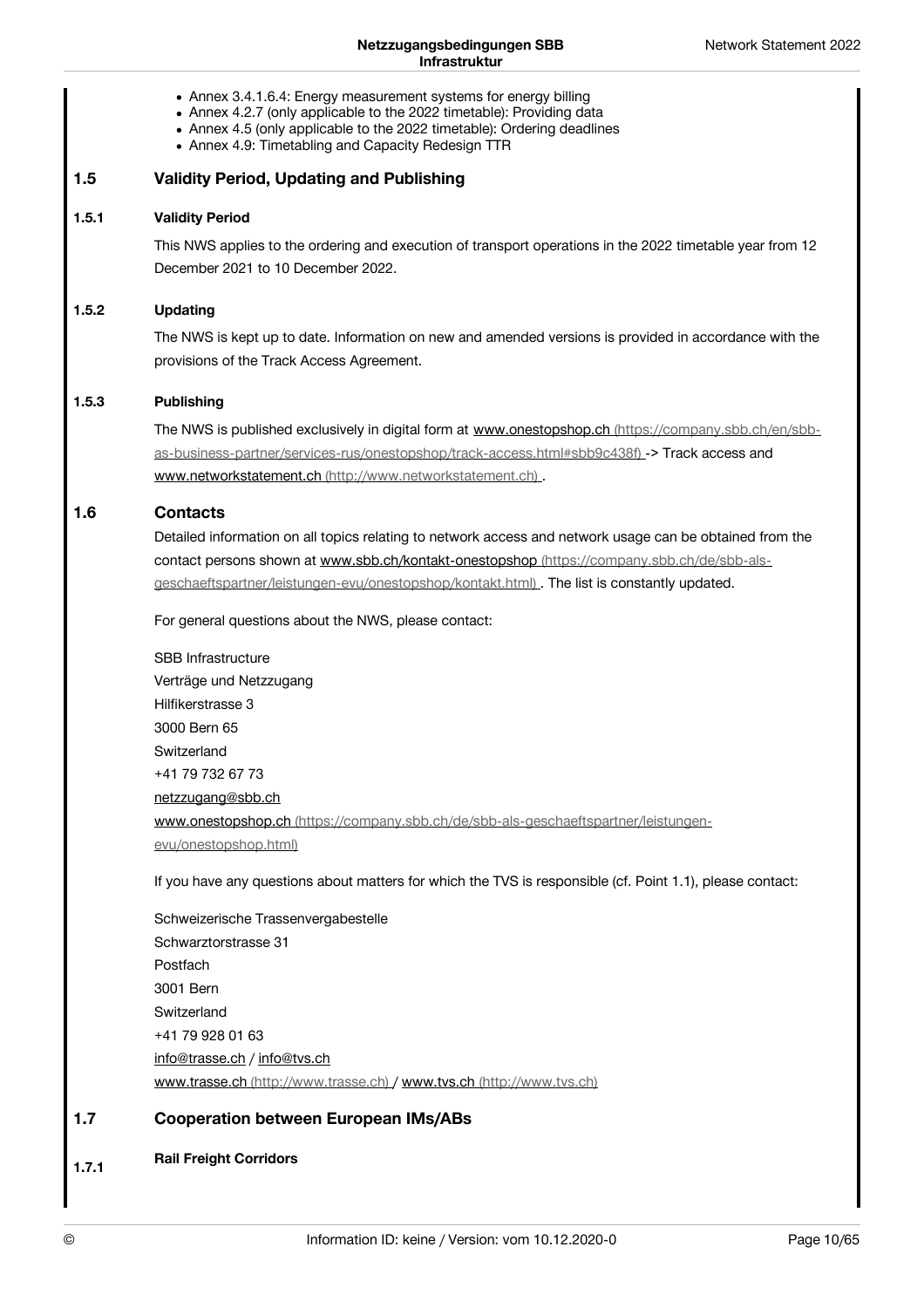EU regulation 913/2010 states that there are eleven rail freight corridors (RFC) in Europe. These corridors are intended to achieve the following objectives:

- Improving cooperation between the IMs of the countries involved as regards capacity allocation, development of interoperable systems and infrastructure upgrades and refurbishment.
- Achieving a balance between freight and passenger trains along the rail freight corridors in order to satisfy freight train capacity and punctuality requirements.
- Promoting intermodal traffic by incorporating terminals into the rail freight corridors.

An interactive map [\(http://www.rne.eu/rail-freight-corridors/rail-freight-corridors-general-information/\)](http://www.rne.eu/rail-freight-corridors/rail-freight-corridors-general-information/) showing all freight corridors is available from RNE.

Under the Overland Transport Agreement with the EU, Switzerland has undertaken to apply legislation equivalent to the EU Regulation. Switzerland is therefore involved in the Rhine-Alpine RFC and the North Mediterranean RFC.

**RFC Rhine-Alpine**: Zeebrugge/Antwerp/Vlissingen/Rotterdam/Amsterdam–Cologne–Mannheim–Basel– Gotthard/Lötschberg–Genoa. Further details are available at www.corridor-rhine-alpine.eu [\(http://www.corridor-rhine-alpine.eu\)](http://www.corridor-rhine-alpine.eu)

**RFC North Sea-Mediterranean**: Glasgow/Edinburgh/Dunkirk/Zeebrugge/Rotterdam/Amsterdam–Metz– [Basel/Dijon/Lyons–Geneva/Marseilles.](http://www.rfc-northsea-med.eu) Further details are available at www.rfc-northsea-med.eu (http://www.rfc-northsea-med.eu)

#### **RailNetEurope 1.7.2**

The European Association of Infrastructure Managers and Train Path Allocation Bodies (RNE), established in January 2004, aims to simplify international business activities. This is achieved through harmonised business processes, templates, manuals, guides and tools, all of which are made available to the participating infrastructure IMs and applicants. SBB Infrastructure, BLS Netz AG and the TVS are all members of RNE.

Additional information, such as the contact details for other infrastructure managers and train path allocation bodies, can be found at www.rne.eu/organisation/rne-approach-structure [\(http://www.rne.eu/organisation/rne-approach-structure\)](http://www.rne.eu/organisation/rne-approach-structure) .

#### **Weitere internationale Kooperationen [folgt] 1.7.3**

#### **OneStopShop (OSS) [TVS] 1.7.3.1**

RNE members have created an international network of one-stop shops to support applicants in matters relating to network access and cross-border train path orders. Within Switzerland, the TVS is responsible for all domestic and international train path applications – with the exception of train paths on freight corridors.

A list of the national contact agencies is available at www.rne.eu [\(http://www.rne.eu\)](http://www.rne.eu) .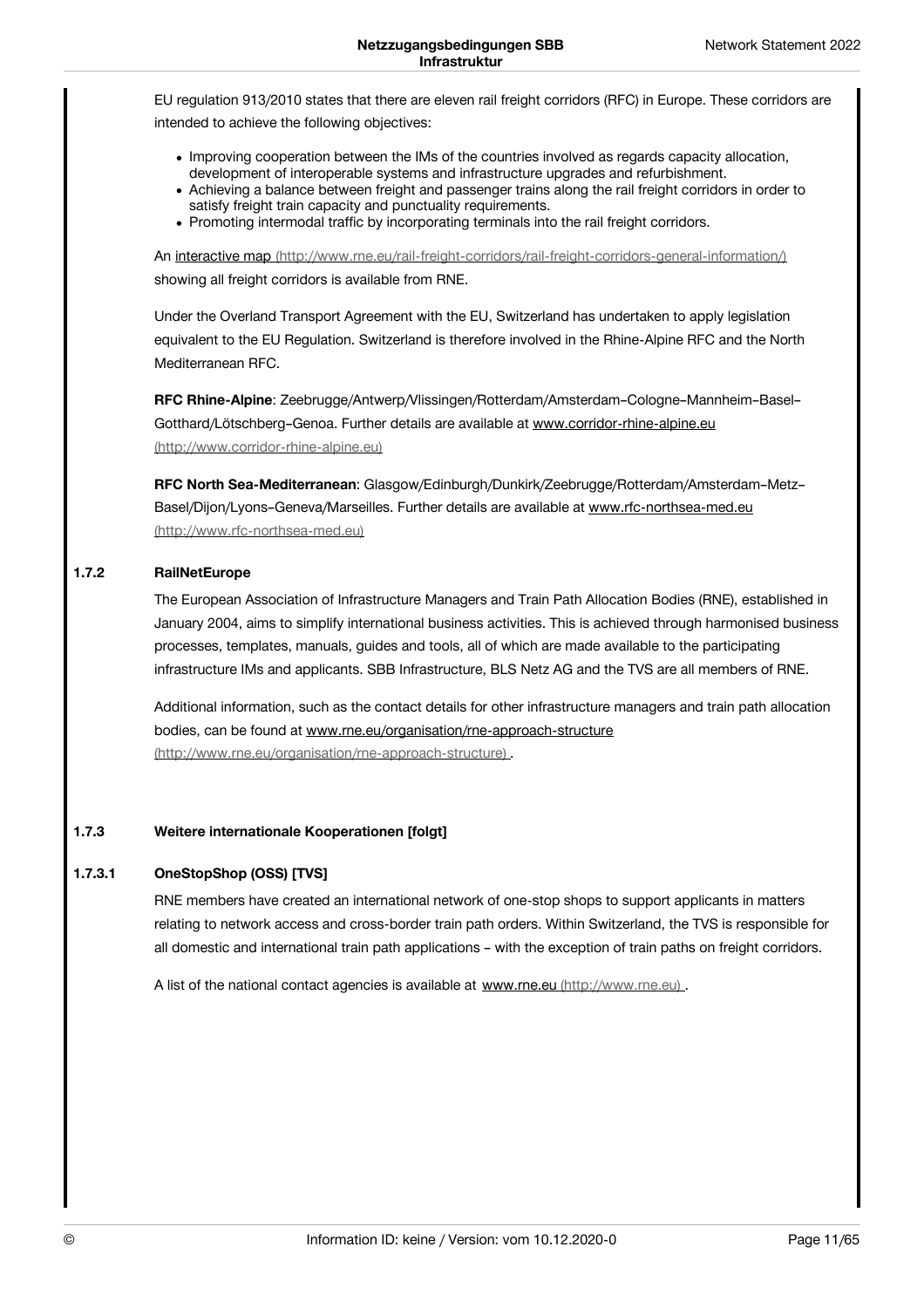#### **Special interest groups on which SBB Infrastructure is represented 1.7.3.2**

Other international associations and (standards) committees on which SBB Infrastructure is represented include:

- the Community of European Railways and Infrastructure Companies (CER),
- the Union International des Chemins de Fer (UIC),
- the Rail Freight Corridors (RFC),
- the Platform of Rail Infrastructure Managers in Europe (PRIME) and
- the European Committee for Standardization (CEN/CENELEC).

There are also bilateral committees with the infrastructure managers of neighbouring countries.

### <span id="page-11-0"></span>Infrastructure 2

#### **Introduction 2.1**

Section 2 of the NWS contains a description of the SBB railway infrastructure.

#### **Extent of Network 2.2**

#### **Limits 2.2.1**

The SBB track network is primarily located within the territory of the Swiss Confederation. SBB Infrastructure also operates the route from the national border with Italy (in the Simplon tunnel) to Iselle di Trasquera and the route on German territory between Bülach and Schaffhausen.

#### **Connecting Railway Networks 2.2.2**

#### **Foreign normal-gauge networks 2.2.2.1**

SBB Infrastructure borders on the following foreign infrastructure networks:

- SNCF Réseau in Basel, Boncourt–Delle, Le Locle–Col-des-Roches, Les Verrières–Pontar-
- lier, Vallorbe, La Plaine-Bellegarde and Chène-Bourg–Annemasse
- DB Netz AG in Basel, Koblenz–Waldshut, Schaffhausen and Kreuzlingen–Konstanz
- RFI in Chiasso, Ranzo–Luino, Iselle di Trasquera–Domodossola and Stabio–Gaggiolo
- ÖBB-Infrastruktur AG in Buchs (St. Gallen) and St. Margrethen

The key transit routes are the north-south axis from Schaffhausen/Basel to Chiasso/Luino or Brig/Domodossola (via the BLS network) and the east-west axis from St. Margrethen/Buchs SG to Genève.

The precise definitions of the network borders are set out in I-30121 under the heading «Border station».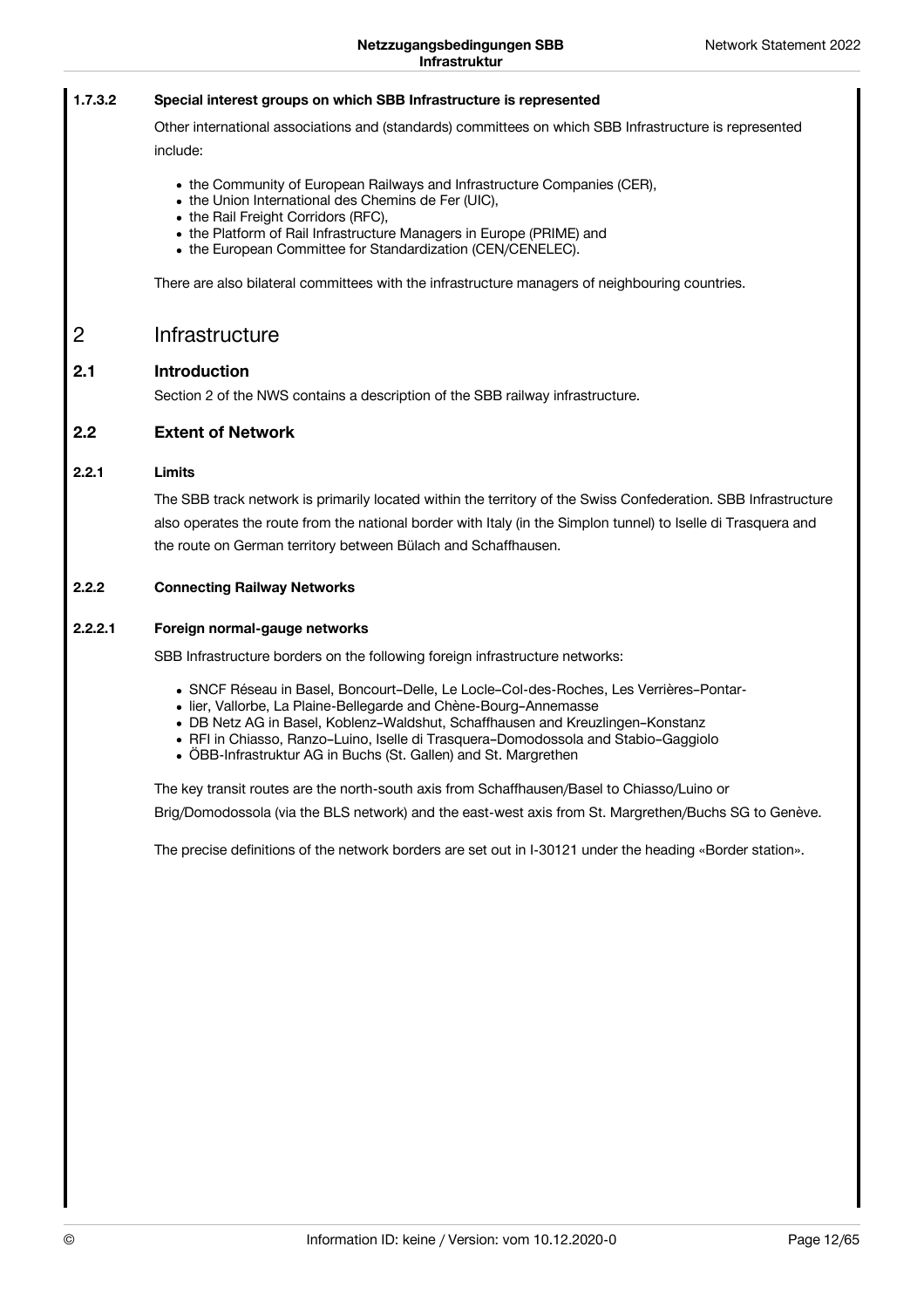#### **Domestic IMs with standard-gauge routes 2.2.2.2**

### The SBB Infrastructure network borders on the following domestic standard gauge networks:

- Aargau Verkehr [\(https://www.aargauverkehr.ch/unternehmen/partner/netzzugang\)](https://www.aargauverkehr.ch/unternehmen/partner/netzzugang)
- Appenzellerbahnen [\(https://appenzellerbahnen.ch/\)](https://appenzellerbahnen.ch/)
- Aare Seeland mobil [\(http://www.asmobil.ch/\)](http://www.asmobil.ch/)
- BLS Netz AG [\(https://www.bls.ch/de/unternehmen/leistungen-fuer-dritte/leistungen-fuer-evu\)](https://www.bls.ch/de/unternehmen/leistungen-fuer-dritte/leistungen-fuer-evu)
- Chemins de fer du Jura [\(https://www.les-cj.ch/\)](https://www.les-cj.ch/)
- Emmentalbahn GmbH [\(http://www.etb-infra.ch/de/\)](http://www.etb-infra.ch/de/)
- Oensingen Balsthal Bahn AG [\(http://www.oebb.ch/\)](http://www.oebb.ch/)
- Regionalverkehr Bern Solothurn [\(https://www.rbs.ch/\)](https://www.rbs.ch/)
- Rhätische Bahn [\(https://www.rhb.ch/de/home\)](https://www.rhb.ch/de/home)
- Museumsbahn SEHR & RS [\(https://www.etzwilen-singen.ch/museumsbahn/netzzugang/\)](https://www.etzwilen-singen.ch/museumsbahn/netzzugang/)
- SOB Südostbahn [\(https://www.sob.ch/dienstleistungen/netzzugang.html\)](https://www.sob.ch/dienstleistungen/netzzugang.html)
- Sursee-Triengen-Bahn [\(https://www.sursee-triengen-bahn.ch/infrastruktur/netzzugang/\)](https://www.sursee-triengen-bahn.ch/infrastruktur/netzzugang/)
- Sihltal Zürich Uetliberg Bahn [\(https://www.szu.ch/service-information/netzzugang-szu.html\)](https://www.szu.ch/service-information/netzzugang-szu.html)
- Transports de Martigny et Régions SA [\(https://www.tmrsa.ch/\)](https://www.tmrsa.ch/)
- Transports publics fribourgeois TPF [\(https://www.tpf.ch/\)](https://www.tpf.ch/)
- Transports publics neuchâtelois transN [\(https://www.transn.ch/\)](https://www.transn.ch/)
- Transports publics de la région lausannoise [\(https://www.t-l.ch/\)](https://www.t-l.ch/)
- TRAVYS [\(http://www.travys.ch/\)](http://www.travys.ch/) (incl. Chemin de fer Orbe-Chavornay [\(https://de.wikipedia.org/wiki/Chemin\\_de\\_fer\\_Orbe%E2%80%93Chavornay\)](https://de.wikipedia.org/wiki/Chemin_de_fer_Orbe%25E2%2580%2593Chavornay) )
- Zentralbahn AG [\(https://www.zentralbahn.ch/de/zentralbahn/infrastruktur/netzzugang\)](https://www.zentralbahn.ch/de/zentralbahn/infrastruktur/netzzugang)

#### **Network Description 2.3**

Constantly updated statistical information about the SBB rail network is published on the reporting.sbb.ch/infrastrukturen [\(reporting.sbb.ch/infrastrukturen\)](https://vorgaben.sbb.ch/reporting.sbb.ch/infrastrukturen) portal. Technical conditions affecting routes can be accessed from the OneStopShop [\(https://company.sbb.ch/de/sbb-als-geschaeftspartner/leistungen](https://company.sbb.ch/de/sbb-als-geschaeftspartner/leistungen-evu/onestopshop/netzzugang.html#sbb454032)evu/onestopshop/netzzugang.html#sbb454032) .

Data about the permanent way can be requested from SBB Infrastructure's Permanent Way Data Management department (see address directory (https://company.sbb.ch/de/sbb-als-

[geschaeftspartner/leistungen-evu/onestopshop/kontakt.html\)](https://company.sbb.ch/de/sbb-als-geschaeftspartner/leistungen-evu/onestopshop/kontakt.html) ) for the department's contact address. The data include track layout data, effectively measured track geometry data and traction current data. The data will be made available following receipt of a written purchase order and a signed confidentiality agreement (incl. a statement of the purpose for which the data will be used); an invoice will be issued. The company requesting the data will receive the non-transferable right to use and benefit from the data supplied. All technical documentation made available by SBB Infrastructure will remain its property and may not be copied, duplicated or brought to the knowledge of third parties in any way without its written consent.

If measuring vehicles such as vehicles with an On-Board Monitoring (OBM) system are used, the provisions set out at Point 3.4.5.1 will apply.

#### **Track Typologies 2.3.1**

There are no separate tracks for passenger and freight services (mixed traffic routes are used). Detailed information on the routes can be found in I-30131 RADN.

#### **Track Gauges 2.3.2**

The track gauge is 1,435mm. Curve radii are designed to be as minimal as possible:

- Main track: Rmin = 150m
- Shunting track: Rmin = 135m
- Siding track: Rmin = 80m or 35m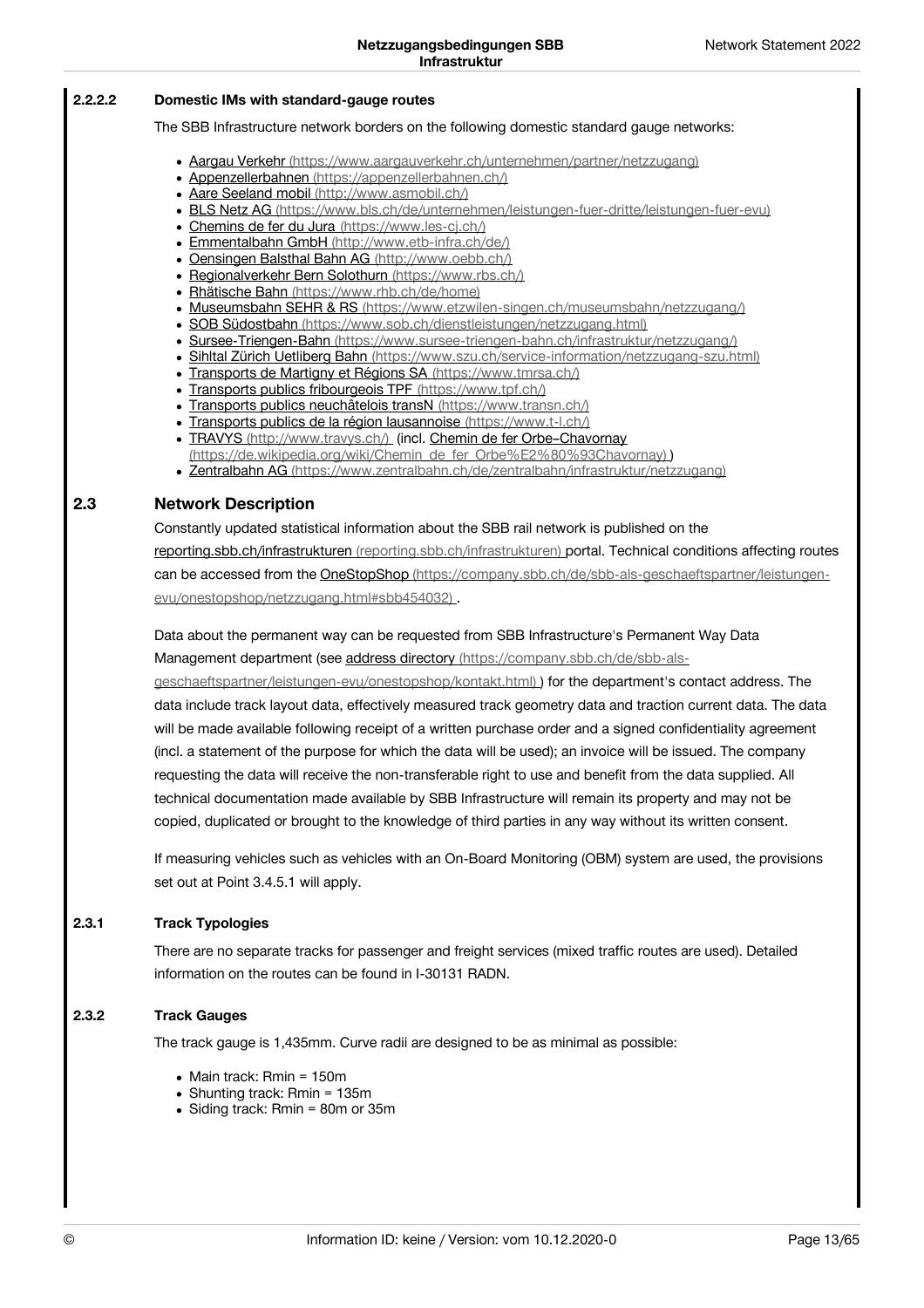The minimum radius that interoperable vehicles must be able to traverse in accordance with the TSI is Rmin = 150m. However, this is not sufficient for unrestricted operation on SBB Infrastructure's rail network. If rail vehicles are also to be able to travel on shunting track and older rail systems without any restrictions, the curve radius requirements in accordance with I-50007 must also be met. Further details can be found in I-30111, Section 5.3, Point 4.

See also IRS 50502 "Exceptional consignments – Outline procedure". Industrial and private sidings are governed by separate rules.

#### **Stations and Nodes 2.3.3**

A list of all passenger stations can be accessed from SBB's Open-Data-Platform [\(https://data.sbb.ch/explore/dataset/perron/table\)](https://data.sbb.ch/explore/dataset/perron/table) .

#### **Loading Gauge 2.3.4**

### **Unlimited-use vehicles**

- Upper area: max. EBV O1 (including UIC G1)
- Lower area: in accordance with UIC Leaflet 505-1
- Calculation rules (calculation of vehicle construction gauge) associated with the reference line: in accordance with UIC Leaflet 505-1.

### **Vehicles designed for use on specific routes (especially double-deck vehicles)**

- Upper area: max. EBV O2
- Lower area: in accordance with UIC Leaflet 505-1
- Calculation rules (calculation of vehicle construction gauge): in accordance with UIC Leaflet 505-1 (for vehicles running exclusively in Switzerland: in accordance with EBV special regulation)
- See I-30111, Section 5.1, Point 4.9 regarding routes approved for use by double-deck rail vehicles

### **Please note**

The calculation of vehicle construction gauge in accordance with EN 15273-2 (with Austria variant for CH) corresponds to the vehicle construction gauge calculation in UIC 505-1.

### **Intermodal freight**

• I-30111, Section 5.1, Point 4.8 provides a summary of the route codes

### **Pantograph (see also section 3.3.1.4)**

- Pan head width 1,450mm, insulated end horns, envelope: in accordance with UIC Leaflet 608.
- Profile certification for pantographs in accordance with EN 15273-2, UIC 505-1.
- Exception for historic vehicles: pan head with 1,320 mm authorised (routes with specific track access conditions are excluded).
- Further details can be found in I-30111, Section 5.1, Point 3.1.

Technical aspects of track access with regard to the loading gauge are described in detail in Regulation I-20030 (Technical Aspects of Track Access: The Vehicle Clearance Line – The Impact of the Loading Gauge on Vehicles and their Loads).

#### **Weight Limits (Route classes) 2.3.5**

The standard route category is D4. All further information can be found in chapter 5.1 section 4.2 of I-30111.

#### **Line Gradients 2.3.6**

The gradient columns in I-30131 RADN list the critical descents and ascents for each route section.

#### **Maximum Line Speed 2.3.7**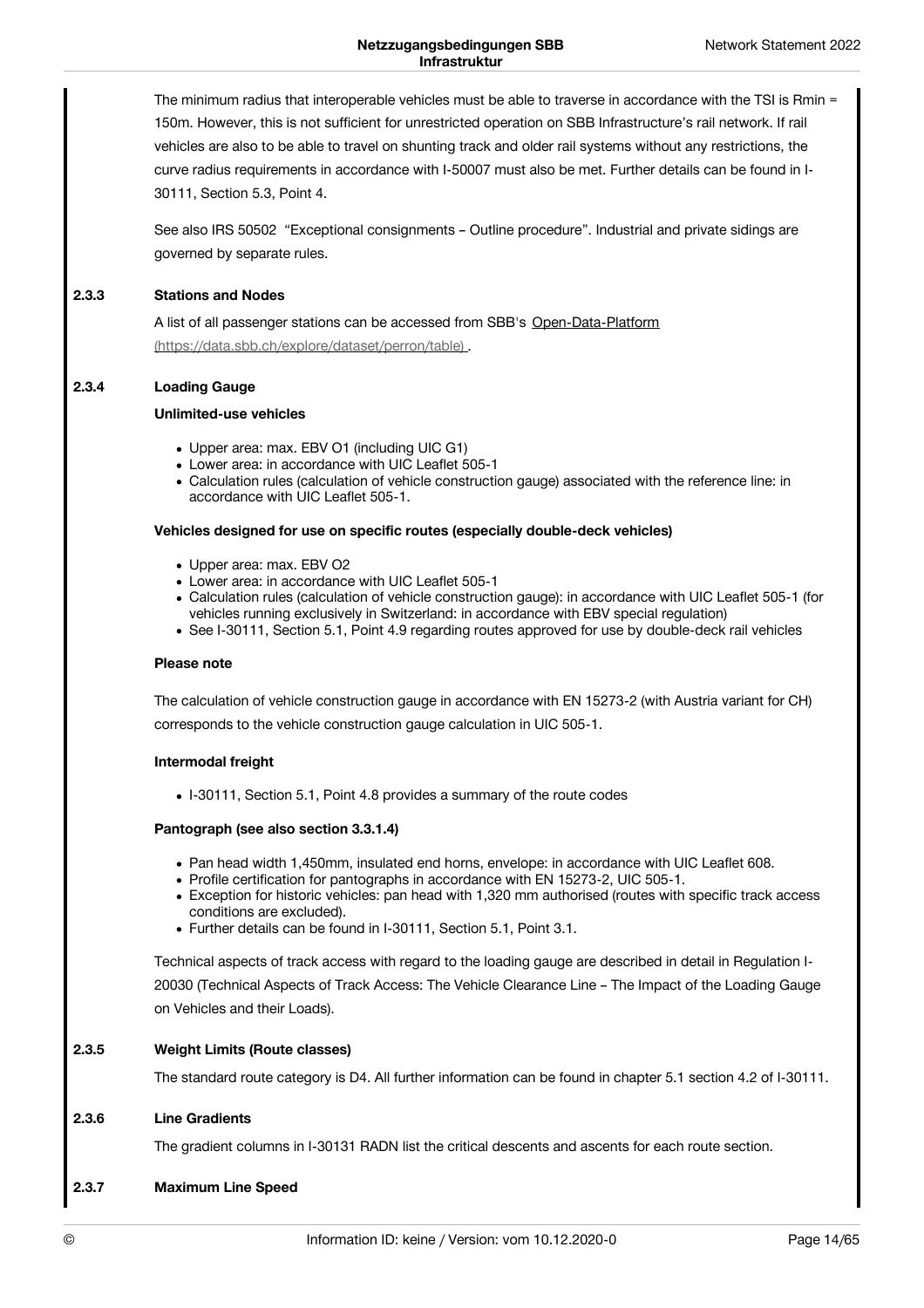The maximum speed depends on the route section, the train composition and the train series and brake sequence. Details of sections of the route, essential for train movements, can be found in I-30131 'Block Tables RADN' (https://bahninfrastruktur.sbb.ch/de/produkte[dienstleistungen/bahninformatiksysteme/anlagenmanagement/eradn-service.html\)](https://bahninfrastruktur.sbb.ch/de/produkte-dienstleistungen/bahninformatiksysteme/anlagenmanagement/eradn-service.html) or, for ETCS Level 2 routes, in the DMI. The right is reserved to impose speed variations (slower or faster) for operational reasons, e.g. due to shipments of hazardous goods, exceptional consignments or test runs. **Maximum Train Lengths** The maximum train lengths are specified in chapter 5.1 sections 6.1 and 6.2 of I-30111. **Power Supply** The rail network for train movements is fully electrified and has a standard voltage and frequency of 15 kV/16.7 Hz with tolerances in accordance with EN 50163. 90% ofthe traction current requirement is supplied from renewable energy sources. In accordance with SBB's energy strategy, this is planned to increase to 100% by 2025. **Signalling Systems** On the SBB Infrastructure network, the Swiss L and N signal systems are used for train movements involving trackside signalling. ETCS Level 2 is used in the case of in-cab signalling. Further information can be found in the FDV, Section R 300.2 'Signals', as well as in the corresponding sub-sections in I-30111. **Traffic Control Systems** SBB has used the Rail Control System (RCS) for train assignment since 2009. For further information, visit www.sbbrcs.ch [\(http://www.sbbrcs.ch\)](http://www.sbbrcs.ch) . **Communication Systems Coverage** There are currently no plans to equip the entire SBB route network with GSM-R. On some routes where it is possible to do so, GSM-R coverage is provided via a public mobile phone operator's existing mobile phone network (national roaming): • 111 Puidoux-Chexbres-Vevey • 131 Monthey-Le Bouveret-St-Gingolph 201 Le Day–Le Pont 221 Travers–Les Verrières Front. (–Pontarlier) 226 Moutier–Sonceboz 239 Courtemaîche–Bure (armasuisse) 415 Busswil–Büren an der Aare 503 Sissach–Läufelfingen–Hauenstein-Tunnel–Olten 651 Waldibrücke–Beinwil am See–Lenzburg **2.3.8 2.3.9 2.3.10 2.3.11 2.3.12 2.3.12.1**

737 Glarus–Linthal

A reduced range of GSM-R functions will be available on these routes. The changeover points between "national roaming" and the GSM-R network are listed in the RADN route tables.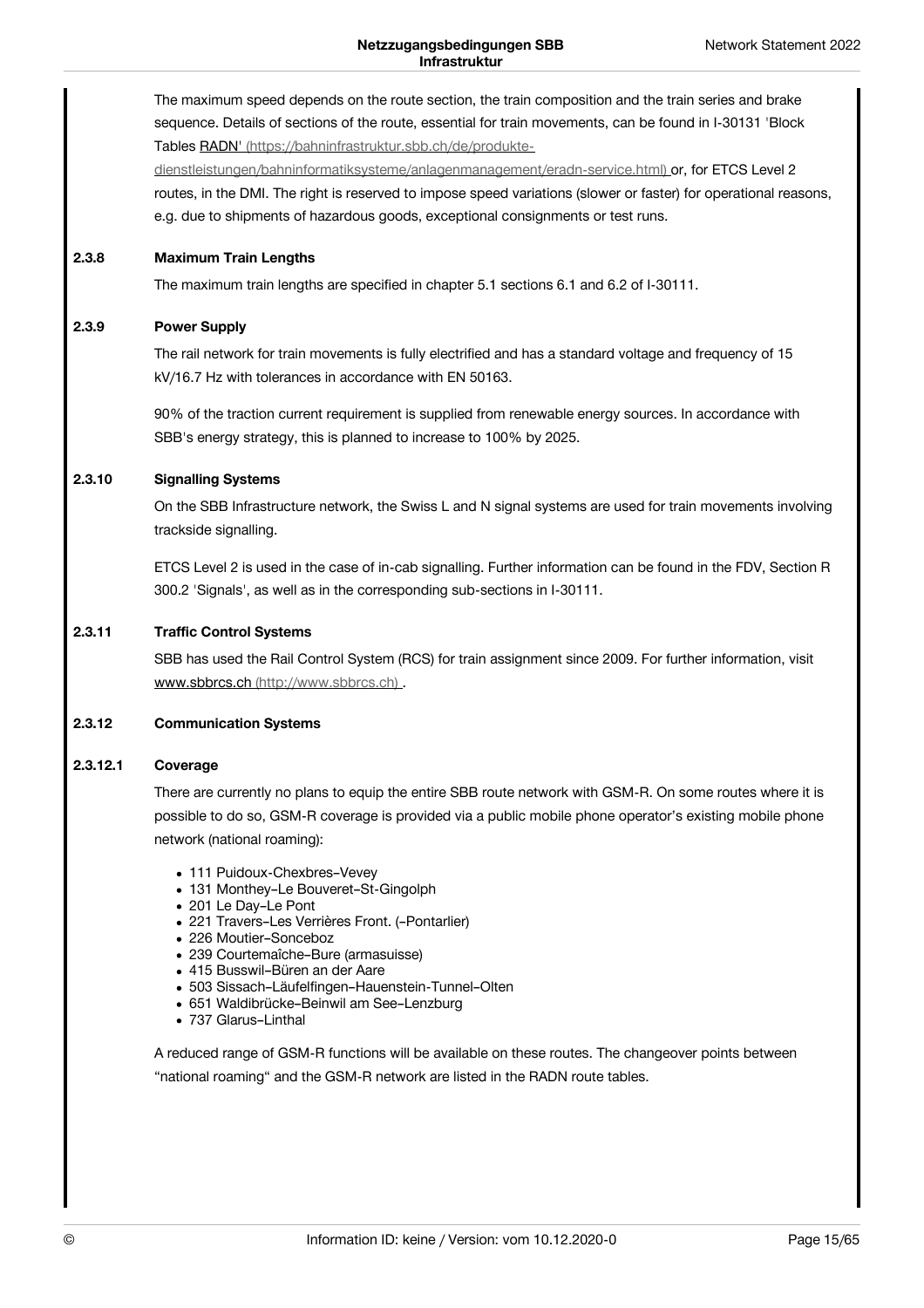#### **Recording voice communications 2.3.12.2**

Train traffic control communications are recorded on the SBB rail network. These recordings serve on the one hand to reconstruct the communication chain after an event that has led to an accident or a dangerous situation, and on the other hand to identify safety-relevant trends and patterns as regards communication. More details can be found in I-50094.

#### **Train Control Systems 2.3.13**

#### **Trackside signalling 2.3.13.1**

### **The SBB rail network**

Where the SBB rail network uses trackside signalling, the SIGNUM and ZUB or ETCS Level 1 LS train control systems are employed.

Signal settings (warning and stop signals) and speed monitoring information are transmitted to the vehicle from the Eurobalise/Euroloop via the following transmission paths:

- Packet 44 to the ETM antenna of the ETM-S (SIGNUM system) or to the ETM antenna of the ETM-M or ZUB 262 (SIGNUM and ZUB system) (ETCS Level 0)
- ETCS telegram to the ETCS antenna of a vehicle equipped with an ETCS system in accordance with Baseline 3 (ETCS Level 1 Limited Supervision).

### **Cross-border routes managed by non-Swiss infrastructure managers**

The following cross-border routes have been additionally equipped with ETCS Level 1 LS incl.

EuroZUB/EuroSignum by the neighbouring infrastructure managers (RFI, DB, and SNCF):

- Les Verrieres (excl.)–Pontarlier, SNCF Réseau
- Domodossola–Iselle di Trasquera, RFI
- Ranzo-Luino, RFI
- (Schaffhausen)–Singen, DB Netz AG, Business Unit (GE) Infrastructure Switzerland
- Erzingen–(Schaffhausen), DB Netz AG, GE Infrastructure Switzerland
- Rheinbrücke–Basel Bad station–Weil / Haltingen, DB Netz AG, GE Infrastructure Switzerland
- Basel Bad station–Kleinhünigen Hafen (excl.), DB Netz AG, GE Infrastructure Switzerland

#### **In-cab signalling 2.3.13.2**

ETCS Level 2 is used with in-cab signalling and is currently active on the following lines:

- Rail 2000 line between Mattstetten (excl.) and Rothrist (excl.)
- Rail 2000 line between Wanzwil and Solothurn (excl.)
- Rail 2000 line between Wanzwil and Solothurn (excl.)
- Gotthard Base Tunnel
- Bodio (excl.)–Pollegio Nord–Biasca (excl.)
- Biasca (excl.)–Osogna–Claro–Castione (excl.)
- Lausanne(excl.)–Vevey–Villeneuve–Roche VD (excl.)
- Puidoux (excl.)–Corseaux-Cornalles (excl.)–Vevey-Funi–Vevey
- Bellinzona (excl.)–Giubiasco–Sant'Antonino (excl.)–Cadenazzo (excl.)
- Bellinzona (excl.)–Giubiasco–Ceneri Base Tunnel–Vezia–Lugano (excl.)
- Ardon (excl.)-Sion-Sierre-Salgesch (excl.)

#### **Traffic Restrictions 2.4**

#### **Specialized Infrastructure 2.4.1**

Specific network access conditions apply to the following routes and stations due to their differences from the rest of the network.

• Rail 2000 lines Mattstetten-Rothrist, Wanzwil-Solothurn and connecting line Rothrist-Zofingen NWS Annex 2.4.1A [\(https://company.sbb.ch/de/sbb-als-geschaeftspartner/leistungen](https://company.sbb.ch/de/sbb-als-geschaeftspartner/leistungen-evu/onestopshop/grundlagen-netzzugang.html)evu/onestopshop/grundlagen-netzzugang.html)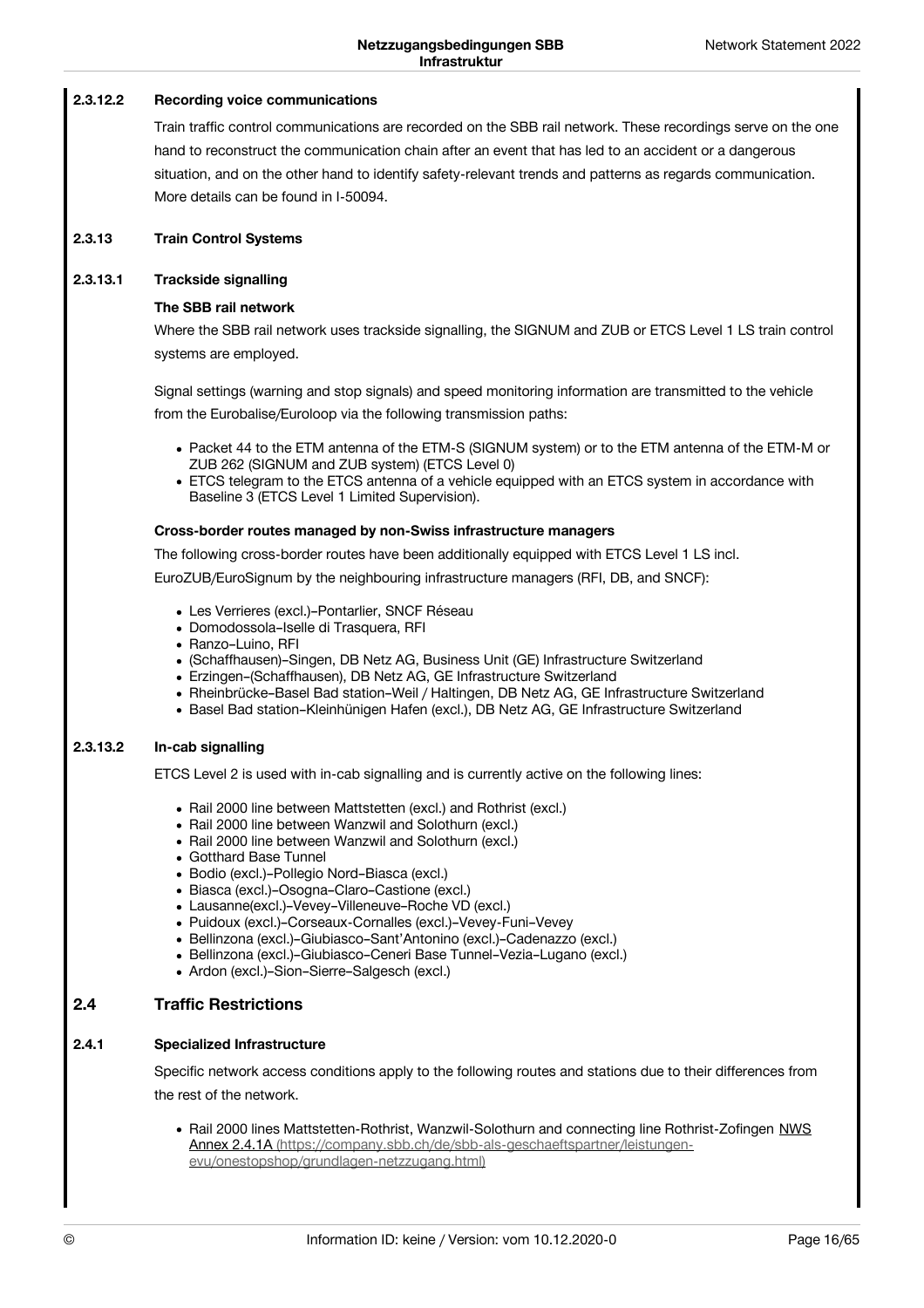|       | • Gotthard Base Tunnel route and Gotthard panoramic route NWS Annex 2.4.1B<br>(https://company.sbb.ch/de/sbb-als-geschaeftspartner/leistungen-evu/onestopshop/grundlagen-<br>netzzugang.html)<br>• Ceneri Base Tunnel route Giubiasco-Ceneri-Base Tunnel-Vezia NWS Annex 2.4.1C<br>(https://company.sbb.ch/de/sbb-als-geschaeftspartner/leistungen-evu/onestopshop/grundlagen-<br>netzzugang.html)<br>. "Rolling border transition" through Chiasso station NWS Annex 2.4.1D (https://company.sbb.ch/de/sbb-<br>als-geschaeftspartner/leistungen-evu/onestopshop/grundlagen-netzzugang.html)<br>• CEVA (Geneva-Annemasse (France) NWS Annex 2.4.1E (https://company.sbb.ch/de/sbb-als-<br>geschaeftspartner/leistungen-evu/onestopshop/grundlagen-netzzugang.html)<br>• Seetal route Waldibrücke-Lenzburg (clearance gauge smaller than EBV O1) in accordance with I-30121,<br>Route 431 |
|-------|------------------------------------------------------------------------------------------------------------------------------------------------------------------------------------------------------------------------------------------------------------------------------------------------------------------------------------------------------------------------------------------------------------------------------------------------------------------------------------------------------------------------------------------------------------------------------------------------------------------------------------------------------------------------------------------------------------------------------------------------------------------------------------------------------------------------------------------------------------------------------------------|
| 2.4.2 | <b>Environmental Restrictions</b>                                                                                                                                                                                                                                                                                                                                                                                                                                                                                                                                                                                                                                                                                                                                                                                                                                                        |
|       | Due to noise control requirements, certain routes are subject to operating restrictions. These are set out in the                                                                                                                                                                                                                                                                                                                                                                                                                                                                                                                                                                                                                                                                                                                                                                        |
|       | annexes to section 2.4.1 (see in particular Rail 2000 routes).                                                                                                                                                                                                                                                                                                                                                                                                                                                                                                                                                                                                                                                                                                                                                                                                                           |
| 2.4.3 | <b>Dangerous Goods</b>                                                                                                                                                                                                                                                                                                                                                                                                                                                                                                                                                                                                                                                                                                                                                                                                                                                                   |
|       | For restrictions in stations and at operating points, see I-30121.                                                                                                                                                                                                                                                                                                                                                                                                                                                                                                                                                                                                                                                                                                                                                                                                                       |
|       | For restrictions on the Rothrist-Zofingen connecting line, see Annex 2.4.1A (https://company.sbb.ch/en/sbb-                                                                                                                                                                                                                                                                                                                                                                                                                                                                                                                                                                                                                                                                                                                                                                              |
|       | as-business-partner/services-rus/onestopshop/track-access.html#sbbf6c79d) to the NWS.                                                                                                                                                                                                                                                                                                                                                                                                                                                                                                                                                                                                                                                                                                                                                                                                    |
|       | For restrictions in connection with the main substance chlorine, see I-50062.                                                                                                                                                                                                                                                                                                                                                                                                                                                                                                                                                                                                                                                                                                                                                                                                            |
| 2.4.4 | <b>Tunnel Restrictions</b>                                                                                                                                                                                                                                                                                                                                                                                                                                                                                                                                                                                                                                                                                                                                                                                                                                                               |
|       | Exceptions and restrictions applicable to thermally powered trains (coal, oil, diesel) are set out in chapter 16.1<br>of I-30111 and in I-30121.                                                                                                                                                                                                                                                                                                                                                                                                                                                                                                                                                                                                                                                                                                                                         |
| 2.4.5 | <b>Bridge Restrictions</b>                                                                                                                                                                                                                                                                                                                                                                                                                                                                                                                                                                                                                                                                                                                                                                                                                                                               |
|       | Running restrictions on bridges usually depend on the route class or can be found in I-30121.                                                                                                                                                                                                                                                                                                                                                                                                                                                                                                                                                                                                                                                                                                                                                                                            |
| 2.5   | <b>Availability of the Infrastructure</b>                                                                                                                                                                                                                                                                                                                                                                                                                                                                                                                                                                                                                                                                                                                                                                                                                                                |
| 2.5.1 | <b>Route opening times</b>                                                                                                                                                                                                                                                                                                                                                                                                                                                                                                                                                                                                                                                                                                                                                                                                                                                               |
|       | The majority of SBB routes are open 24 hours a day. Other route opening times are published on the internet                                                                                                                                                                                                                                                                                                                                                                                                                                                                                                                                                                                                                                                                                                                                                                              |
|       | (https://company.sbb.ch/en/sbb-as-business-partner/services-rus/onestopshop/train-paths.html). It is                                                                                                                                                                                                                                                                                                                                                                                                                                                                                                                                                                                                                                                                                                                                                                                     |
|       | possible to travel on a route outside of its opening hours by taking advantage of the additional service "Use                                                                                                                                                                                                                                                                                                                                                                                                                                                                                                                                                                                                                                                                                                                                                                            |
|       | of the route outside of the route/station opening hours" in accordance with the catalogue of services.                                                                                                                                                                                                                                                                                                                                                                                                                                                                                                                                                                                                                                                                                                                                                                                   |
| 2.5.2 | <b>Capacity restrictions</b>                                                                                                                                                                                                                                                                                                                                                                                                                                                                                                                                                                                                                                                                                                                                                                                                                                                             |
|       | SBB Infrastructure bundles various construction activities on the network into possessions. Detailed                                                                                                                                                                                                                                                                                                                                                                                                                                                                                                                                                                                                                                                                                                                                                                                     |
|       | information about capacity restrictions is published well in advance on the OneStopShop                                                                                                                                                                                                                                                                                                                                                                                                                                                                                                                                                                                                                                                                                                                                                                                                  |
|       | (https://company.sbb.ch/en/sbb-as-business-partner/services-rus/onestopshop/capacity-limitations.html) in<br>accordance with the Track Access Ordinance. Further details can be found in Section 4.3 of this NWS.                                                                                                                                                                                                                                                                                                                                                                                                                                                                                                                                                                                                                                                                        |
|       |                                                                                                                                                                                                                                                                                                                                                                                                                                                                                                                                                                                                                                                                                                                                                                                                                                                                                          |
| 2.6   | <b>Infrastructure Development</b>                                                                                                                                                                                                                                                                                                                                                                                                                                                                                                                                                                                                                                                                                                                                                                                                                                                        |
|       | Train control systems on cross-border routes                                                                                                                                                                                                                                                                                                                                                                                                                                                                                                                                                                                                                                                                                                                                                                                                                                             |
|       | In accordance with the ETCS/GSM-R location decision (https://www.bav.admin.ch/bav/de/home/themen-a-<br>z/zugbeeinflussung/etcs/informationen-fachleute.html) issued by the FOT on 14 February 2019, the following<br>applies:                                                                                                                                                                                                                                                                                                                                                                                                                                                                                                                                                                                                                                                            |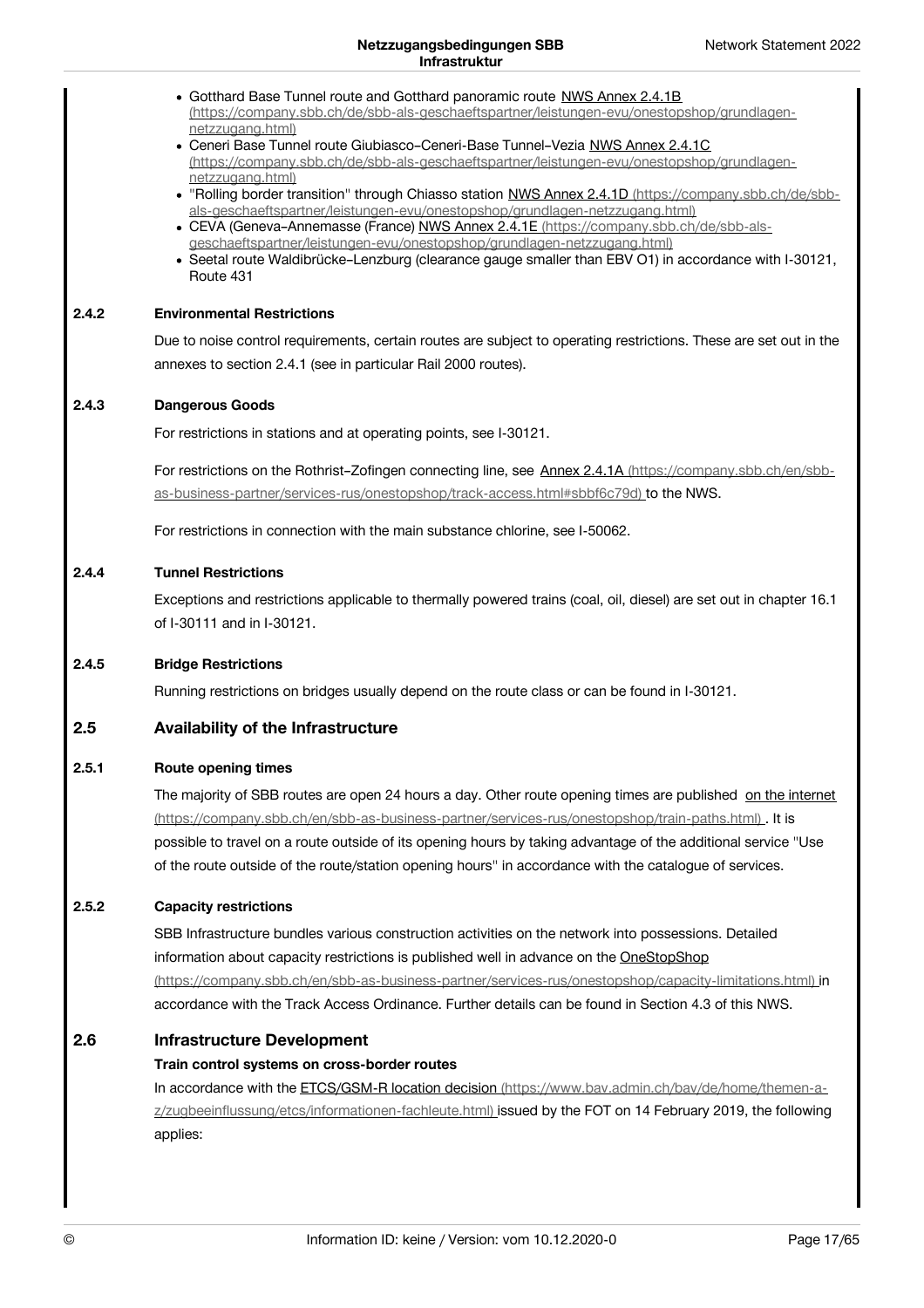The increasing complexity and the associated costly and time-consuming task of maintaining and verifying the safety of train control systems requires some simplification of cross-border routes as part of migration to ETCS. The FOT therefore intends to order the dismantling of the existing third party systems PZB, KVB/RPS and SCMT, particularly in the cross-border track sections which form part of the freight corridors (RALP / NSM). In line with the European implementing regulation (EU) 2017/6 (European Deployment Plan for the European Rail Traffic Management System), the target horizon for dismantling to start is 2023. Vehicle owners are requested to take appropriate measures.

## **Converting further routes to ETCS Level 2**

The southern feeder line Vezia–Lugano–Capolago–Riva S.Vitale is to be equipped with ETCS Level 2 and is provisionally scheduled to be brought into operation in 2023.

## **Additional information**

Additional information about SBB Infrastructure's construction projects can be found on the internet at [https://company.sbb.ch/de/ueber-die-sbb/projekte.html](https://company.sbb.ch/en/the-company/projects.html) (https://company.sbb.ch/en/thecompany/projects.html) .

### <span id="page-17-0"></span>Access Conditions 3

#### **Introduction 3.1**

Section 3 of the NWS sets out the requirements for accessing the SBB rail network as regards both domestic and cross-border traffic.

#### **General Access Requirements 3.2**

The legal basis for accessing the network and for operating as an RU is set out in the Railway Act (EBG), in the Ordinance on the Construction and Operation of Railways (Railway Ordinance, EBV), in the Railway Network Access Ordinance (NZV) and in the FOT's Ordinance on Railway Network Access (NZV-BAV).

#### **Conditions for Applying for Capacity [TVS] 3.2.1**

The conditions for applying for a train path are described in Section 4. In accordance with Art. 9a Para. 4 EBG, companies which are not RUs are also permitted to apply for freight traffic train paths.

#### **Conditions for Access to the Railway Infrastructure 3.2.2**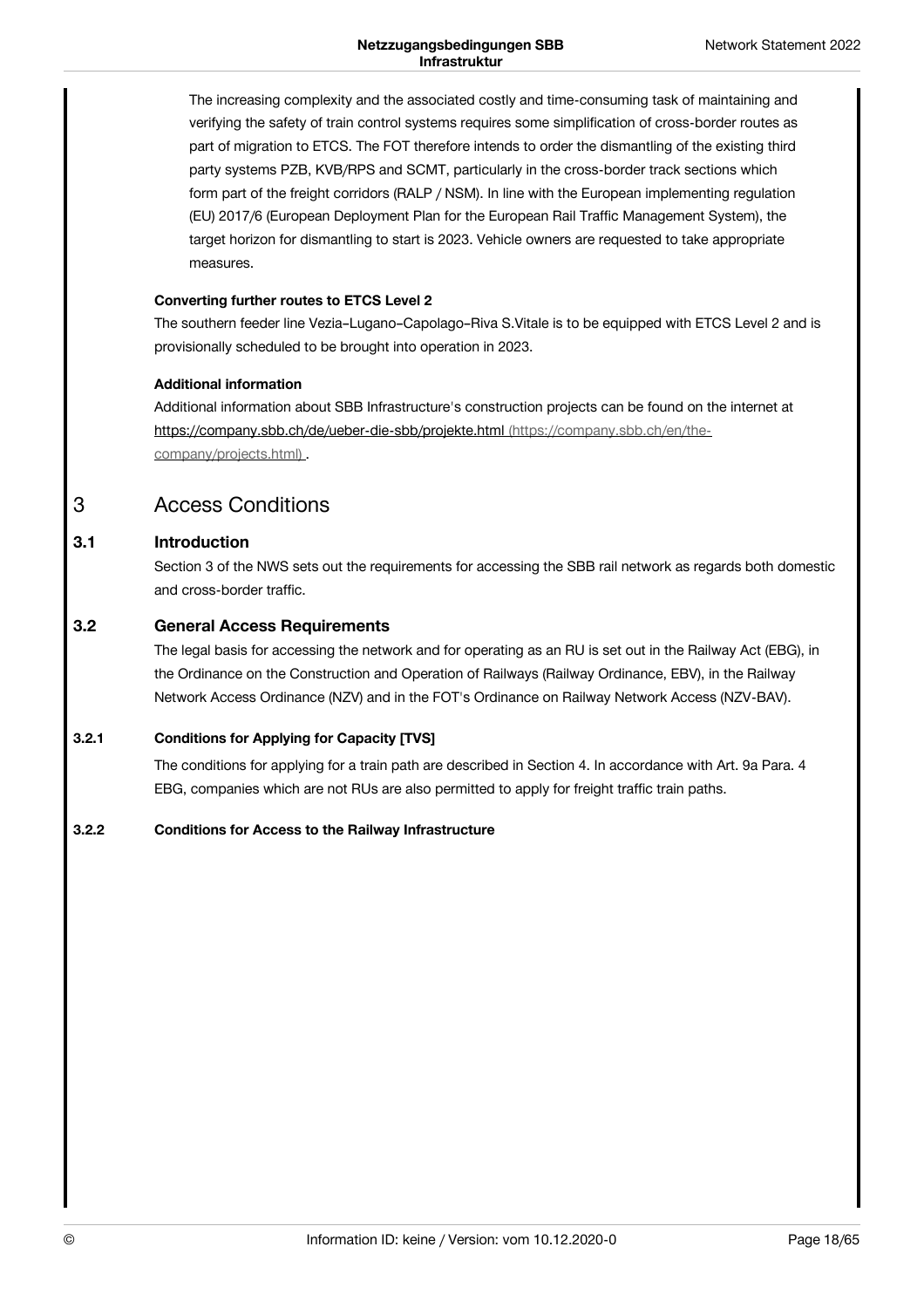#### **The principle 3.2.2.1**

On condition that it complies with the legal requirements and the other provisions mentioned in this document, any company interested in operating rail transport is entitled to apply for network access (Art. 9a Para. 4 EBG).

In order for a Swiss RU to be able to operate on the SBB rail network, the administrative level requirements are: a network access permit (Point 3.2.3), safety certification incl. route compatibility check (Point 3.2.4) and a network access agreement with the IM (Point 3.3.2).

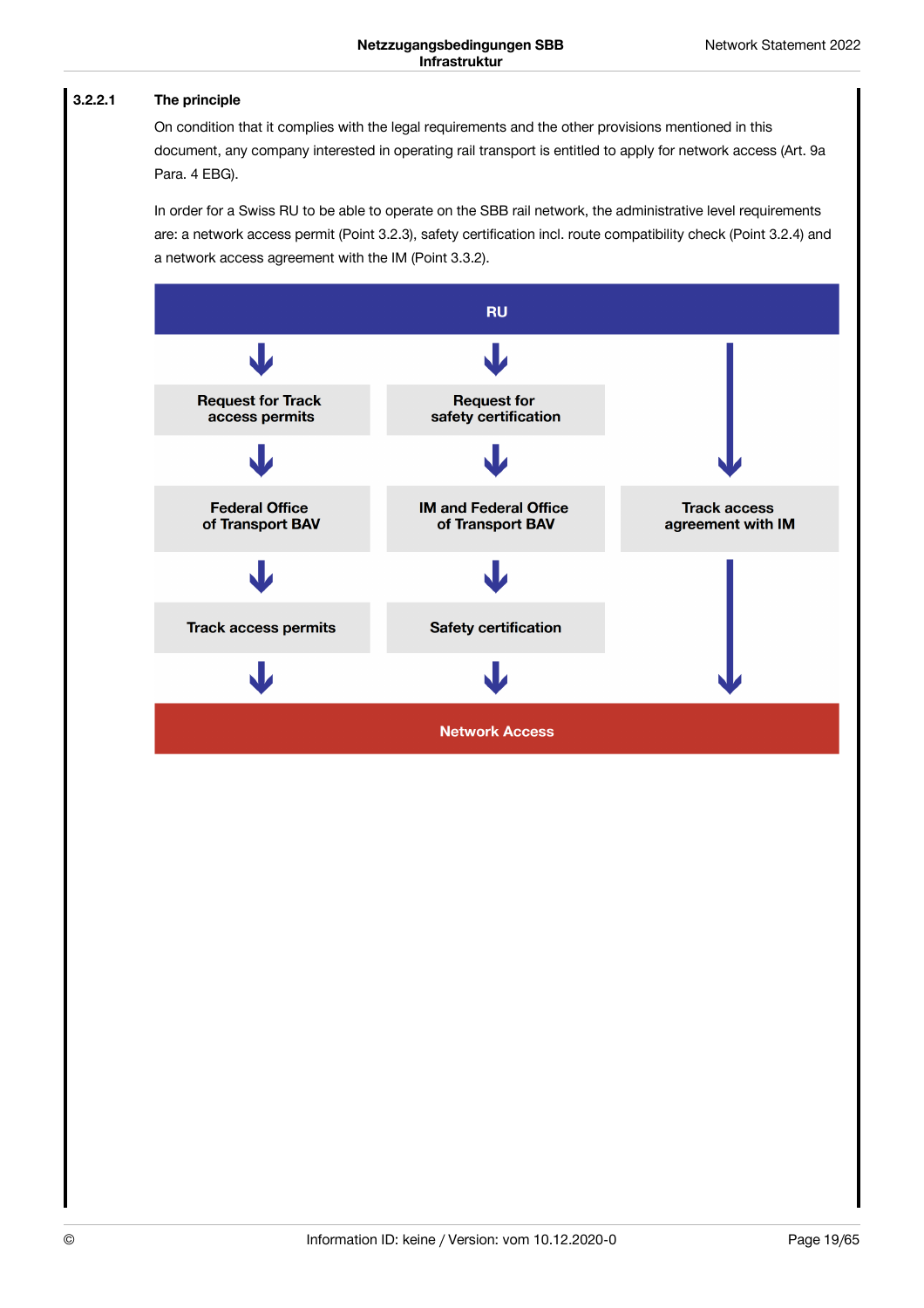#### **Change of use process safety 3.2.2.2**

SBB Infrastructure reserves the right to initiate a change of use process safety (NAeP), i.e. a risk assessment of safety-relevant concerns, questions and elements 4: This is carried out as standard on the basis of a new service request (request/order for a new train path by an RU/applicant) or other triggering criteria in order to identify any newly emerging safety shortfalls (e.g. insufficient platform lengths, missing departure blocking devices, missing stop boards, insufficient flank protection measures, etc. The NAeP is performed using an electronic tool (App-NAeP). SBB Infrastructure also requires RUs to fill in the "Train Operating Company – Basic Information" form. This form already contains a vehicle matrix showing the most common passenger vehicle types. Some of the criteria applied are given below:

### **Passenger trains**

The NAeP focuses primarily on systematic changes to or increases in the frequency of the service offer or on extensive changes to the rolling stock to be used in the medium term (planning horizon  $\leq 6$  years). SBB Infrastructure thus requires detailed basic information at an early stage. This includes rolling stock lengths and types, cycles and information on train personnel as well as forwarding. As previously, the NAeP is also used for individual scheduled or special extra trains, e.g. during peak hours, to which additional coaches/modules are attached or which operate during at least one timetable year with different rolling stock. Other major trigger criteria are changes in stops, stations with new train turn-arounds and new crossing points/overtaking points.

### **Freight trains**

The most important criteria for initiating a change in freight traffic use are when there is a fundamental change in system/catalogued train paths or in shunting operations at stations, or when track sections/operating points are (re)scheduled or scheduled for the first time to include freight traffic train paths.

If the NAeP is conducted, the RU should expect to receive a response in no less than thirty days.

If safety-relevant infrastructure measures are identified, SBB Infrastructure clarifies whether the

RU can compensate for these through organisational measures. If not, SBB Infrastructure reserves the right to only approve the service request after relevant infrastructure upgrades have been implemented or to reject it on the grounds of insufficient project funds.

The majority of the safety-relevant infrastructure elements are based on the Implementing Provisions for the Railways Ordinance (AB-EBV), with which all RUs and IMs are obliged to comply.

#### **Exceptional use of infrastructure 3.2.2.3**

In the event of exceptional use of the infrastructure (e.g. major event, unusually high passenger frequencies, large numbers of visitors/private individuals near the tracks, etc.), the railway undertaking shall notify the infrastructure manager as soon as possible so that the necessary safety measures can be organised.

#### **Network access permit / EU licences 3.2.3**

The network access permit certifies, among other things, that the RU possesses the required knowledge to undertake rail operations safely and reliably, that it is financially sound, reliable, and complies with the relevant labour regulations. The network access permit is issued by the FOT, is valid for a maximum of ten years and can be renewed. The FOT-Directive

[\(https://www.bav.admin.ch/bav/de/home/rechtliches/rechtsgrundlagen-vorschriften/richtlinien/richtlinien](https://www.bav.admin.ch/bav/de/home/rechtliches/rechtsgrundlagen-vorschriften/richtlinien/richtlinien-bahn/erlangen-von-netzzugangsbewilligung-und-sicherheitsbescheinigung.html)bahn/erlangen-von-netzzugangsbewilligung-und-sicherheitsbescheinigung.html) describes the necessary steps for obtaining the network access permit, safety certification as well as the safety permit.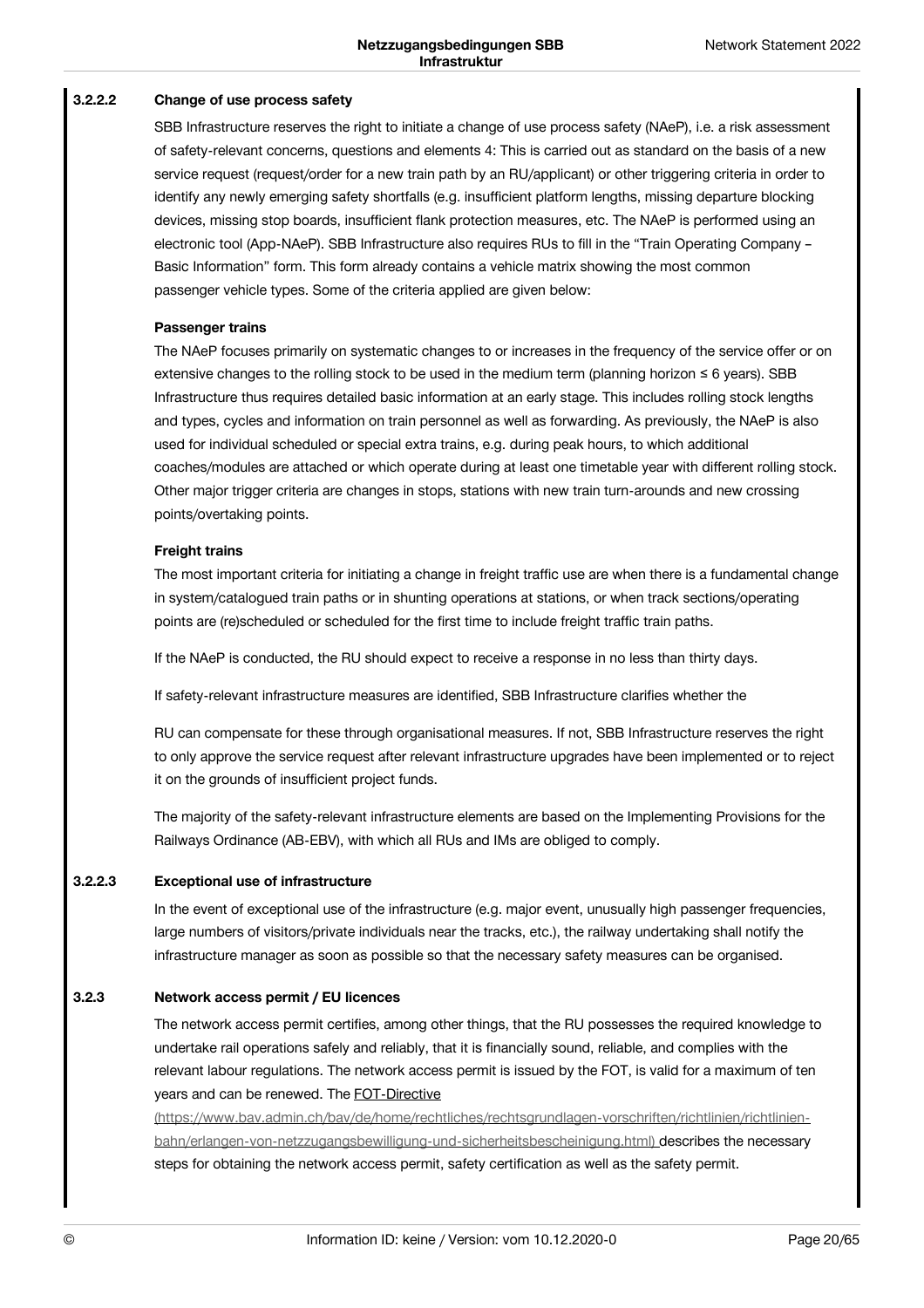Network access for foreign companies is governed by Art. 9 NZV [\(https://www.admin.ch/opc/de/classified](https://www.admin.ch/opc/de/classified-compilation/19983395/index.html#a9)compilation/19983395/index.html#a9) in accordance with the relevant intergovernmental agreement. This means that simplified conditions may be applicable to routes close to the border as defined in Annex 1 of the FOT-Directive (https://www.bav.admin.ch/bav/de/home/rechtliches/rechtsgrundlagen[vorschriften/richtlinien/richtlinien-bahn/erlangen-von-netzzugangsbewilligung-und](https://www.bav.admin.ch/bav/de/home/rechtliches/rechtsgrundlagen-vorschriften/richtlinien/richtlinien-bahn/erlangen-von-netzzugangsbewilligung-und-sicherheitsbescheinigung.html)sicherheitsbescheinigung.html) for obtaining the network access permit, safety certification as well as the safety permit.

#### **Safety Certificate 3.2.4**

The safety certificate is issued or recognised by the FOT in accordance with Art. 8e EBG. The FOT Directive [\(https://www.bav.admin.ch/bav/de/home/rechtliches/rechtsgrundlagen-vorschriften/richtlinien/richtlinien](https://www.bav.admin.ch/bav/de/home/rechtliches/rechtsgrundlagen-vorschriften/richtlinien/richtlinien-bahn/erlangen-von-netzzugangsbewilligung-und-sicherheitsbescheinigung.html)bahn/erlangen-von-netzzugangsbewilligung-und-sicherheitsbescheinigung.html) describes the necessary steps for obtaining the network access permit, safety certification as well as the safety permit.

It is the RU's responsibility to check the technical compatibility of its rolling stock with the sections of track it intends to use. The procedure is described in the OneStopShop (https://company.sbb.ch/de/sbb-als[geschaeftspartner/leistungen-evu/onestopshop/fahrzeugeinsatz.html\)](https://company.sbb.ch/de/sbb-als-geschaeftspartner/leistungen-evu/onestopshop/fahrzeugeinsatz.html) .

#### **Insurance 3.2.5**

Art. 5 and 5a NZV govern the requirements for financial capacity and insurance cover. For example, a liability insurance policy for CHF 100 million per loss event or equivalent securities must be presented.

#### **Contractual Arrangements 3.3**

#### **Framework Agreement [TVS] 3.3.1**

Applicants and IMs may conclude framework agreements in accordance with Article 12b NZV; (see also Point 4.4).

#### **Contracts with RUs 3.3.2**

Once the provisions at Points 3.2.3 and 3.2.4 have been met, the business relationship between an RU and the IM will be governed by the network access agreement in accordance with Articles 15 to 17 NZV. The contents of such an agreement will determine the cooperation between the RU and the IM. The agreement must be issued in duplicate in writing, either in an official Swiss language or in English, and must contain the following contractual elements:

- the IM's General Terms and Conditions for the Use of Railway Infrastructure (AGB-ISB)
- the IM's list of infrastructure services
- the IM's Network Statement
- the basic and ancillary services allocated by the TVS

In addition to its own network access agreements, SBB Infrastructure also coordinates the conclusion of network access agreements with the Sensetalbahn AG and the Hafenbahn Schweiz AG IMs. A specimen network access agreement is available online from the OneStopShop (https://company.sbb.ch/en/sbb-as[business-partner/services-rus/onestopshop/track-access.html\)](https://company.sbb.ch/en/sbb-as-business-partner/services-rus/onestopshop/track-access.html) .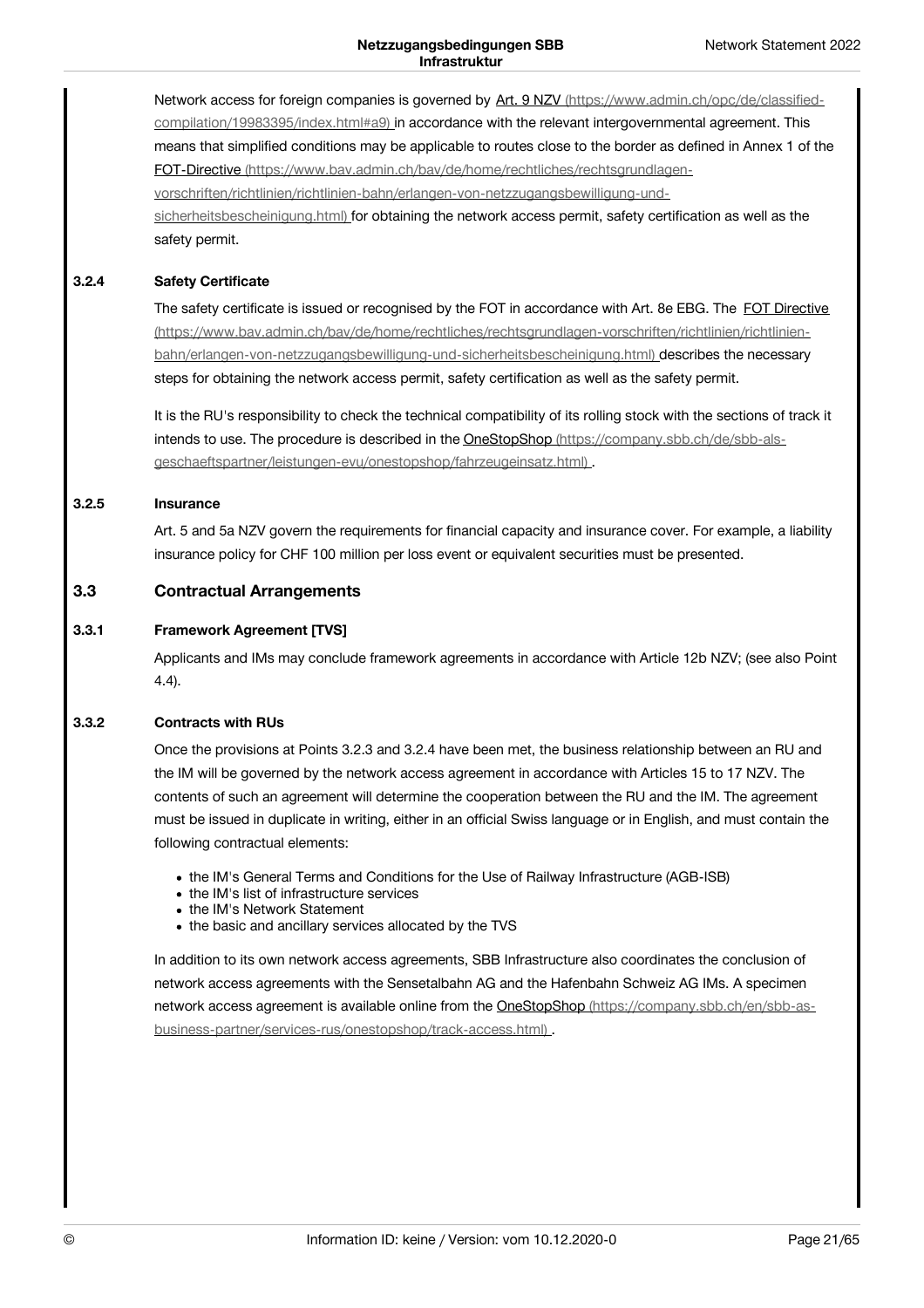#### **Accounting code (Debicode) 3.3.2.1**

Railway undertakings are identified via an accounting code for the purpose of purchasing and billing for services. This code is issued to the railway undertaking by the infrastructure manager.

The RU must comply with the following rules in its use of the accounting code:

- The accounting code issued must be used every time a train path is ordered
- Train paths (train numbers) must be ordered with a single accounting code for the entire Swiss section of the route.
- So as to determine responsibility for safety, the "SMS-EVU" must, without fail, be entered in the NeTS- AVIS ordering tool.

#### **Responsibilities when there is a changeover between two RUs 3.3.2.2**

This provision sets out in greater detail the requirements at Annex 1, "Routes close to borders", to the FOT Directive for obtaining a network access permit and safety certification as well as the safety permit.

### **The principle**

The incoming RU will continue to be the IM's contractual partner and thus its contact organisation until the outgoing locomotive driver declares that the train is ready to depart. Thereafter, the outgoing RU will become the contractual partner.

### **Alternative provisions for marshalling yards**

As regards rolling stock undergoing the "marshalling yard wagon throughput" procedure (splitting up, sorting, configuring freight trains via the shunting hump), the contractual relationship changes over once the train has been split up, i.e. as soon as the rolling stock has come to a halt in the sorting siding.

This provision does not affect which RU is responsible for the availability of the rolling stock. The outgoing RU is always responsible.

These provisions also remain in force where shunting is carried out by third parties at the transfer station. In all other respects, the AGB-ISB shall apply. Any liability on the part of the third party shall be determined based on the relevant statutory provisions.

#### **Contracts with non-RU Applicants [TVS] 3.3.3**

Article 9a Para. 4 EBG states:

Any company which is interested in carrying out rail traffic movements may apply for network access to a particular section of permanent way (train path) at a specified time. At least one month before commencing operations, the company must submit a network access permit or commission a railway undertaking to carry out the rail traffic movement. The railway undertaking carrying out the movement must submit a safety certificate by the time it commences traffic operations at the latest.

An agreement is not a pre-condition for being able to order train paths in Switzerland. The provisions issued by the TVS as regards applying for and allocating train paths apply irrespective of whether an agreement has been previously concluded.

#### **General Terms and Conditions 3.3.4**

The IM's General Terms and Conditions of Business for the Use of Railway Infrastructure (AGB-ISB) are available from the OneStopShop [\(https://company.sbb.ch/en/sbb-as-business-partner/services](https://company.sbb.ch/en/sbb-as-business-partner/services-rus/onestopshop/track-access.html)rus/onestopshop/track-access.html) . The provisions of the TVS apply to capacity allocation (cf. Point 1.1).

#### **Specific Access Requirements 3.4**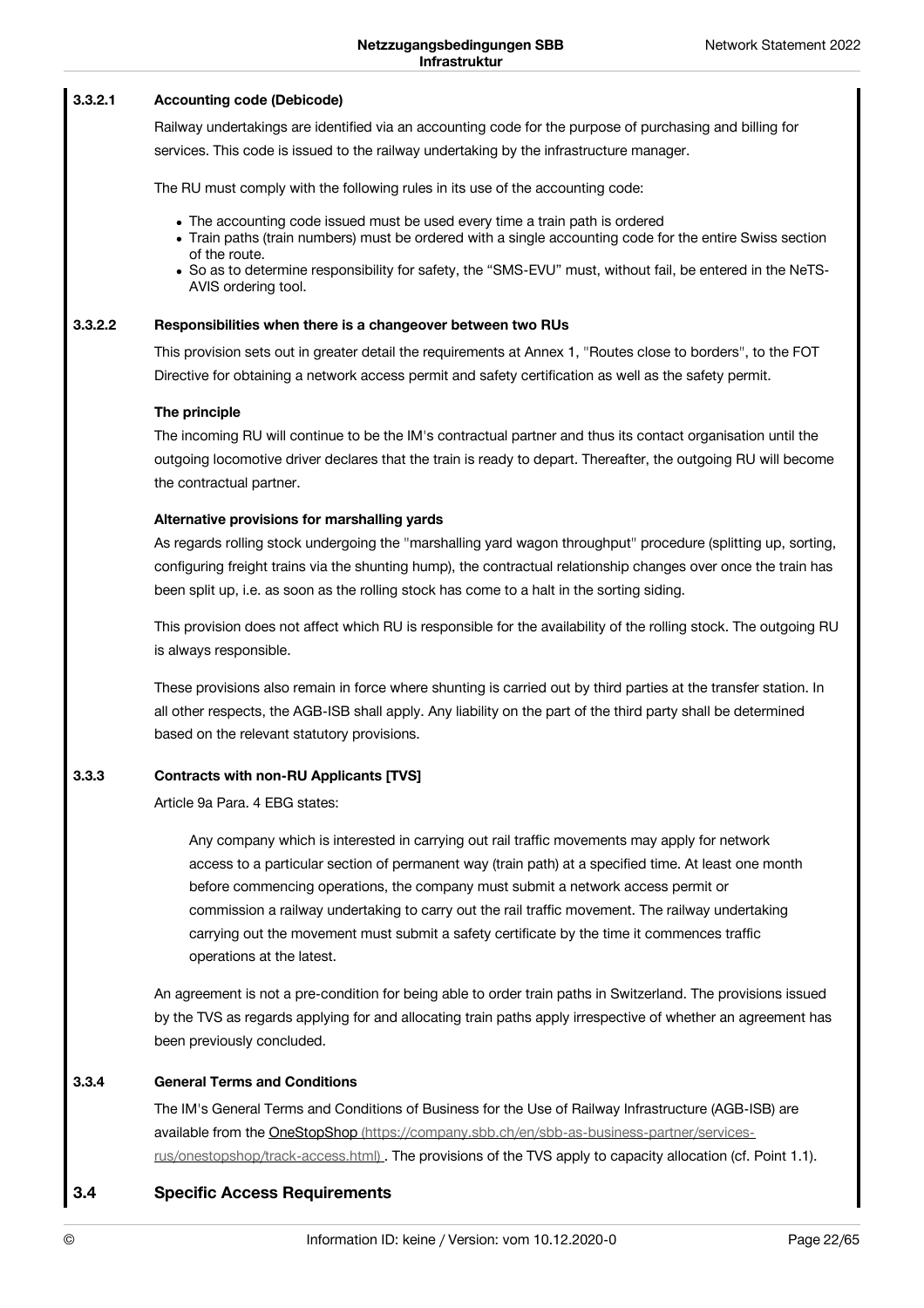#### **Rolling Stock Acceptance and technical requirements 3.4.1**

## **Area of validity**

The technical requirements listed in this section apply in principle to the entire SBB track network. Further requirements for particular infrastructure facilities (e.g. fire protection requirements in specific tunnels) are set out in the annexes to section 2.4.1.

## **Accreditation body**

The FOT is responsible for accepting rolling stock (obtaining the necessary operating permit/type acceptance). The legal bases are set out in the Swiss Railways Act, Swiss Railways Ordinance and Implementing Provisions to the Railways Ordinance (IP-RailO). The FOT publishes guidelines for the accreditation of railway vehicles and for the accreditation of historic railway vehicles.

## **Support**

Inspection of the technical network access conditions as per this section by the Technical Network Access (TNZ) department of SBB Infrastructure is part of the FOT's accreditation procedure and a strict requirement for access to SBB's track network.

The main focus of the investigative work is on making certain that the vehicles and SBB Infrastructure's equipment and systems are mutually compatible in order to ensure their safe and reliable interaction. The TNZ specifies, in consultation with the applicant (RU, vehicle manufacturer, independent testing body), those infrastructure requirements for which evidence of compliance must be provided and checks whether the conditions have been met and the relevant evidence has been furnished (particularly in the case of uniquely Swiss requirements, so-called national technical rules). The TNZ issues non-objection certificates (similar to a report) for each aspect as its formal comment on the evidence submitted and as confirmation of compliance with the infrastructure requirements (proof of compatibility):

- Provisional non-objection certificates (for test runs)
- Definitive non-objection certificates (for commercial journeys)

TNZ also supports the interested railway undertakings/vehicle keepers and manufacturers in matters relating to network access, i.e. from creation of the requirements specification through to acceptance of traffic on the SBB track network. TNZ is authorised to attend the test journeys carried out by the railway undertakings on the SBB Infrastructure track network at any time. It thus makes an important contribution to ensuring safe circulation of traffic on the SBB track network and preventing operational disruptions.

The following technical and operational requirements must be met:

#### **Train control equipment 3.4.1.1**

According to AB-EBV, the data required for the overall maintenance of train control systems must be made available to the IM. Upon request, the RU must provide the IM with the information (e.g. log files from onboard units) free of charge and promptly, i.e. within seven days. The IM will treat this information as confidential.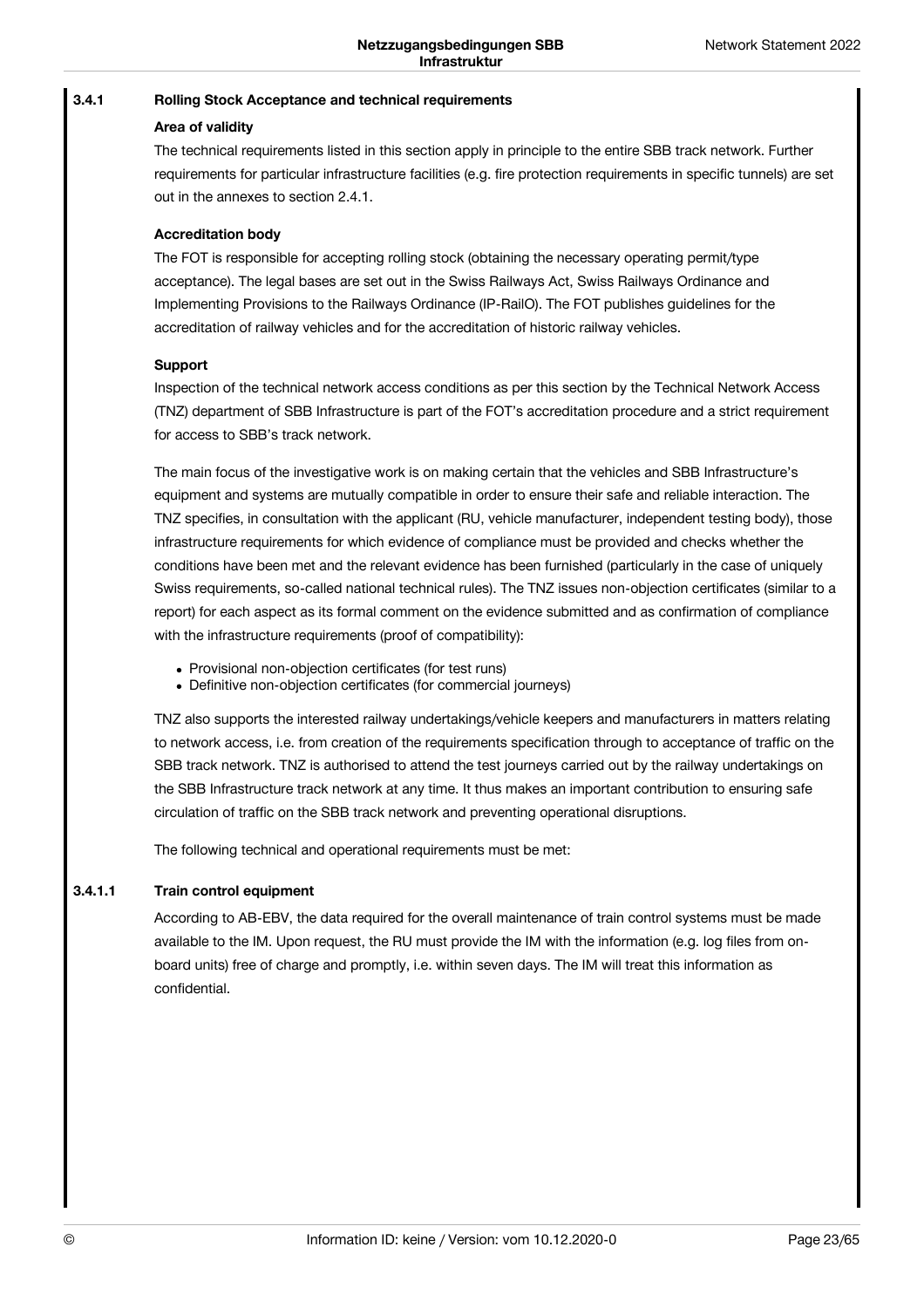#### **Minimum equipment with trackside signalling 3.4.1.1.1**

Rail vehicles wishing to travel on the SBB Infrastructure network (excluding ETCS Level 2 routes) must be equipped with at least ETM-S (SIGNUM system) or ETM-M (SIGNUM and ZUB system). Every vehicle for which a type approval or an operating permit (initial registration) is sought must either be fitted with an ETCS train control system in accordance with Baseline 3 or must at the very least be prepared in such a way that a system can be easily installed subsequently.

Systems to be operated in conjunction with trackside signalling must at the very least have the following software versions:

- ETM-M: Version 1.00
- ETM-S: Version 1.00
- ZUB 262 ct (DAZ version): Version 14\* (note the BAV transition regulation)
- ZUB 262 ct (MVB version): Version 14\* (note the BAV transition regulation)
- ZUB 262 (light variant): Version 15
- ETCS Baseline 3: BL 3.4.0

#### **Minimum equipment with cab-signalling 3.4.1.1.2**

Vehicles must be fitted with an approved and functioning on-board ETCS system in order to travel on routes equipped with ETCS Level 2 (cab signalling).

#### **Driving without sufficient train control equipment 3.4.1.1.3**

As a general rule, all leading vehicles must be equipped with the Automatic Train Protection that is present on the infrastructure being driven on. If this is not possible (e.g. driving with historic rolling stock or test runs at overspeed), an exception permit must be obtained from the FOT, which has published a corresponding guideline [\(http://www.bav.admin.ch/bav/de/home/verkehrsmittel/eisenbahn/fachinformationen/netzbetrieb](http://www.bav.admin.ch/bav/de/home/verkehrsmittel/eisenbahn/fachinformationen/netzbetrieb-und-netzbenutzung/fahrten-ohne-ausreichende-zugbeeinflussungseinrichtung.html)und-netzbenutzung/fahrten-ohne-ausreichende-zugbeeinflussungseinrichtung.html).

The statement must be submitted to the infrastructure manager in order to process the exception permit. The infrastructure manager will do this within ten working days.

#### **Cross-border routes managed by foreign IMs 3.4.1.1.4**

Access to cross-border routes managed by foreign IMs (cf. Point 2.3.13.1) is subject to the respectively applicable regulations.

The relevant authorities (ANSF, EBA, EPSF, BMK, BAV) are responsible for approving vehicles for use. The FOT has concluded bilateral agreements with the EBA, the EPSF and the ANSF on matters governing cross acceptance [\(https://www.bav.admin.ch/bav/de/home/themen-a-z/cross-acceptance.html\)](https://www.bav.admin.ch/bav/de/home/themen-a-z/cross-acceptance.html) as regards the approval of vehicles for use on cross-border routes.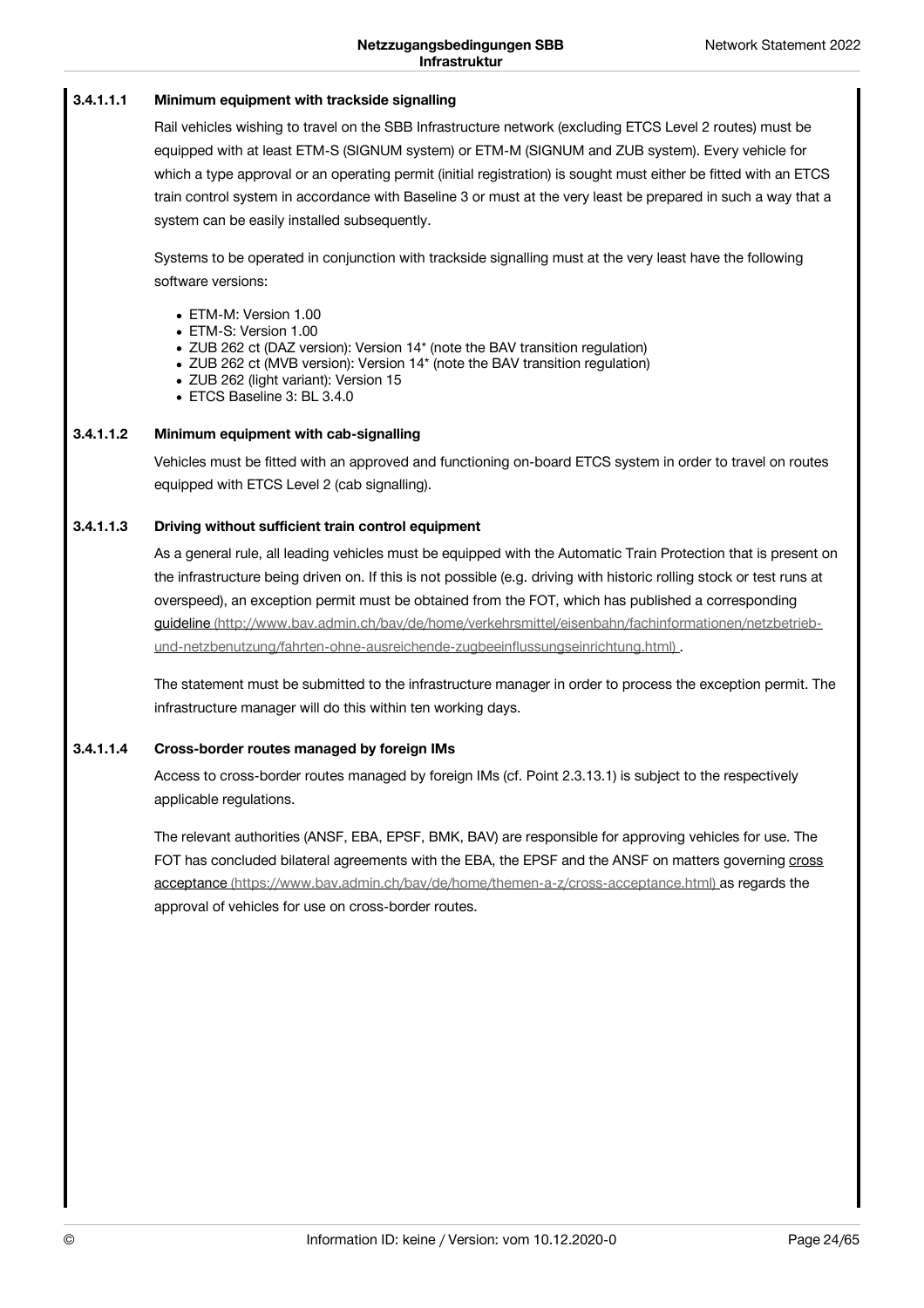#### **Wheel track interaction 3.4.1.2**

Wheel/track interaction is based on the limiting conditions and limit values set out in the AB-EBV. An inspection is to be conducted taking into account the relevant Swiss legal provisions/specialities and in accordance with CEN standard EN 14363 (Testing for the acceptance of running characteristics of railway vehicles – Testing of running behaviour and stationary tests). The vehicles are to be inspected, in accordance with the standard, in their usual position in the train composition and with their buffer lubrication and couplings in a condition ap propriate for normal operation.

The following serve as guidelines and benchmarks:

- Adherence to the limiting conditions and limit values set out in the AB-EBV
- Internationally recognised standards (EN 14363, EN 15663, UIC 518, UIC 645)
- The Swiss track network with its many very small curve radii 250 m  $\leq$  R  $\leq$  400m (test range 4 in accordance with EN 14363 and UIC 518)
- Specific lines with a significant number of extremely small curve radii R < 250m in accordance with I-50127 (test range 5, not covered by EN 14363 or UIC 518)
- Ensuring that points on tight curves can be traversed safely and without undue strain on the track and maintaining the minimum buffer overlap in accordance with I-50007
- Minimum technically traversable radius (curve radius) in accordance with I-50007
- Route classes (interface between the vehicles' maximum load and the infrastructure) in accordance with I-50064

#### **Interface between load limits of vehicles and infrastructure 3.4.1.3**

In accordance with EN 15528 and I-50064 (technical specification for effecting the interface between load limits of vehicles and infrastructure in line with the EU standard EN 15528), the line category is determined by the maximum wheelset load and the mass per unit of length. The line category of an entire train is always determined based on the vehicle in the train that has the highest load, i.e. that is in the highest-numbered line category. Compatibility is ensured if the vehicle's line category (or payload limit for freight wagons) is the same as or lower than the line's own category, taking account of the maximum permitted speed.

#### **Pantograph/overhead linie interaction 3.4.1.4**

Pantographs require component approval from the BAV in accordance with the BAV Guideline on the Acceptance of Railway Vehicles (https://www.bav.admin.ch/bav/en/home/modes-of[transport/railways/informations-for-professionals/approval-of-rolling-stock.html\)](https://www.bav.admin.ch/bav/en/home/modes-of-transport/railways/informations-for-professionals/approval-of-rolling-stock.html) .

The following serve as guidelines and benchmarks:

- Adherence to the limiting conditions and limit values set out in the AB-EBV
- Adherence to the force criteria in accordance with EN 50367
- Adherence to the contact wire uplift criteria in accordance with EN 50119
- Adherence to the pantograph requirements in accordance with EN 50206
- Infrastructural requirements governing the interaction between pantographs and overhead lines in accordance with I-50088
- Verification of pantograph gauges (see also section 2.3.4)
- Optimised pantograph horns
- SBB Infrastructure's many different overhead power line systems (compliance will be demonstrated over several reference sections of track depending on the intended employment)

#### **Flange lubrication 3.4.1.5**

All rolling stock in use on the SBB track network must have flange lubrication ("Spurkranzschmierung"). Detailed requirements governing the lubricants to be used (especially with regard to their environmental impact), the required quantities and frequency of lubrication can be found in the Swiss Public Transport Association's Technical Rail Regulation 49410.

#### **Electrical requirements for motive power units 3.4.1.6**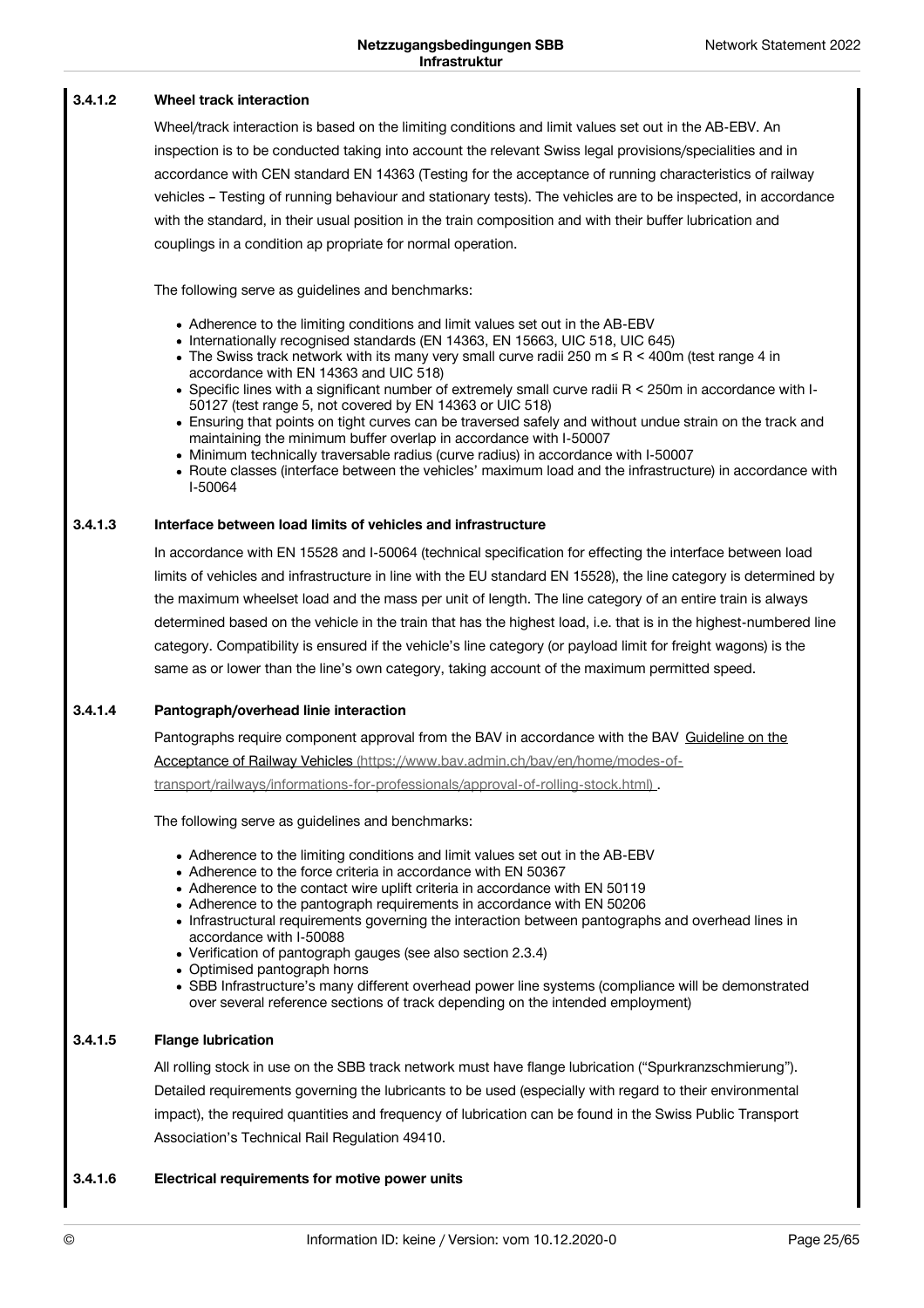In order to guarantee safe and reliable interaction of motive power units with infrastructure installations and systems, the following conditions must be met and the corresponding proof submitted with the type acceptance for the motive power units:

#### **Requirements for input admittance 3.4.1.6.1**

In order to reliably prevent the line-side converters of motive power unit converters, including the associated line-side converter controller, from generating network resonances and thus possibly rendering the traction current supply network unstable, the input admittance frequency response must be passive for any values above a defined threshold frequency. The corresponding requirements for input admittance of motive power unit converters and the specifications for motive power unit frequency response measurements are set out in SBB Regulation I-20005. This regulation is a binding operating rule within the meaning of Art. 12 para. 4g **FRV** 

#### **Requirements for power limitations 3.4.1.6.2**

In order to prevent failures arising from under- or overproduction in the case of special configurations of the traction power supply network, motive power units must be equipped with a frequency-dependent power limitation function in accordance with SBB Regulation I-55068. In order to prevent a power outage in the event of a weak power grid, e.g. where there are long supply bypasses or special circumstances such as failure of a substation, motive power units must be equipped with a voltage-dependent power or current limitation function in accordance with SBB Regulation I-50069. The regulations are binding operating rules within the meaning of Art. 12 para. 3g EBV for vehicles accepted for operation since 1 January 2011. For older motive power units, the aim is for these functions to be added within the context of general software updates.

#### **Compatibility with track-release systems 3.4.1.6.3**

Adherence to EN 50238 will ensure the compatibility of all rolling stock with track-release systems. This standard is divided into three sections: process (EN 50238-1, formerly EN 50238), parasitic currents (CLC/TS 50238-2) and magnetic interference (TS 50238-3).

More detailed documents exist for SBB infrastructure which set out specific Swiss characteristics supplementing the provisions of CLC/TS 50238-x. These are:

- SBB Regulation I-50097 on parasitic currents and
- SBB Regulation I-50098 on magnet interference.

All rolling stock with electronic equipment on board (and in particular static convertors with output of 500 W or higher) must be able to prove compliance for all parts of that equipment with EN 50238, I-50097 and I-50098. Depending on the vehicle and the operational concept, proof of compliance obtained abroad on a 15 kV/16.7 Hz system (and, as necessary, 25 kV/50 Hz for certain of SBB Infrastructure's cross-border routes) may also be presented for EN 50238 parts. Details of any CLC/TS 50238 parts that are not yet complete are contained in in I-50097 und I-50098.

#### **Energy measurement (with energy measurement systems) 3.4.1.6.4**

The specifications concerning energy measurement systems for calculating actual power consumption according to RailNAO are defined in Annex 3.4.1.6.4 (https://company.sbb.ch/en/sbb-as-business[partner/services-rus/onestopshop/track-access.html#sbb2af6d3\)](https://company.sbb.ch/en/sbb-as-business-partner/services-rus/onestopshop/track-access.html#sbb2af6d3) to the NWS.

If the railway undertaking renounces the use of energy measurement systems for measuring power consumption, invoices will be based on the flat-rate fees published in the List of Services.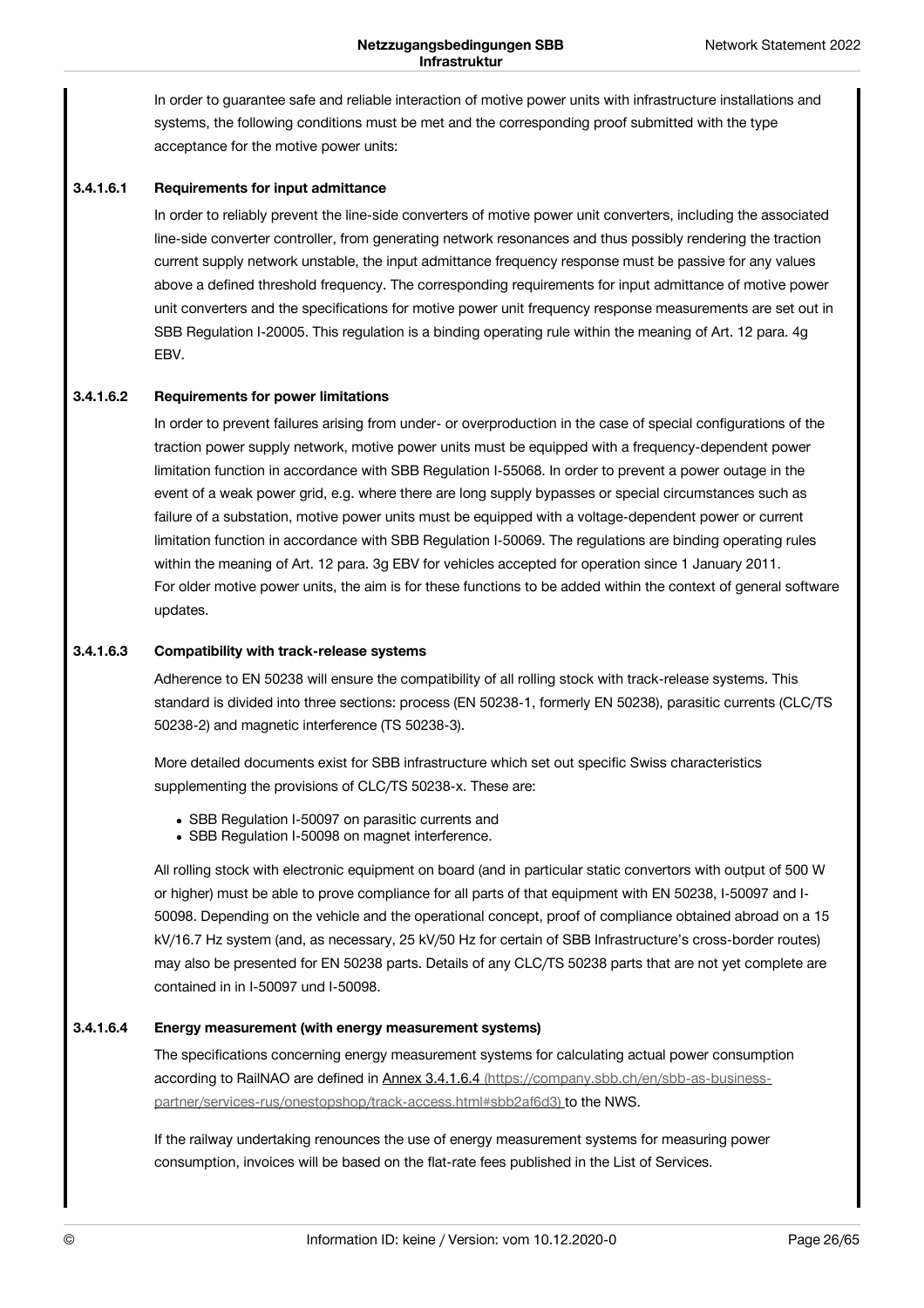#### **Communication devices 3.4.1.7**

Authorised GSM-R-compatible devices equipped with Swiss GSM-R SIM cards can be used in Switzerland.

In addition, devices which are equipped with SIM cards from the rail IMs shown below can also be used on the GSM-R routes listed in the roll-out plan (see also Section 2.3.12.1) by means of "International GSM-R Roaming":

- DB Netz AG (Germany)
- RFI S.p.A. (Italy)
- SNCF Réseau EPIC (France)
- ProRail N.V. (Netherlands)
- Infrabel SA (Belgium)
- ÖBB-Infrastruktur AG (Austria)

Communication using GSM-R devices is essentially possible on the entire SBB rail network, either through the existing GSM-R radio coverage or (on routes which are not or not yet covered) by means of "National Roaming". On SBB routes with no GSM-R radio coverage, "National Roaming" should be used. As regards foreign railway undertakings whose GSM-R devices are fitted with foreign SIM cards which do not support "National Roaming" but whose train services will on rare occasions run on routes where only "National Roaming" is available, appropriate access arrangements will be made separately.

Requests (from a mobile subscriber to the movements inspector) for train paths for shunting manoeuvres must be transmitted using GSM-R devices. As regards regular shunting manoeuvres, radio route commands (digital train path requests via mobile radio) should be used.

The reference documents for GSM-R are those European TSI CCS specifications based on the GSM-R baselines which are currently applicable within Switzerland.

It is recommended that vehicles be fitted with GSM-R-compatible cab radios. Using handheld radios is only permitted on regular train services under the following conditions:

- Hands-free operation must be guaranteed. The train driver must not be distracted from his tasks by using his hand-held radio.
- Radio reception in the driver's cab must be good enough for voice communication. Achieving the minimum level is the responsibility of the RU. It is not envisaged that an external antenna should be installed.
- It must be possible for the hand-held radio to be supplied with power from an external source.

On trains making irregular journeys on the SBB network, the minimum requirement is for a handheld device capable of sending and receiving a "Railway Emergency Call".

The list of authorised GSM-R terminal devices can be seen in the FOT's Domain Safety Engineering [\(http://www.bav.admin.ch/bav/de/home/verkehrsmittel/eisenbahn0/typenzulassungen](http://www.bav.admin.ch/bav/de/home/verkehrsmittel/eisenbahn0/typenzulassungen-eisenbahnanlagen/fachbereich-sicherheitstechnik.html)eisenbahnanlagen/fachbereich-sicherheitstechnik.html) .

The communication systems to be used on each route are listed in I-30131 RADN.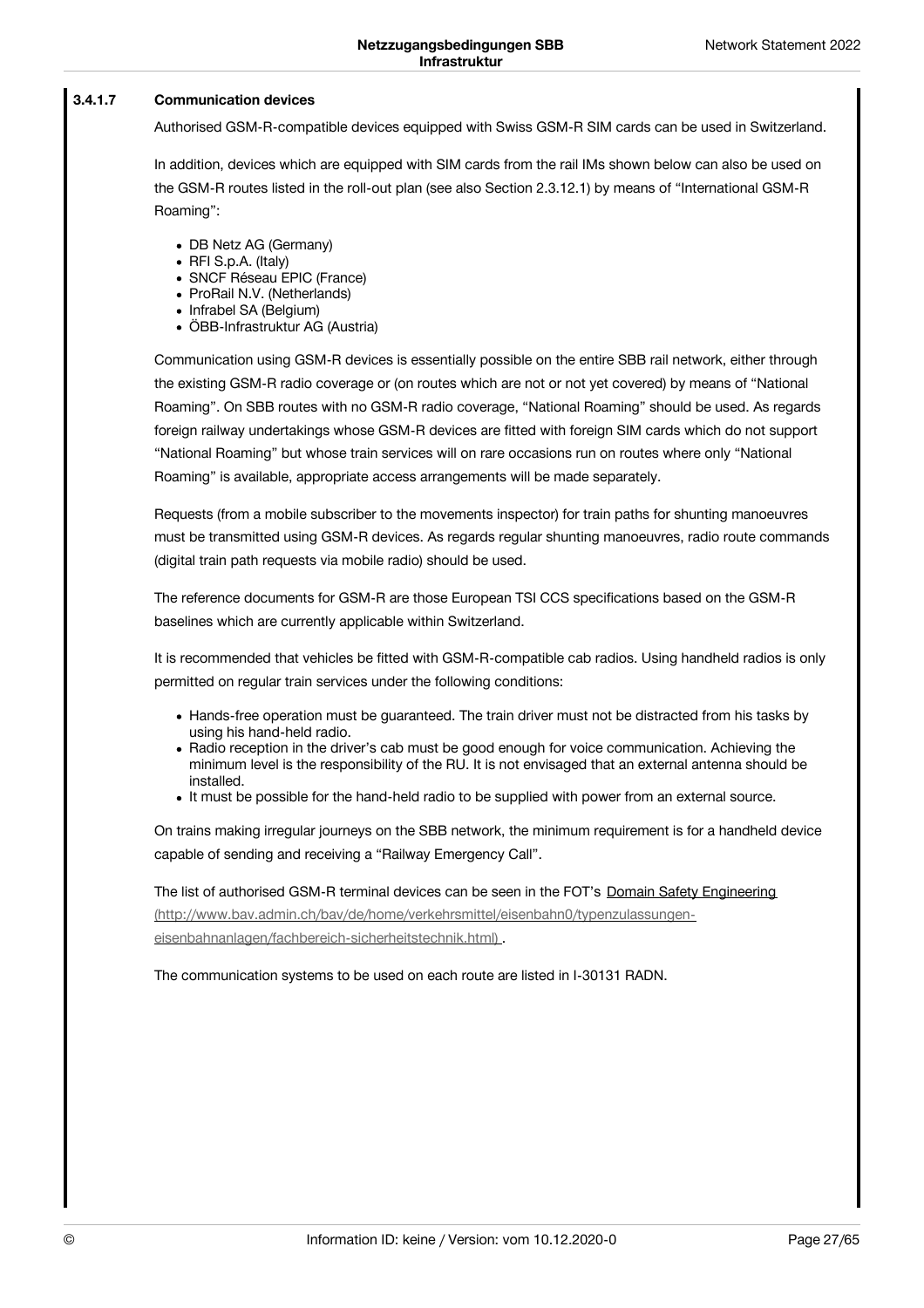#### **Brakes 3.4.1.8**

Electric or electrodynamic brakes may explicitly also be used for rapid braking on the SBB Infrastructure rail network. If electric brakes are used, there must be an assurance in the event that they fail that rapid braking can continue to be applied automatically and reliably (e.g. failure of the external power supply).

According to AB-EBV, the limit value or maximum permissible adhesion value for wheel/rail adhesion for vehicles with wheel slide protection systems is  $\mu$  = 0.22. This means that manufacturers and/or operators can define the adhesion value limit in respect of vehicles with wheel slide protection systems as a function of the existing dynamic braking system (including thermal load capacity) and of the operational requirements.

Using eddy current systems or other braking systems that operate independently of the friction between wheel and rail is not permitted on the SBB Infrastructure rail network for service braking and emergency braking.

### **Exceptions**

- Electromagnetic rail brakes may be used for emergency braking. This also includes rapid braking initiated by the driver either by reducing the pressure of the main brake pipe in accordance with UIC leaflet 541-06 (including the corresponding speed thresholds) and/or via direct manual operation.
- Using eddy-current brakes, which have an effect on the infrastructure, is only permitted after carrying out further local investigations or line upgrading. Proof of compatibility with the track-release signalling devices on the particular section of track must be provided (axle counters not intended for this purpose can be permanently damaged and destroyed) and the track must be approved for their use.

#### **Sanding (greater adhesion) 3.4.1.9**

Equipment which automatically dispenses sand if the driver initiates emergency or rapid braking is not permitted and must be deactivated for rail operations within Switzerland. Sanding by single traction units of up to four axles, including multiple unit control, is not permitted on SBB Infrastructure's rail network when travelling at less than 40 km/h. (Exceptions are emergencies in order, for example, to avoid passing a signal at danger or to prevent a collision/see also I-30111, section 13.3.

#### **Aerodynamics 3.4.1.10**

In order to ensure safe operation when affected by side winds, the method for determining the side wind stability (vehicle assessment) according to EN 14067-6 Table 2 shall be used (for passenger cars, multiple units and locomotives in the speed range above 160km/h and for freight wagons in the speed range above 120km/h up to the maximum speed of the vehicle). As far as is known today, this guideline covers all parts of the SBB track network which are critical as regards side wind, in particular the Mattstetten–Rothrist Rail 2000 line. A special risk assessment should be submitted in coordination with the infrastructure manager if corresponding proof cannot be obtained. In addition, operational conditions should be defined if necessary to ensure that the vehicles can be operated safely in the entire speed range.

If test runs in the extended speed range at faster than 200km/h (test speed) are to be conducted on SBB Infrastructure's network, details are needed of the maximum pressure surge in tunnels [train/tunnel pressure pattern at a fixed location in a tunnel (ΔpN/ΔpN + ΔpFr/ΔpN + ΔpFr + ΔpT)] produced by the vehicle being tested in the maximum possible train length in accordance with TSI LOC & PAS.

#### **Negotiating curves at high speed 3.4.1.11**

For negotiating curves at speeds above the R series (tilting trains, passive tilt mechanisms), a route-specific licence for the higher speed is required for each route travelled in addition to the general vehicle licence (operating permit with R series licence). Further details on licensing requirements and procedures can be found in Document I-20019.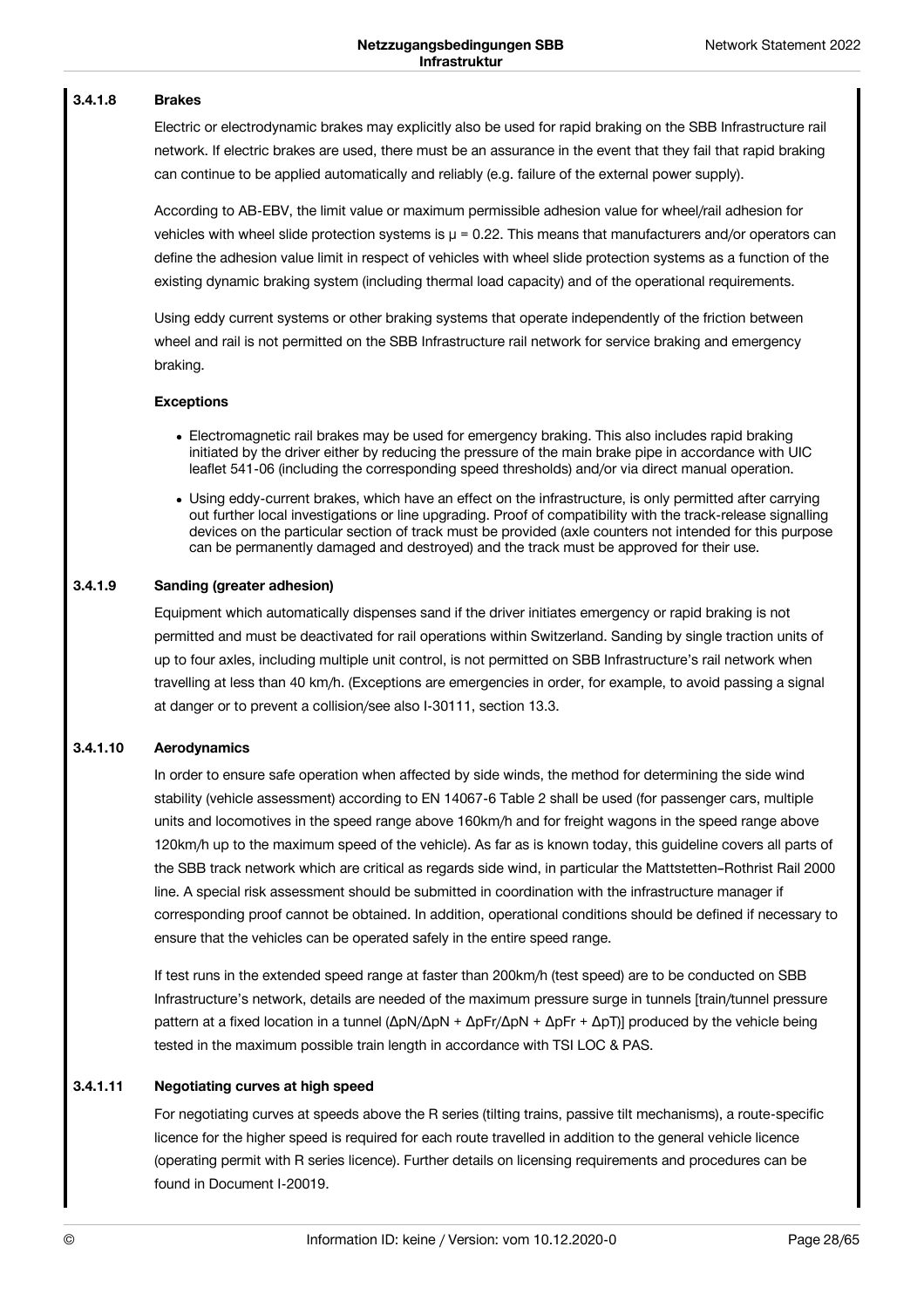#### **Intervention (rescue/rerail of trains) 3.4.1.12**

Before commercial commissioning of newly registered vehicle types, Intervention ([intervention@sbb.ch](javascript:linkDecryptEmail()) has to be informed with technical documentations in accordance with I-50131 (Operational intervention requirements governing the registration of new rail vehicles) for the purpose of towing. (see also EU Directive 1302/2014 TSI LOC & PAS, Clause 4.2.2.2.4 "Rescue coupling"). If necessary RU (or the manufacturer) instructs the necessary specific vehicle information.

#### **Vehicle type and determining the vehicle price 3.4.1.13**

#### **Applying for a new vehicle type 3.4.1.13.1**

Before a new vehicle or one which has been subjected to technical modifications is introduced onto the SBB network, it must be assigned a j type. Journey time calculations for train path planning and other operational systems are based on this. Values for the vehicle's dynamics must be submitted to SBB Infrastructure for this purpose. The exact procedure is explained in the OneStopShop under Rolling Stock Data [\(http://company.sbb.ch/de/sbb-als-geschaeftspartner/leistungen-evu/onestopshop/technischer](http://company.sbb.ch/de/sbb-als-geschaeftspartner/leistungen-evu/onestopshop/technischer-netzzugang.html)netzzugang.html) .

### **Determining the vehicle type 3.4.1.13.2**

Determining the vehicle price includes the option of applying the basic pricing element of wear and tear when calculating the train path price; see also Point 5.3.1. The exact procedure can be found in the OneStopShop [\(https://company.sbb.ch/en/sbb-as-business-partner/services-rus/onestopshop/services-and-prices.html\)](https://company.sbb.ch/en/sbb-as-business-partner/services-rus/onestopshop/services-and-prices.html) under Determining the Vehicle Price.

In the case of unknown vehicles or those that have not been priced, standard values are used for billing.

#### **Emergency brake neutralisation and toilet systems 3.4.1.14**

Prevention of stopping in the event of emergencies in tunnels and channels and on bridges (e.g. emergency brake neutralisation), as well as closed toilet systems, are not generally required. However, they are compulsory for some specific infrastructure according to section 2.4.1.

#### **Noise from parked vehicles 3.4.1.15**

Noise from parked trains is not defined in the TSI Noise or in other railway-related regulations; in Switzerland it is subject to the Noise Protection Ordinance (LSV) SR 814.41. The LSV classifies the noise from parked vehicles as industrial and commercial noise (see Annex 4, Point 1 of LSV 814.41). The limits for exposure to industrial and commercial noise, ascertaining the noise rating level and the level corrections to be taken into account as well as additional allowances are described in Annex 6 to the LSV.

Details of the procedure and of how noise from parked vehicles is assessed can be found on the website of the Federal Office for the Environment (FOEN). The following relevant documents and the FOEN calculation tool needed for assessing the source of the noise are available under the heading "Parked trains":

### [1] EMPA Investigation Report 460395-2a

(http://www.bafu.admin.ch/dam/bafu/de/dokumente/laerm/externe-studien-

berichte/beurteilung\_und\_begrenzungdeslaermsvonabgestelltenzuegen.pdf.download.pdf/beurteilung\_und\_begren. , commissioned by the FOEN, " Beurteilung und Begrenzung des Lärms von abgestellten Zügen" ("Assessment and Limitation of Noise from Parked Trains"), 29.01.2015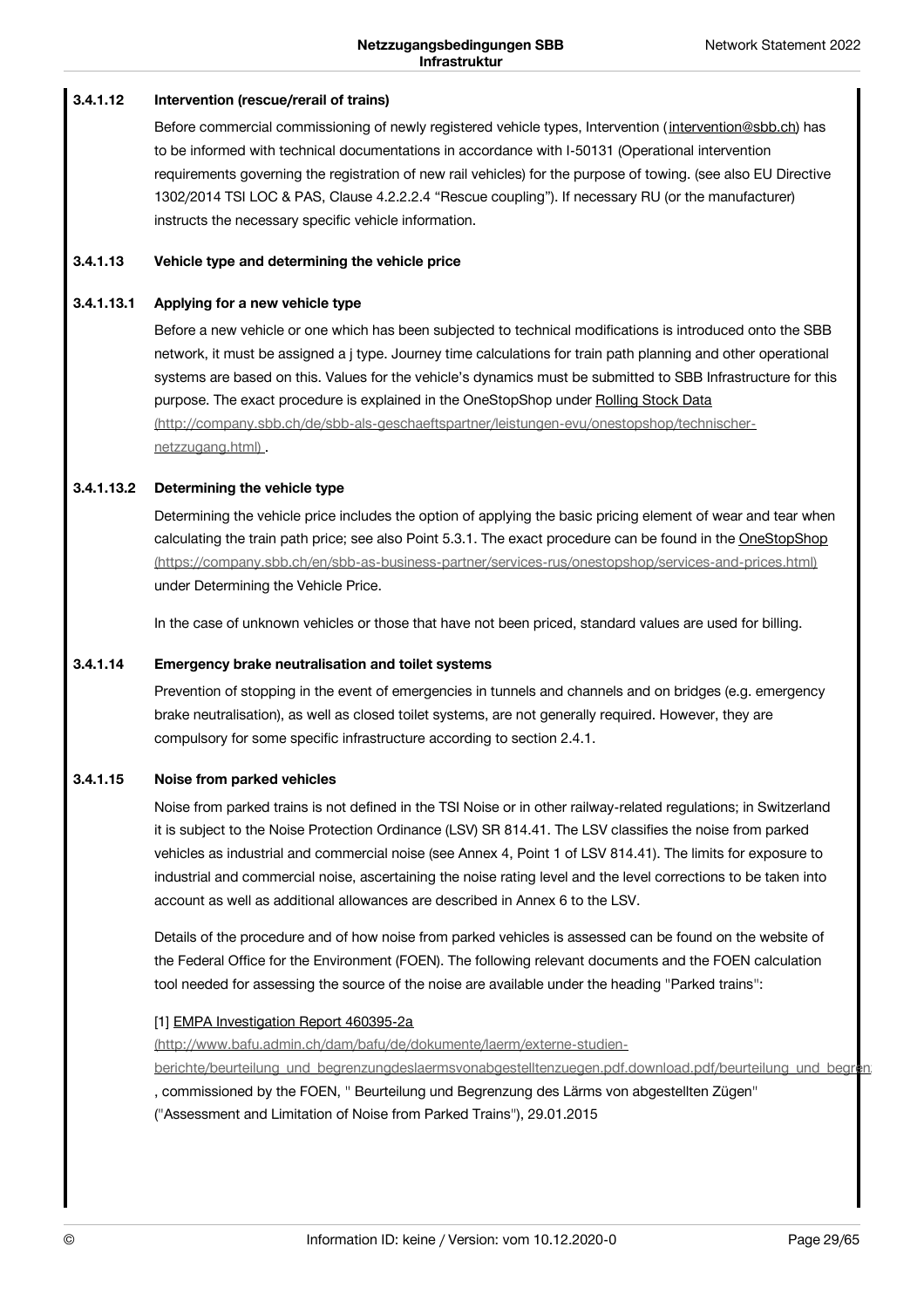[2] Summary of the EMPA report and Excel tool for calculating the noise of parked trains based on the EMPA investigations. [\(http://www.bafu.admin.ch/dam/bafu/de/dokumente/laerm/fachinfo-daten/berechnungstool](http://www.bafu.admin.ch/dam/bafu/de/dokumente/laerm/fachinfo-daten/berechnungstool-agbestellte-zuege.zip.download.zip/ZusammenfassungBericht_und_Berechnungstool.zip)agbestellte-zuege.zip.download.zip/ZusammenfassungBericht\_und\_Berechnungstool.zip)

In accordance with [1], when assessing the noise level at the noise emission site, the following corrections are to be applied to those vehicle noise emission sources which are identified as significant:

| <b>Sound source</b>                             | K <sub>1</sub><br>Day / Night | K <sub>2</sub><br>(Tone content) | K <sub>3</sub><br>(Pulse content) |
|-------------------------------------------------|-------------------------------|----------------------------------|-----------------------------------|
| Heating/ventilation/air conditioning<br>systems | 5/10                          | 0                                | 0                                 |
| <b>Cooling systems: Fans</b>                    | 5/10                          | 0                                | 0                                 |
| <b>Cooling systems: Pumps</b>                   | 5/5                           | 2                                | 0                                 |
| Air compressors                                 | 5/5                           | 4                                | 2                                 |
| <b>Preparing trains for service</b>             | 5/5                           | 0                                | 6                                 |

The calculations and inputs into the Excel tool referred to in [2] require the dominant sound sources from the vehicle to be recorded using measuring equipment and account to be taken of the following parameters:

- Sound output level in third-octave spectra
- Activity duration (continuous and intermittent)
- Geometric arrangement of the sound sources on the vehicle

These measurements are recorded both while the vehicle is parked and also during transitional procedures as the vehicle is moving into its parking location and back out of it (preparing the train for service). If parking conditions vary due to the weather, these should be recorded. This also applies to automatically generated safety and component testing of the vehicles.

By inputting these measurements into the Excel tool, it is possible to determine the 'critical distances' from emission sites at the locations where the vehicles are parked. The shorter the vehicle's critical distance, the easier it is to park the vehicle anywhere throughout Switzerland.

Vehicles are to be configured in such a way that they have a parking mode (parked with no occupants, snooze or standby mode) which limits noise emissions and energy consumption in a technically, economically and operationally acceptable way and which can be activated within the shortest possible time once the vehicle is no longer in operational use.

Based on the LSV exposure limits, it is recommended that the noise emissions from the vehicles should not exceed an A-weighted equivalent continuous sound pressure level of L ≤ 50 dB(A). If this recommendation is followed (measured at the usual measuring positions according to EN ISO 3095 as the assessment parameter; the reference value is the individual value at each measuring position measured from the centre of the track at 1.2 m and 3.5 m above the upper surface of the rail), it will permit positive (i.e. small) safety distances to be achieved.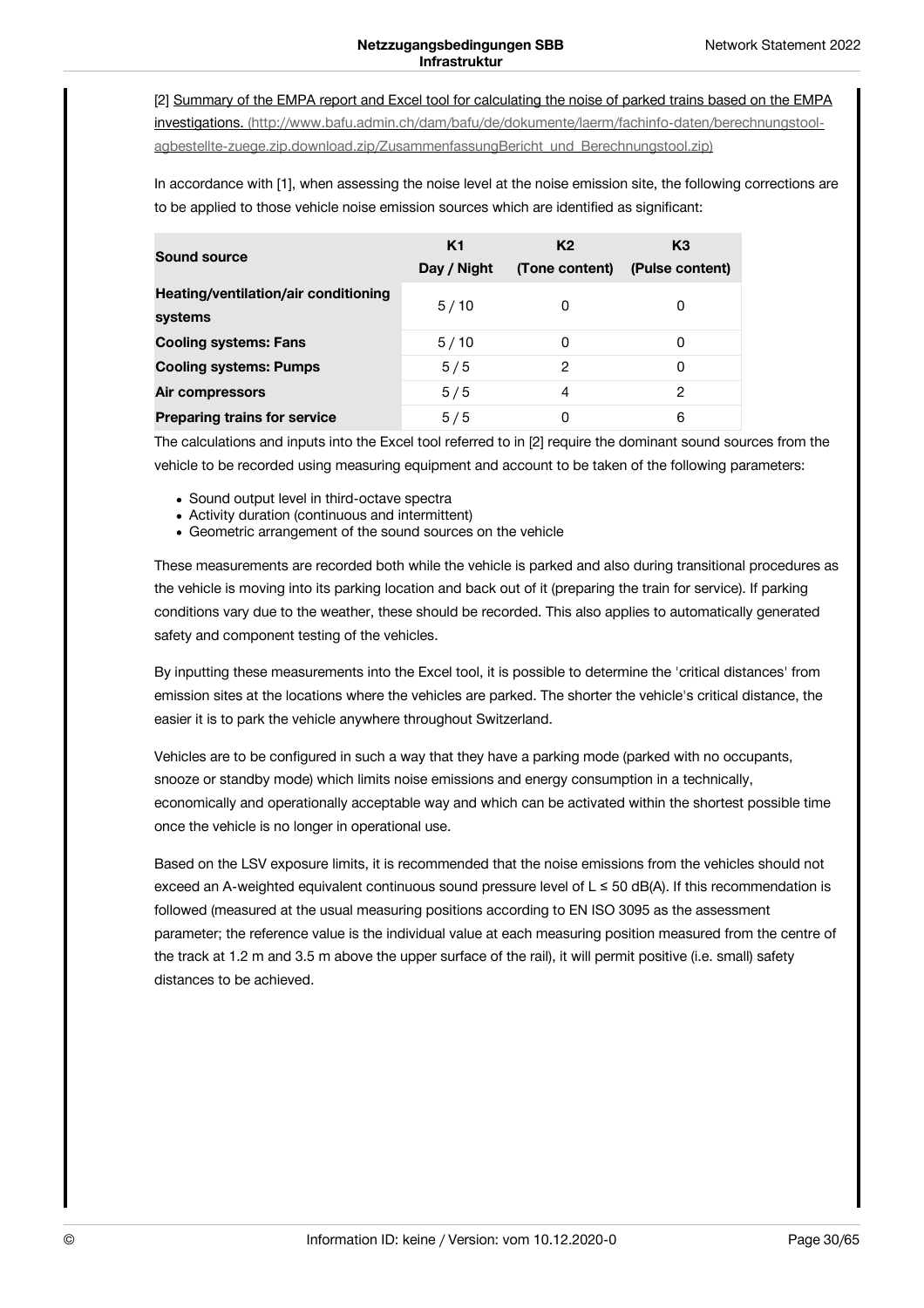#### **Service vehicles 3.4.1.16**

Owing to their use on work sites (construction service), certain railway vehicles are classed as "rail-bound construction and maintenance machines" (for construction, maintenance and inspection of the trackbed, substructures, engineering works and overhead contact line systems, self-driving or towed) in accordance with Article 57 of the Railways Ordinance and the FOT directive on the approval of rolling stock as service vehicles. These include, according to Art. 57.1 of the Implementing Provisions to the Railways Ordinance (Definition and categorisation of service vehicles):

- [1] Rail-bound vehicles (or machines) according to EN 14033
- [2] Road/rail vehicles (or machines) according to EN 15746
- [3] Demountable machines according to EN 15955
- [4] Trailers according to EN 15954

The following are classed as working equipment (not service vehicles):

[5] Portable machines and trolleys according to EN 13977

For the area of application "Driving and working on railway infrastructures", service vehicles [1]–[4] also require an operating licence from the BAV as a prerequisite to use on the SBB Infrastructure track network. Here, simplifications to conventional railway vehicles are possible under certain circumstances in accordance with Art. 57.2 of the Implementing Provisions to the Railways Ordinance.

In addition to the FOT operating licence, road/rail vehicles [2], demountable machines [3] and trailers [4] require a work permit from SBB Infrastructure in accordance with Regulation I-40036 (work permits for service vehicles). The use of unbraked service vehicles is prohibited regardless of the gradient. This applies in particular to trailers [4], which may only be used with automatic brakes.

Service vehicles which cannot meet the technical network access conditions (infrastructure requirements) (e. g. road/rail vehicles), or for which the infrastructure requirements have not been fully examined, are classed as special vehicles under the train service regulations (TSR) (see I-30111, Chapter 4.2, Clause 4 as a supplement to TSR R 300.4, Clause 2.2.4) and are subject to specific conditions of use. If service vehicles are used for commercial shunting and train operations in centralised areas, the same infrastructure requirements must be met as for conventional railway vehicles. If you have any questions or if anything is unclear, please consult SBB Infrastructure Technical Network Access (see also section 3.4.1).

#### **Staff Acceptance 3.4.2**

The BAV is responsible for approving staff. The provisions contained in Regulations (EU) No. 1158/2010 [\(https://eur-lex.europa.eu/legal-content/DE/TXT/?uri=CELEX%3A32010R1158\)](https://eur-lex.europa.eu/legal-content/DE/TXT/?uri=CELEX%253A32010R1158) and No. 1169/2010 (http://www.google.com/url?

sa=t&rct=j&q=&esrc=s&source=web&cd=&cad=rja&uact=8&ved=2ahUKEwiMsPibzcPsAhULqQKHR7uC3MQFjAAegQIBBAC&url=https%3A%2F%2Feur-lex.europa.eu%2Flegal[content%2Fde%2FTXT%2F%3Furi%3DCELEX%253A32010R1169&usg=AOvVaw3ToPzaHY9FAsWYHsQUAdcV\)](http://www.google.com/url?sa=t&rct=j&q=&esrc=s&source=web&cd=&cad=rja&uact=8&ved=2ahUKEwiMsPibzcPsAhUL-qQKHR7uC3MQFjAAegQIBBAC&url=https%253A%252F%252Feur-lex.europa.eu%252Flegal-content%252Fde%252FTXT%252F%253Furi%253DCELEX%25253A32010R1169&usg=AOvVaw3ToPzaHY9FAsWYHsQUAdcV) apply. All application documents must be submitted to the FOT.

#### **Exceptional Consignments 3.4.3**

The provisions regarding exceptional consignments (aS) are set out in the following documents:

- IRS 50502
- Implementation regulation FDV Infrastructure I-30111 and associated regulations

Exceptional consignments are divided into two categories: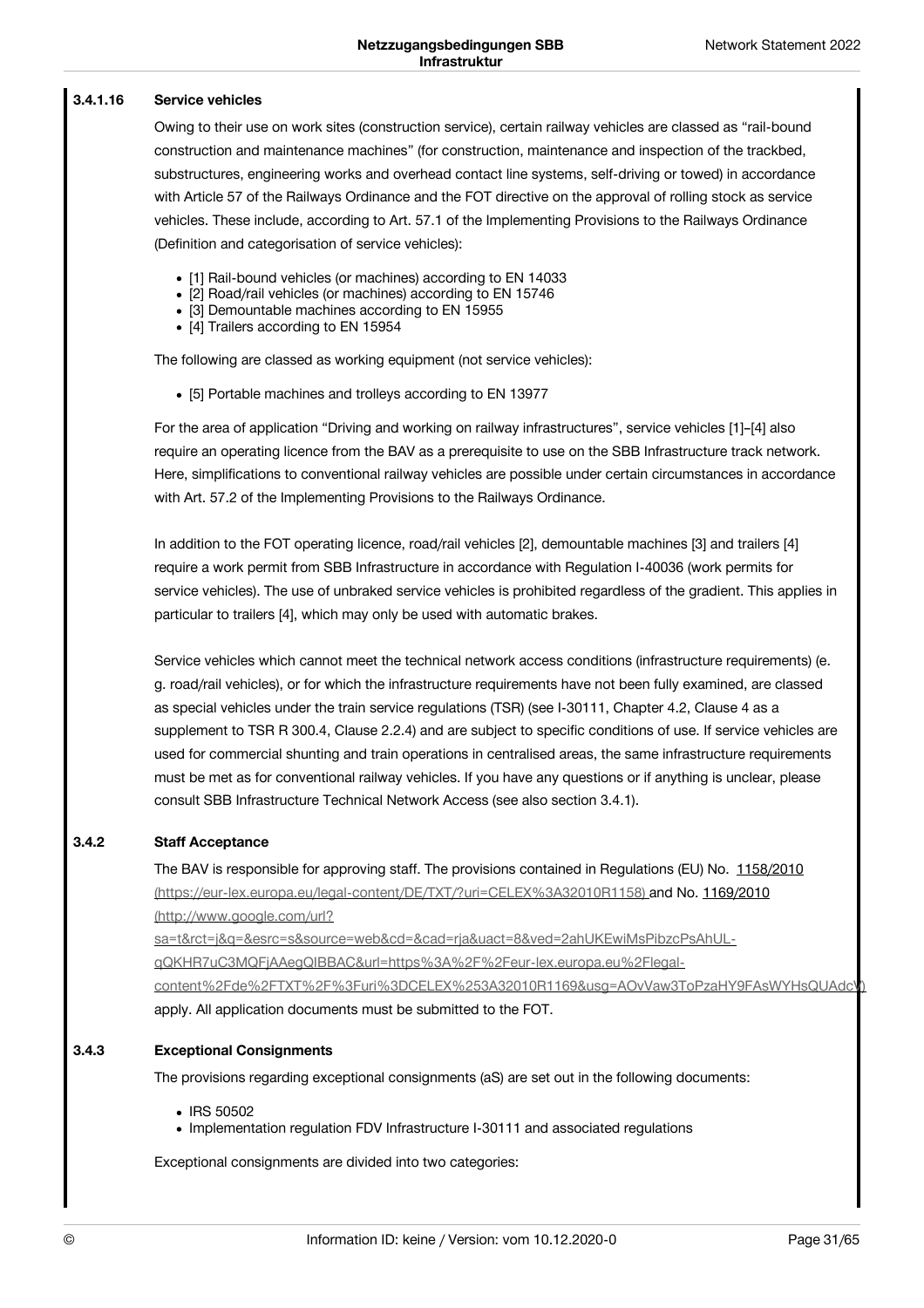- those not requiring Infrastructure to take operational measures
- those requiring Infrastructure to take operational measures (security measures at the signal box)

An individual, case-by-case processing time applies to heavy goods consignments not covered by the provisions of UIC leaflet 700 This should be agreed depending on the type of heavy goods consignment or else settled on a case-by-case basis.

At all events, we ask you to make early contact with the office listed in the address directory [\(https://company.sbb.ch/en/sbb-as-business-partner/services-rus/onestopshop/contact.html\)](https://company.sbb.ch/en/sbb-as-business-partner/services-rus/onestopshop/contact.html) so as to apply for an exceptional consignment approval number.

Exceptional consignments require time to prepare and plan; this will be billed as an additional service. The relevant provisions are set out at Point 3.13 in the List of Services.

The FOT will authorise RUs to transport exceptional consignments by issuing a "freight traffic" type safety certificate; RUs must submit the relevant CIS/ZIS data. Measurement and test runs with special train numbers not including CIS/ZIS are excepted from these provisions. The IM and/or the TVS reserve the right to contact the FOT if these directives are not observed.

The provisions relating to train path applications for exceptional consignments can be found at Points 4.7.1, 4.5.3.4 and 4.2.7.

#### **Dangerous Goods 3.4.4**

Transporting dangerous goods is governed by the RSD Ordinance (Ordinance on the Carriage of Dangerous Substances by Railway or Cableway/SR 742.412), by I-50026 (Network access: dangerous goods directives) and by I-50062 (restrictions on the transport of dangerous goods which are classified under chlorine as the main substance).

Parked dangerous-goods block trains must be inspected in accordance with Directive I-50026 and reported to the network management. Should the railway undertaking fail to conduct the required inspection for block train loads of dangerous goods, it will be sent a one-time reminder by the infrastructure manager via e-mail. If there is still no inspection within the grace period specified by the infrastructure manager, the latter may commission the inspection at the expense of the railway undertaking.

The provisions relating to the ordering of train paths for trains carrying dangerous goods are set out at Points 4.2.7 and 4.7.2.

#### **Measurement and test runs and other special rail movements 3.4.5**

#### **Measurement runs 3.4.5.1**

Measuring vehicles, such as commercially operated vehicles fitted with an On-Board Monitoring (OBM) system, which are used by RUs on the SBB network and which measure and record data about the permanent way, may only operate after consultation with SBB Infrastructure and after signing a confidentiality agreement (incl. stating the purpose of such measuring). The contact address can be found in the address list. The data gathered should be used in accordance with the provisions set out in Point 2.3. Otherwise, permanent way measuring systems installed in the vehicle must be switched off.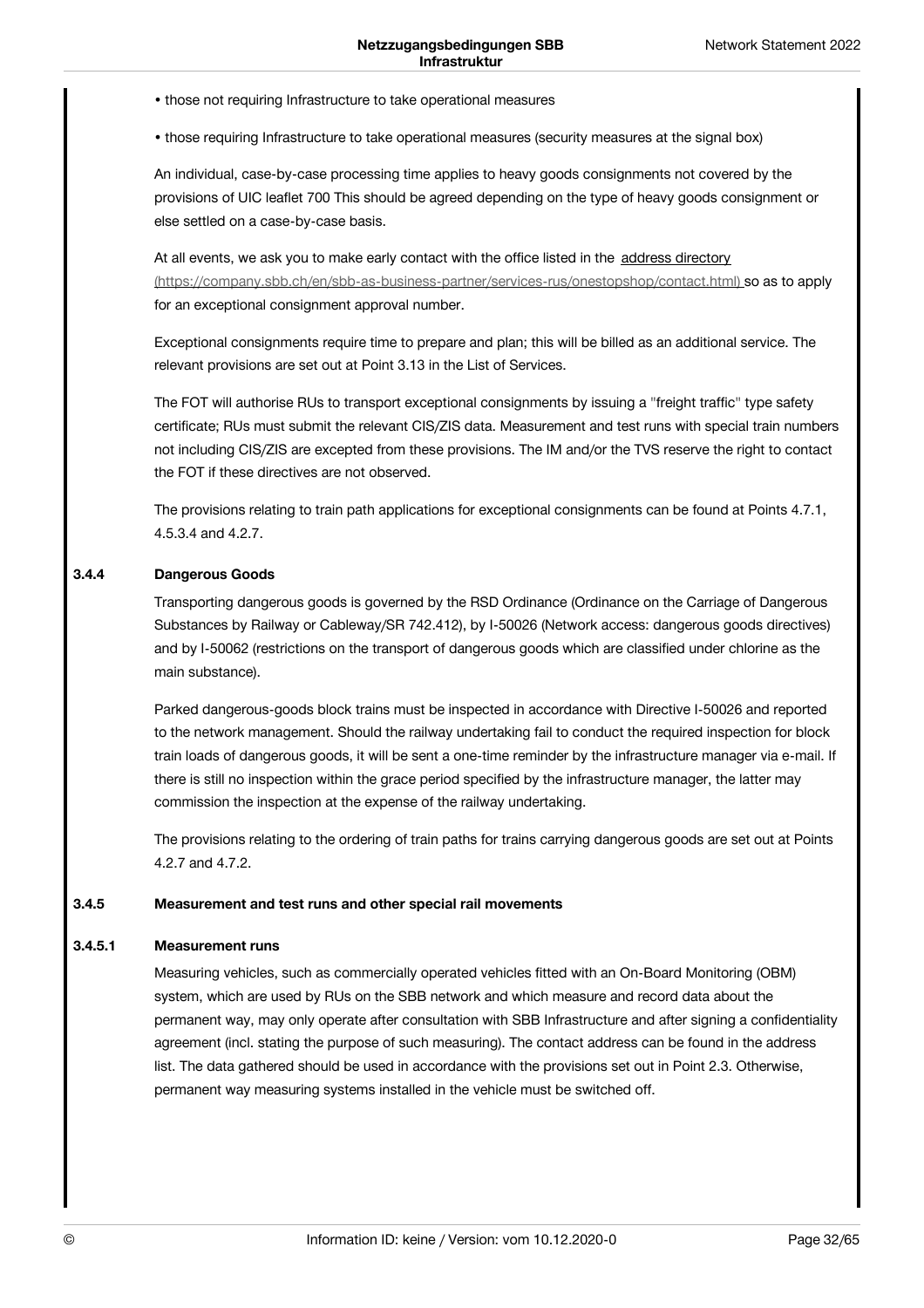#### **Test runs and special train movements 3.4.5.2**

If the train control system in effect during test runs is inadequate or if it has to be switched off, e.g. when running at excessive speeds, the provisions at Point 3.4.1.1.3 shall apply.

The provisions relating to the ordering of train paths for measurement and test runs and for other special train movements are set out in Points 4.2.7 and 4.5.3.4.

### <span id="page-32-0"></span>Capacity Allocation [TVS] 4

#### **Introduction 4.1**

This section defines the procedures for allocating capacity.

#### **Legal basis 4.1.1**

The definitive legal provisions for ordering and allocating train paths and ancillary services can be found in the Railways Act (EBG; especially Articles 9a and 9b), in the Rail Network Access Ordinance (NZV; Section 4 in particular) and in the FOT's Ordinance on Rail Network Access (NZV-BAV). This list is by no means exhaustive.

The deadlines for ordering train paths and ancillary services are laid down and published by the FOT and always cover the next two-year timetable period.

#### **Requirement for ordering train paths 4.1.2**

Using the interoperable, standard-gauge rail networks within Switzerland is only permitted if the appropriate train paths have been ordered and allocated. In order to ensure coordination with other train movements, this also applies to infrastructure managers (IMs) if they are intending to use their networks for their own internal operations (e.g. for special service trains) or if they need to use parts of the network for their own purposes (e.g. parking of vehicles in marshalling yards).

This requirement to order train paths is irrespective of how frequently and regularly they intend to use the network. Train paths must be ordered both for regularly operating trains and for one-off train movements.

#### **Permits and documents required when applying for train paths 4.1.3**

Applicants do not necessarily have to be in possession of a network access permit (see Point 3.2.3), a safety certificate (see Point 3.2.4) and a network access agreement (see Point 3.3.2) at the time a train path is applied for and allocated. One month at least before commencing operations, the applicant must either submit a track access permit or instruct a railway undertaking (RU) to carry out the rail movement. The safety certificate must have been issued at the very latest by the time rail operations commence (Art. 9a, Para. 4 EBG).

If a train path which has been ordered and definitively allocated cannot be used because the network access permit, the name of the RU tasked with carrying out the operation, the safety certificate or the network access agreement have not been submitted in time, the TVS will withdraw the allocated train path from the applicant. The applicant will be liable to compensate the IM in accordance with the IM's relevant service catalogues.

#### **Geographical scope 4.1.4**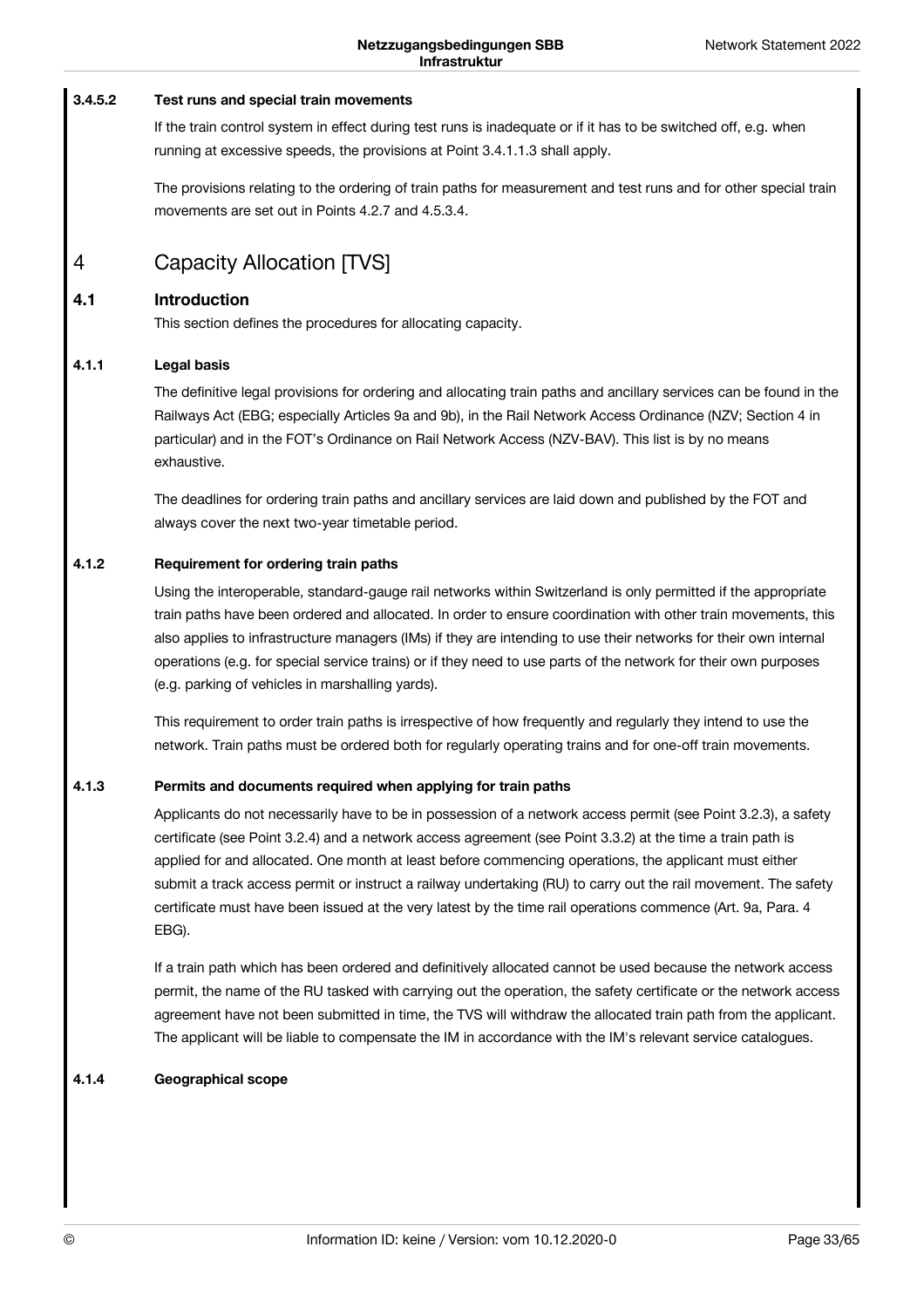In addition to the rail networks listed in Section 1.1 – and on the basis of international treaties or bilateral agreements between the IMs and subject to the relevant foreign legislation – these provisions apply to the routes between the border in the Simplon tunnel to Domodossola, from Pino-Confine to Luino, from Les Verrières-Frontière to Pontarlier, from Boncourt to Delle and from Chêne-Bourg to Annemasse. However, these provisions do not apply to the SBB routes from Vallorbe to the national border in the Tunnel du Mont d'Or, from Le Locle-Col-des-Roches to the national border in the Tunnel du Col-des-Roches and from La Plaine to the national border. The SNCF Réseau conditions apply to those three routes. The RFI's provisions apply to the route from Stabio to the national border. See also Point 4.2.4 regarding train paths for crossborder traffic.

#### **General Description of the Process 4.2**

#### **Overview 4.2.1**

Train paths can be ordered for the annual or interim timetables. A simplified diagrammatical representation of the individual phases involved in ordering a train path is given below; the paragraph number where the relevant phase is explained is also given.

| <b>Before allocating capacity</b>                                                                               | <b>Capacity allocation</b><br>Point 4.5                     |            |                                                              |                                                                 |                | Rules after allocation of train<br>paths<br>Point 4.8 |  |
|-----------------------------------------------------------------------------------------------------------------|-------------------------------------------------------------|------------|--------------------------------------------------------------|-----------------------------------------------------------------|----------------|-------------------------------------------------------|--|
| <b>Train path study</b><br><b>Point 4.2.2</b>                                                                   |                                                             |            |                                                              |                                                                 |                |                                                       |  |
| <b>Reserving capacity for</b><br>temporary restrictions<br><b>Point 4.3</b>                                     |                                                             |            |                                                              |                                                                 |                |                                                       |  |
| <b>Framework agreements</b><br>Point 4.4                                                                        |                                                             |            |                                                              |                                                                 |                |                                                       |  |
|                                                                                                                 | Train path applications,<br>annual timetable<br>Point 4.5.1 |            | Train path applications,<br>interim timetable<br>Point 4.5.2 | Train path applications,<br>short-term timetable<br>Point 4.5.3 |                |                                                       |  |
|                                                                                                                 | <b>Coordinating procedures</b><br><b>Point 4.5.4</b>        |            |                                                              |                                                                 |                |                                                       |  |
|                                                                                                                 | <b>Conflict resolution</b><br><b>Point 4.5.5</b>            |            |                                                              |                                                                 |                |                                                       |  |
|                                                                                                                 | <b>Point 4.5.6</b>                                          |            | <b>Exceptional consignments and dangerous goods</b>          |                                                                 |                |                                                       |  |
|                                                                                                                 | <b>Congested routes</b><br><b>Point 4.5.6</b>               |            |                                                              |                                                                 |                |                                                       |  |
|                                                                                                                 |                                                             |            |                                                              |                                                                 |                | <b>Adjusting train paths</b><br><b>Point 4.8.1</b>    |  |
|                                                                                                                 |                                                             |            |                                                              |                                                                 |                | <b>Alternative train paths</b><br><b>Point 4.8.2</b>  |  |
|                                                                                                                 |                                                             |            |                                                              |                                                                 |                | Non-use of train paths<br><b>Point 4.8.3</b>          |  |
|                                                                                                                 |                                                             |            |                                                              |                                                                 |                | <b>Train path cancellation</b><br><b>Point 4.8.4</b>  |  |
| Overview of the Swiss ordering procedures                                                                       |                                                             |            |                                                              |                                                                 |                |                                                       |  |
| The table and chart below illustrate the Swiss ordering procedures set against the international time axis. The |                                                             |            |                                                              |                                                                 |                |                                                       |  |
| meanings of the terms used are also explained.                                                                  |                                                             |            |                                                              |                                                                 |                |                                                       |  |
| <b>BV</b><br><b>Frist</b>                                                                                       | <b>TVS</b>                                                  | <b>RNE</b> | Art                                                          |                                                                 | and allocation | <b>Receipt of order</b>                               |  |

**4.2.2**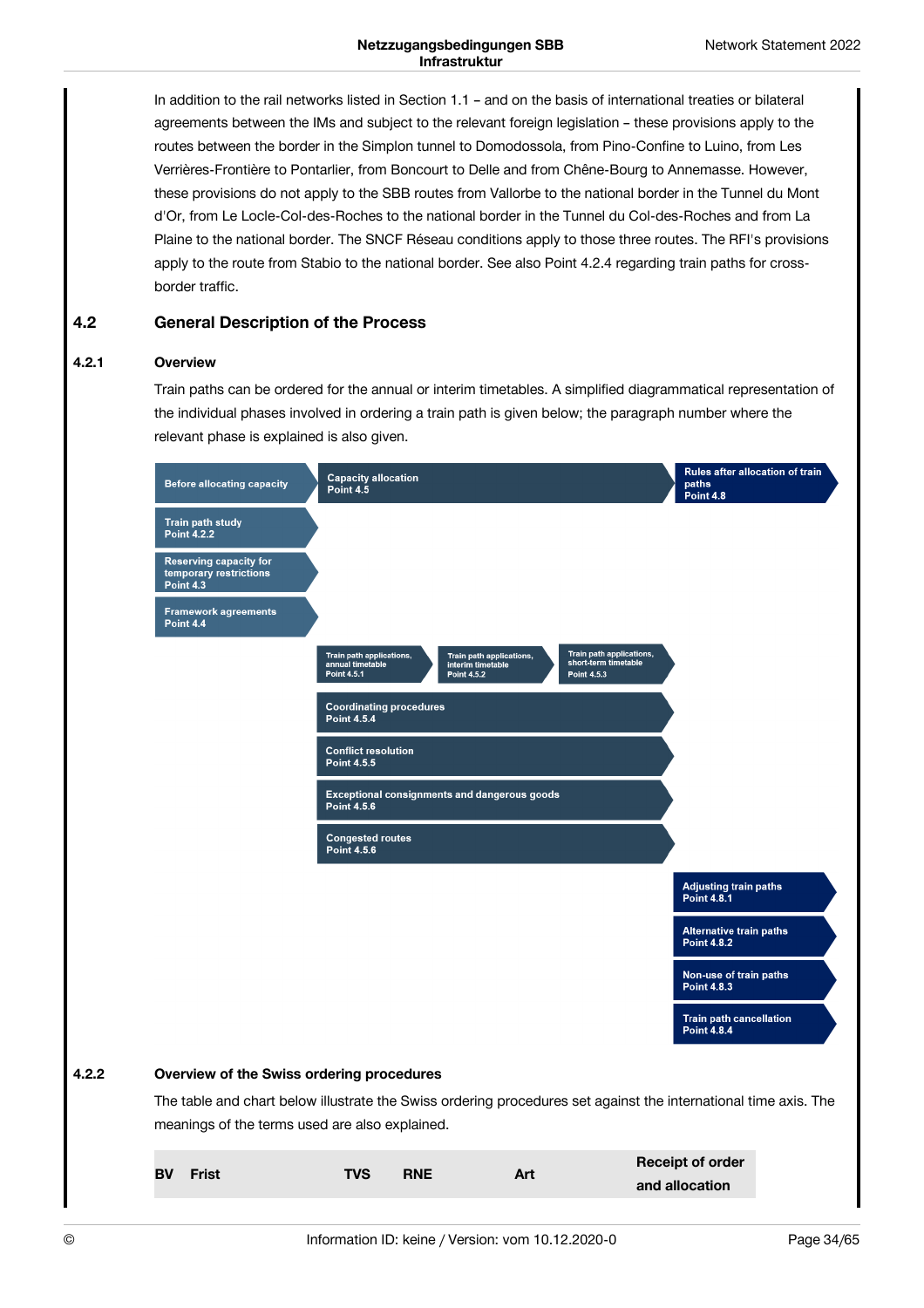



#### **Train path studies 4.2.3**

#### **The principle 4.2.3.1**

Train path studies (timetable studies) enable applicants to examine the feasibility of new or amended service and production concepts, using an iterative process to develop them further with a view to ordering train paths for the annual or current timetables.

The ordering horizon for the Swiss ordering procedure as set out at Point 4.2.2 defines how train path studies should be submitted.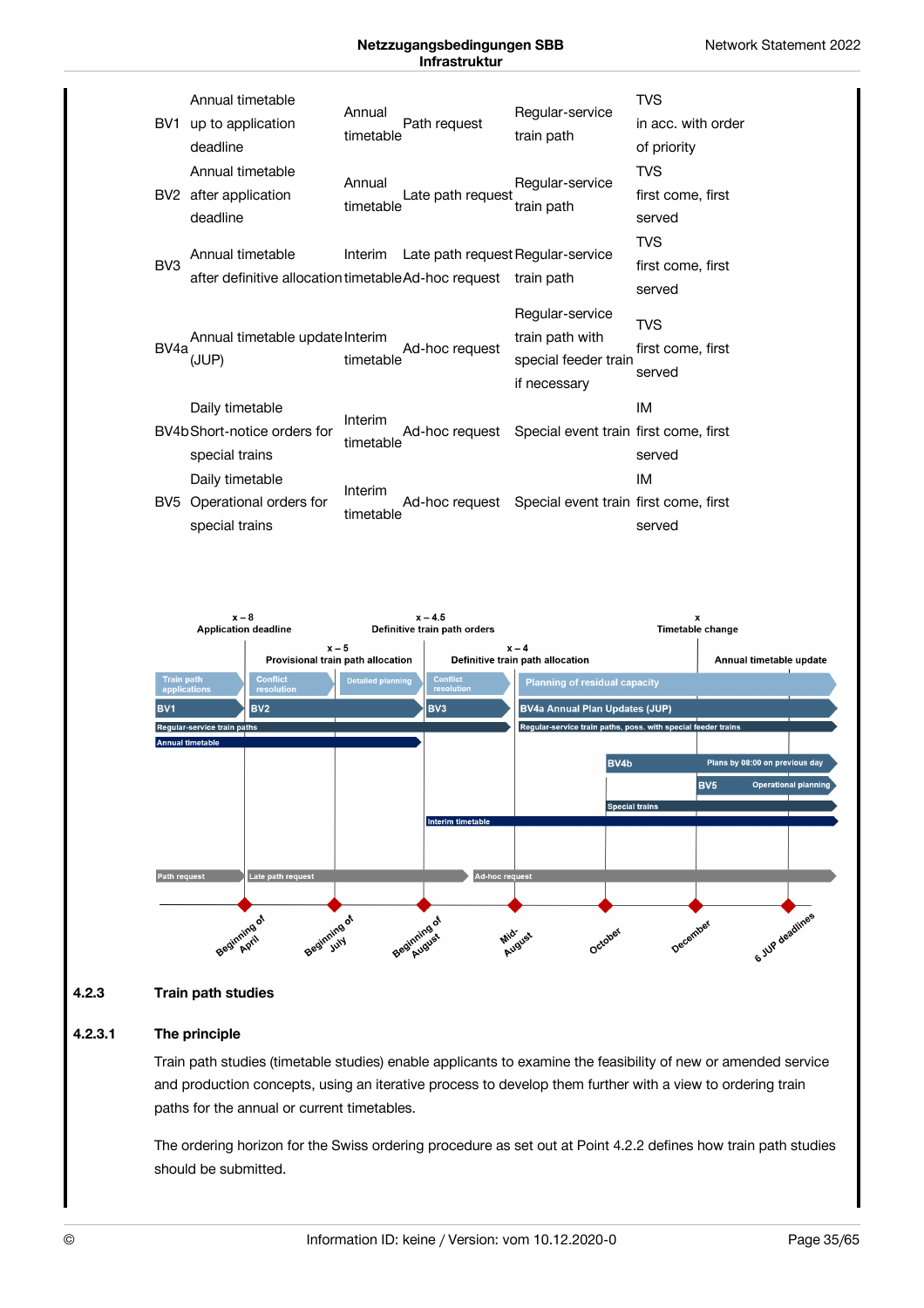#### **Train path studies within the time horizon before BV1 4.2.3.2**

Train path studies are to be submitted using the "Train Path Study Order Form" (see address list for contact details).

#### **Train path studies within the BV1 to BV4a time horizon 4.2.3.3**

Train path studies are to be submitted using the NeTS-AVIS ordering tool.

#### **Train path studies within the BV4b and BV5 time horizons 4.2.3.4**

No train path studies are envisaged within the time horizons for the 4b and 5 ordering procedures.

#### **Binding nature of train path studies 4.2.3.5**

The feedback from the results of train path studies does not constitute a binding commitment to the allocation of timetabled train paths and does not exempt the applicant from submitting train path applications.

#### **Option of having the TVS monitor the conduct of studies 4.2.3.6**

So as to ensure that there is no discrimination, companies which request studies can ask that the TVS monitor how the studies are processed. The same companies can also approach the TVS subsequently if they are not satisfied with the way in which the study was conducted (see address directory for the contact address).

#### **Ordering tools 4.2.4**

Two ordering tools are available when applying for train paths on the Swiss standard-gauge rail network:

#### **NeTS-AVIS 4.2.4.1**

NeTS-AVIS is Switzerland's national ordering tool for train path applications across all the ordering procedure time horizons as set out at Point 4.2.2.

Within the annual timetable, the ordering tool includes some planning data to assist applicants when ordering. For deadlines, see NWS Annex 4.5.

#### **PCS 4.2.4.2**

The Path Coordination System (PCS) is an international system for coordinating train path applications on behalf of railway undertakings and other applicants, infrastructure managers, train path allocation bodies and rail freight corridor organisations. This internet-based application optimises international train path coordination in that it supports the harmonisation of the train path applications and offers made by all parties involved. In addition, PCS is used to publish the binding catalogued corridor train paths and the reserve capacity offers and to manage international train path applications on the freight corridors. There is no charge for accessing the PCS. A user account can be requested via the relevant website: http://pcs.rne.eu [\(http://pcs.rne.eu\)](http://pcs.rne.eu) .

#### **Freight corridors 4.2.5**

Catalogued corridor train paths are ordered and allocated as set out in the procedures and provisions for the Rhine-Alpine and North Sea-Mediterranean freight corridors. Details can be found in Book 4 of the respective corridor information documents, which are published on the websites of those corridor organisations (www.corridor-rhine-alpine.eu [\(http://www.corridor-rhine-alpine.eu\)](http://www.corridor-rhine-alpine.eu) , www.rfc-northsea-med.eu (http://www.rfc-northsea-med.eu) ).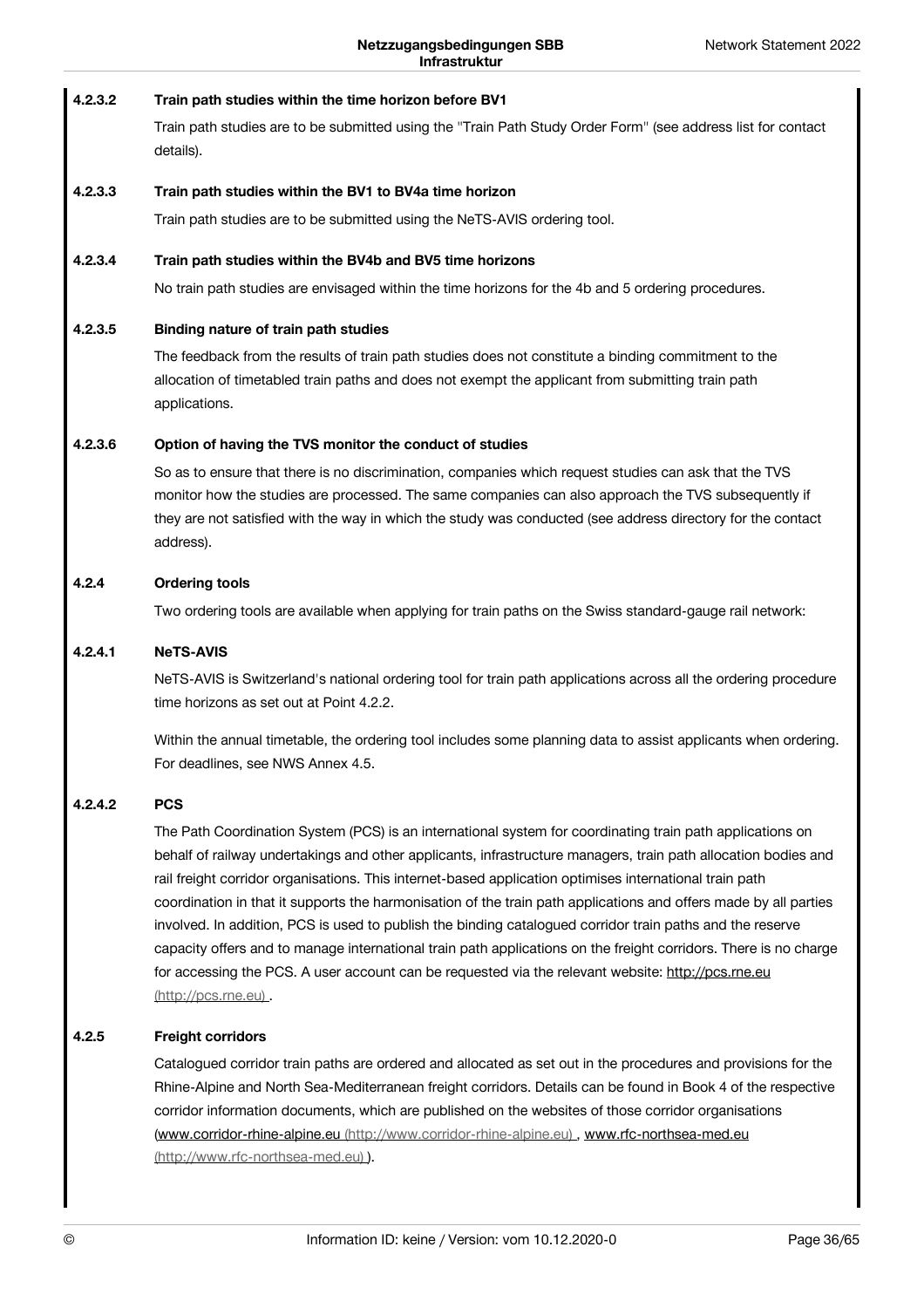#### **Catalogued train paths for freight traffic corridors 4.2.5.1**

The Rhine-Alpine and North Sea-Mediterranean freight corridor OneStopShops publish the catalogued corridor train paths (Pre-arranged Paths; PaP) in the Path Coordination System (PCS) ordering tool. In contrast to the national catalogued train paths, it is not possible to deviate from the catalogued corridor train paths, i.e. train path applications must, without fail, take the published train path parameters into account. The only exception to this rule is when choosing proposed operating points on the specially designated catalogued corridor train paths (the so-called Flex-PaPs). If they are not required, the applicant can reduce the number of these operating points.

Further details can be found in the relevant corridor information documents published on the websites of the corridor organisations.

#### **Ordering and allocating 4.2.5.2**

The provisions for the Rhine-Alpine and North Sea-Mediterranean freight corridors apply to the ordering and allocating of catalogued corridor train paths.

#### **National train path catalogues 4.2.6**

Train path catalogues as defined in EU Directive 2012/34 (Art 40, Para. 5 and Annex VII, Point 4) are available for freight traffic on the north-south Gotthard and Lötschberg-Simplon axes.

Train path catalogues are published from mid-January onwards on the TVS website [\(http://www.tvs.ch\)](http://www.tvs.ch) (keyword: services/train path usage/documents, "Train path catalogue Gotthard/Lötschberg"); they show which train paths are available for transalpine freight traffic in the forthcoming annual timetable. The times specified in the train path catalogues for border stops and shift changes should be taken into account when requesting train paths. Ordering border stops that exceed the guideline times is possible but doing so will put an excessive strain on the capacity of the nodal point. If it comes to conflict resolution, these applicants will be expected to show greater flexibility.

The train path catalogues published on the TVS website [\(http://www.tvs.ch\)](http://www.tvs.ch) (keyword: services/train path usage/documents "Residual Gotthard/Lötschberg capacity") will show what residual capacity is available in the interim timetable. They serve as a planning aid for train path orders in the current timetable. Updates are usually published at the internationally coordinated dates for annual timetable updates.

#### **Information required for train path requests and orders 4.2.7**

The essential information set out in the following paragraphs is required when ordering train paths via NeTS-AVIS.

In order to provide the various infrastructure services (train control, customer information and intervention) needed to deliver an efficient railway system and to ensure that train path charges (basic charge for wear and tear and traction power consumption) are correctly billed to those RUs which use these services, RUs must also supply train-related data to the IM's CIS/ZIS, FOS and Erex systems. The relevant provisions are laid down in NWS Annex 4.2.7 [\(https://company.sbb.ch/en/sbb-as-business-partner/services](https://company.sbb.ch/en/sbb-as-business-partner/services-rus/onestopshop/track-access.html#sbb9c438f)rus/onestopshop/track-access.html#sbb9c438f) .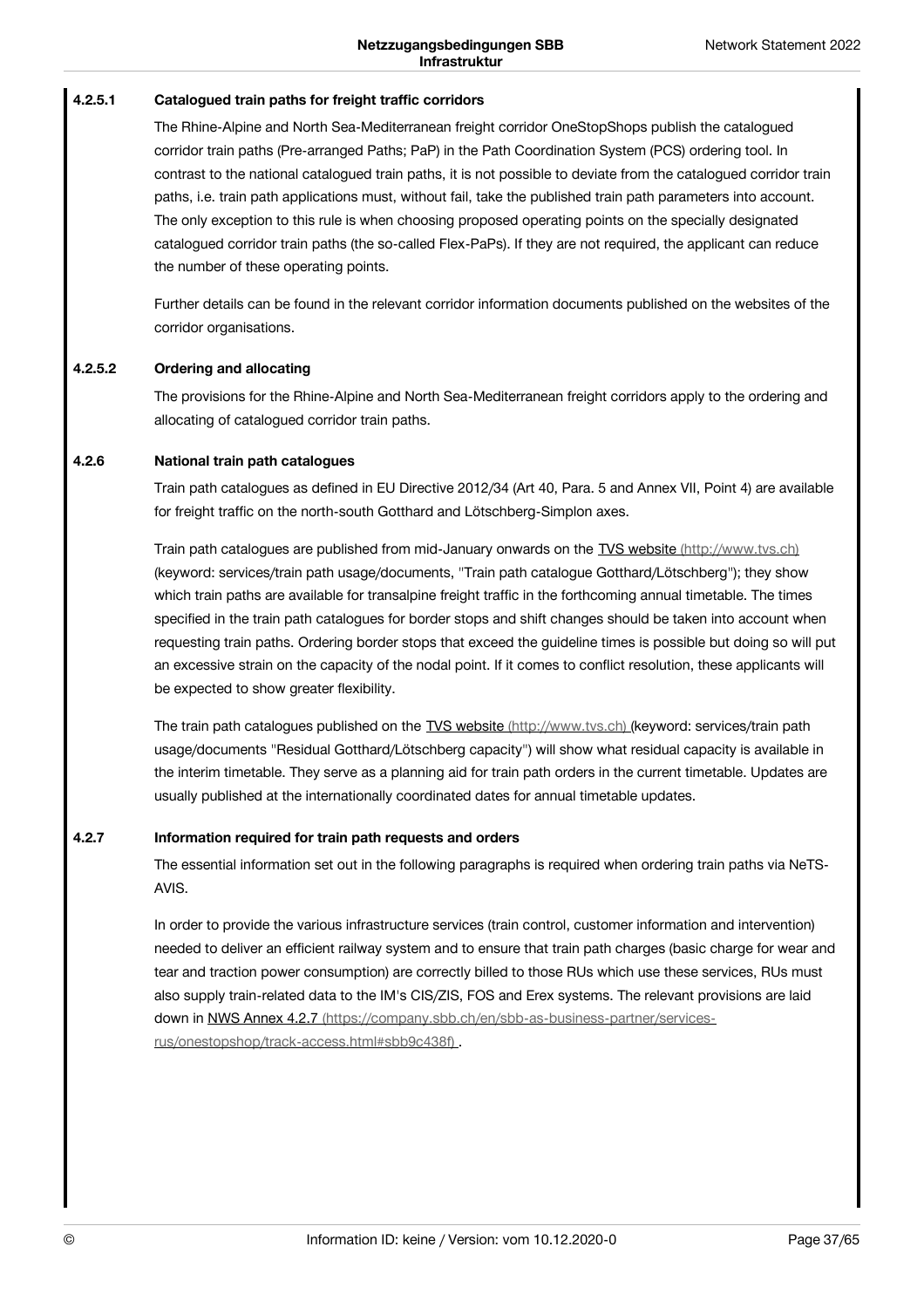#### **Basic services: data required 4.2.7.1**

- Type of traffic (passenger or freight traffic [in the case of mainly freight wagons, whether RID or exceptional consignments; excl. measurement and test runs])
- Timetable period or deadline (annual timetable, annual timetable update, daily timetable) as per Point 4.2.2 (Deadline column)
- Regular-service or special train as per Point 4.2.2 (Type column)
- Type of service (regular-service or special train) as per Point 4.2.2 (Type column)
	- Regular-service train:
		- **Locomotive path**
		- **Passenger train path**
		- **Local freight train path**
		- National freight train path
		- **International freight train path**
		- **Cancellation**
	- Special train
		- Special lightrunning service, special passenger train, special freight train
		- Configuration, breakdown, unscheduled stop, unscheduled transit without stopping
		- **Transportation plan**
		- Mod train
- Name of the applicant or of the RU commissioned to carry out the task
- Train number (if known)
- Accounting code
- Train category / type of train in relation to the type of traffic and service
- Clearance gauge (route code: main process (HP) or Simplon (SIM) profile, EBV profile, etc.)
- Route class / non-standard route class
- Dangerous goods (RID: Dangerous goods number, formation-type-danger (FAG code / UN number)
- ETCS L2 (yes /no)
- Train path allocation priority (departure-oriented, arrival-oriented, key-times, fixed)
- Trusted route ('Gong' trains, i.e. freight trains without noteworthy border stops)
- Freight forwarder / end customer
- Operating period (operational, movement or pre-arranged days, operating period) in relation to service type
- Details of the train movement
	- Departure operating point of the train movement applied for, including planned departure time and stop code; even if not in Switzerland
	- Destination operating point of the train movement applied for, including the planned arrival time and stop code; even if not in Switzerland
	- Intermediate stations, incl. details of time required and stop code (with additional information about, for example, change of system, removal of a wagon group, increase/decrease in motive power, change of locomotive crew, etc.)
	- o Origin (place of loading, siding, etc.) or from train ..... (incl. train relation "from/to" and, if applicable, name(s) of partner applicants)
	- Destination (place of unloading, siding, etc.) or for train ..... (incl. train relation "from/to" and, if applicable, name(s) of partner applicants)
	- Safety Management System RU (SMS-RU; the RU responsible for train safety in Switzerland)
	- Additional information for domestic train paths applied for
		- Border crossings (national infrastructure borders) incl. requested handover time(s); in NeTS- AVIS operating points in accordance with published border factsheet
	- Additional information for international train paths applied for
		- Route (at least one foreign operating point per transit country)
			- **Border crossings (national borders) including requested handover time(s); in NeTS-AVIS** operating points in accordance with published border factsheets: www.OneStopShop.ch > OneStopShop. > Train paths > International train paths (https://company.sbb.ch/en/sbb-as [business-partner/services-rus/onestopshop/train-paths.html\)](https://company.sbb.ch/en/sbb-as-business-partner/services-rus/onestopshop/train-paths.html)
	- Additional information for train paths for trains consisting solely of locomotives:
		- Origin (siding etc.) or from train ..... (incl. train relation)
		- Destination (siding etc.) or for train ..... (incl. train relation)
- Catalogued train path number (for freight traffic on the north-south axes)
- Connections and waiting periods
- Passenger traffic, long-distance traffic: line number
- Composition / formation incl. journey type and vehicle type
	- Traction unit(s) and towed load
	- Train series and brake sequences

#### **Basic services, background and reference documents 4.2.7.2**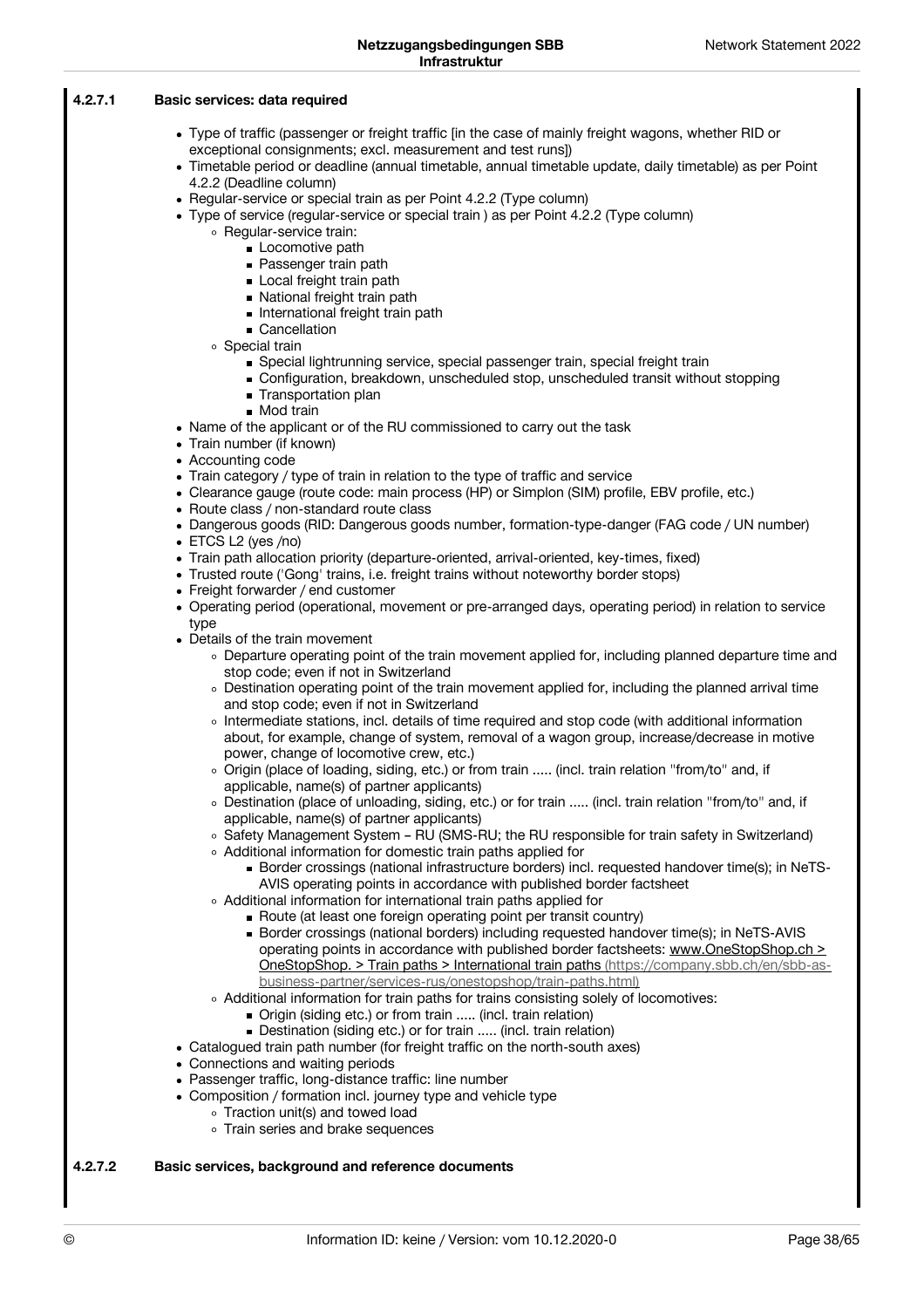The requested train characteristics must definitely comply with the FDV and AB-FDV directives as well as with other associated regulations and the operating regulations of the RUs.

Service concepts can only be implemented in the annual timetable if the train characteristics take into account, and are able to comply with, the minimum requirements of the directives in the NNP relating to concepts.

### For example:

If there is no guarantee that rolling stock capable of fast acceleration will be used, as specified, on a particular route, then the alternative rolling stock used instead must be capable of keeping to the journey times specified in the concept.

### **Regular-service trains:**

- run regularly within an operating period on at least ten traffic operating or pre-arranged days
- are requested using the ordering procedures at Point 4.2.2 (BV column) in conjunction with Point 4.2.2 (Type column)
- travel at Vmin 80km/h
- have no operational conditions imposed (i.e. they do not require any special operational arrangements)
- are included in the timetable handover or in the timetable updates documents

### **Background to, and reference documents for:**

- Train category / train type
	- According to FDV R 300.1 4.2 and AB FDV I-30111 1.4 1 (train categories) and in conjunction with the type of traffic and service
	- $\circ$  In addition, the following criteria for the train category per traffic type must also be met:

| Traffic type: passenger transport                                      | Traffic type: freight transport      |
|------------------------------------------------------------------------|--------------------------------------|
| Train category: empty equipment train                                  | Train category: freight train        |
| Criterion: composition consists of:                                    |                                      |
| - Mostly (= length in metres) P coaches or                             |                                      |
| - Vintage passenger or freight rolling stock of no commercial use.     | Criterion: composition consists of:  |
| Definition according to <b>FOT Directive</b>                           | Mostly (= length in metres) freight  |
| https://www.bav.admin.ch/bav/de/home/rechtliches/rechtsgrundlagen-     | wagons and/or                        |
| vorschriften/richtlinien/richtlinien-bahn/zulassung-historischer-      | is carrying dangerous goods and/or   |
| fahrzeuge-der-eisenbahnen.html) "Approval of vintage railway vehicles" | is carrying exceptional consignments |

- Maximum permissible clearance gauge
	- According to AB FDV I-30111 5.1 4.8.9 (General map route code for HP profiles or SIM profiles) According to AB FDV I-30111 5.1 4.9.3 (General map EBV O2 profile (e.g. double-decker vehicles)
- Maximum permissible route class
	- According to AB FDV I-30111 5.1 4.2 (route classes)
- Operating period (operational, movement or pre-arranged days, operating period)
	- Difference between regular-service trains and special trains: see above under regular-service trains
		- Point 4.2.7.3 applies to train movements with variant operating periods
- Details of the train route
	- Infrastructure or ordering and planning limits according to factsheets www.OneStopShop.ch > OneStopShop. > Train paths [\(https://company.sbb.ch/de/sbb-als-geschaeftspartner/leistungen](https://company.sbb.ch/de/sbb-als-geschaeftspartner/leistungen-evu/onestopshop/trassen.html)evu/onestopshop/trassen.html)
- Catalogued train path number as per train path catalogue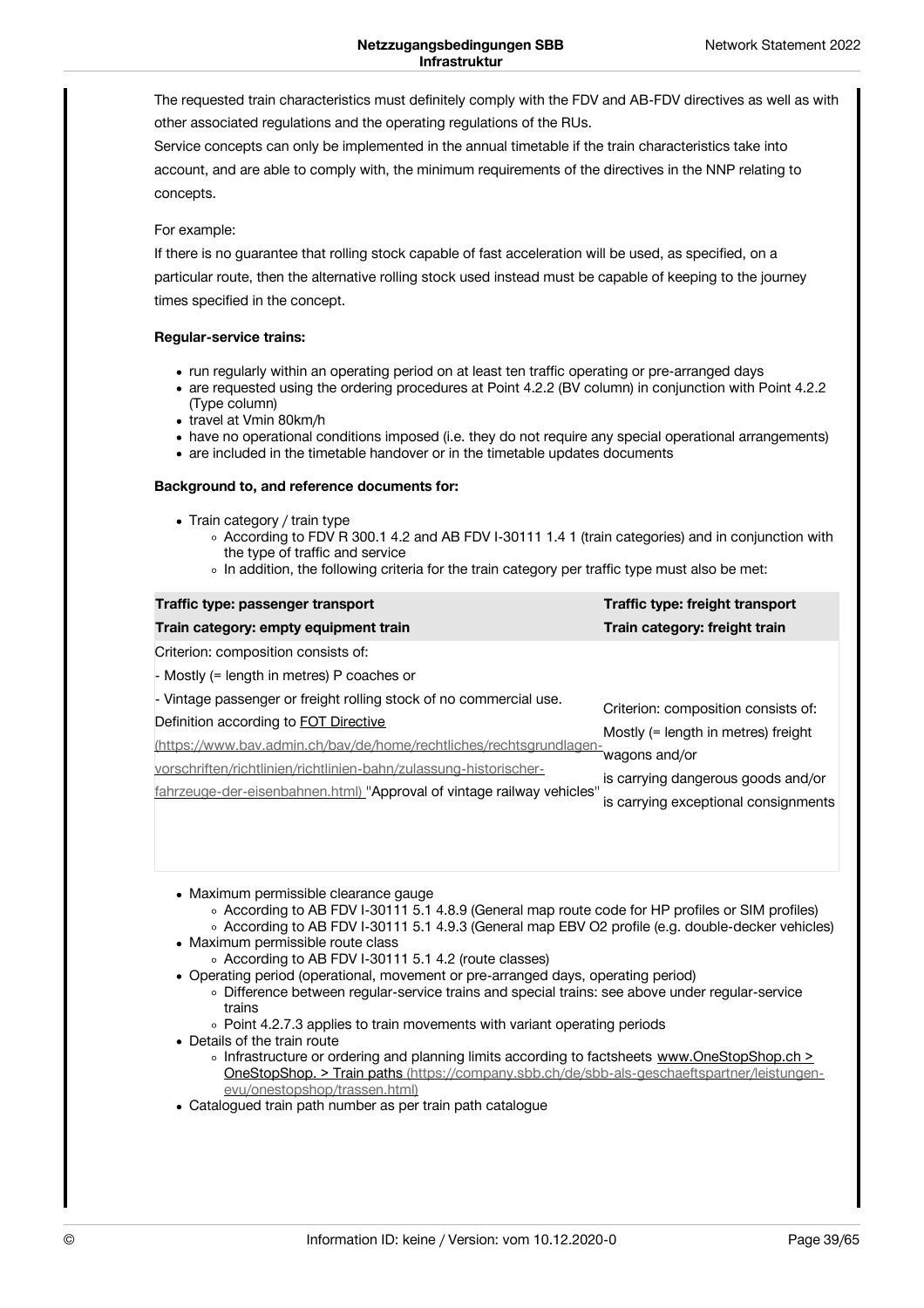- Composition / formation
	- Type of control: directly controlled / indirectly controlled
		- According to AB FDV I-30111 5.1 2. (Controlling trains)
	- Operating mode: traction unit(s) diesel or electrical operation
	- Sequence (traction unit(s) and towed load incl. journey type and vehicle types)
		- According to FDV R 300.5 1.3 and AB FDV I-30111 5.1 3 (location of traction units within the train composition)
		- According to FDV R 300.5 1.4 and AB FDV I-30111 5.1 4 (location of the hauled load within the train composition)
	- Permissible profile and load dimensions
		- According to AB FDV I-30111 5.1 4.3 (load dimensions)
		- According to AB FDV I-30111 5.1 4.8 (route code (HP profiles or SIM profiles)
		- According to AB FDV I-30111 5.1 4.9 (EBV O2 profile (e.g. doubledecker vehicles)
		- Point 4.2.7.3 applies to train movements with variant profiles and load dimensions
	- Maximum train weight
		- Maximum towing hook and normal load (or increased normal load) per traction unit(s) according to FDV R 300.5 1.5 or the RU's operating rules in relation to the relevant gradient according to I-30131 RADN
		- Maximum wheelset and metre load AB FDV I3-0111 5.1 4.2 (route classes)
		- Point 4.2.7.3 applies to train movements with variant profiles and load dimensions
	- Maximum train length including traction unit(s)
		- According to FDV R 300.5 3.7.2 (maximum speed and maximum permissible length of trains)
		- According to AB FDV I-30111 5.1 6.1.(length restriction for passenger trains)
		- According to AB FDV I-30111 5.1 6.2.(length restriction for freight trains)
		- Point 4.2.7.3 applies to train movements with variant maximum train lengths
	- Train series and brake sequences
		- According to AB FDV I-30111 5.3 4 (train series and maximum speed) in relation to I-30131 RADN. Point 4.2.7.3 applies to train movements with variant train series and brake sequences
	- Speeds:

| Minimum speeds V <sub>min</sub>                                                                                                                                                                                                                                                                                                                                                                                                                                                                                                                                                                                                                                             | Maximum speed V <sub>max</sub>                                                                                                                                                                                                                                                                                                                                                                   |
|-----------------------------------------------------------------------------------------------------------------------------------------------------------------------------------------------------------------------------------------------------------------------------------------------------------------------------------------------------------------------------------------------------------------------------------------------------------------------------------------------------------------------------------------------------------------------------------------------------------------------------------------------------------------------------|--------------------------------------------------------------------------------------------------------------------------------------------------------------------------------------------------------------------------------------------------------------------------------------------------------------------------------------------------------------------------------------------------|
| All regular-service trains of train series and with brake<br>sequences which, in respect of the relevant speeds<br>according to I-30131 RADN, must travel at a speed of<br>less than 80 km/h on certain route sections<br>These include:<br>• All regular-service trains which, for<br>technical reasons, cannot/should not travel<br>at Vmin 80km/h<br>• The minimum speed for regular-service<br>trains is 80km/h. Point 4.2.7.3. applies to<br>regular-service trains travelling at a $V_{\text{min}}$ of<br>$< 80$ km/h.<br>Exceptions are:<br>• Regional tractor trains and train movements<br>for infrastructure maintenance tasks (incl.<br>measuring and test runs) | • According to FDV R 300.5 3.7.2 (maximum<br>speed and maximum permissible length of<br>trains)<br>• Point 4.2.7.3 applies to train movements at<br>excessive speeds<br>• According to AB FDV I-30111 5.3 4 (train<br>series and maximum speed) in respect of<br>the relevant maximum speed according to<br><b>I-30131 RADN</b><br>• According to FDV R 300.5 3.7.3 (additional<br>restrictions) |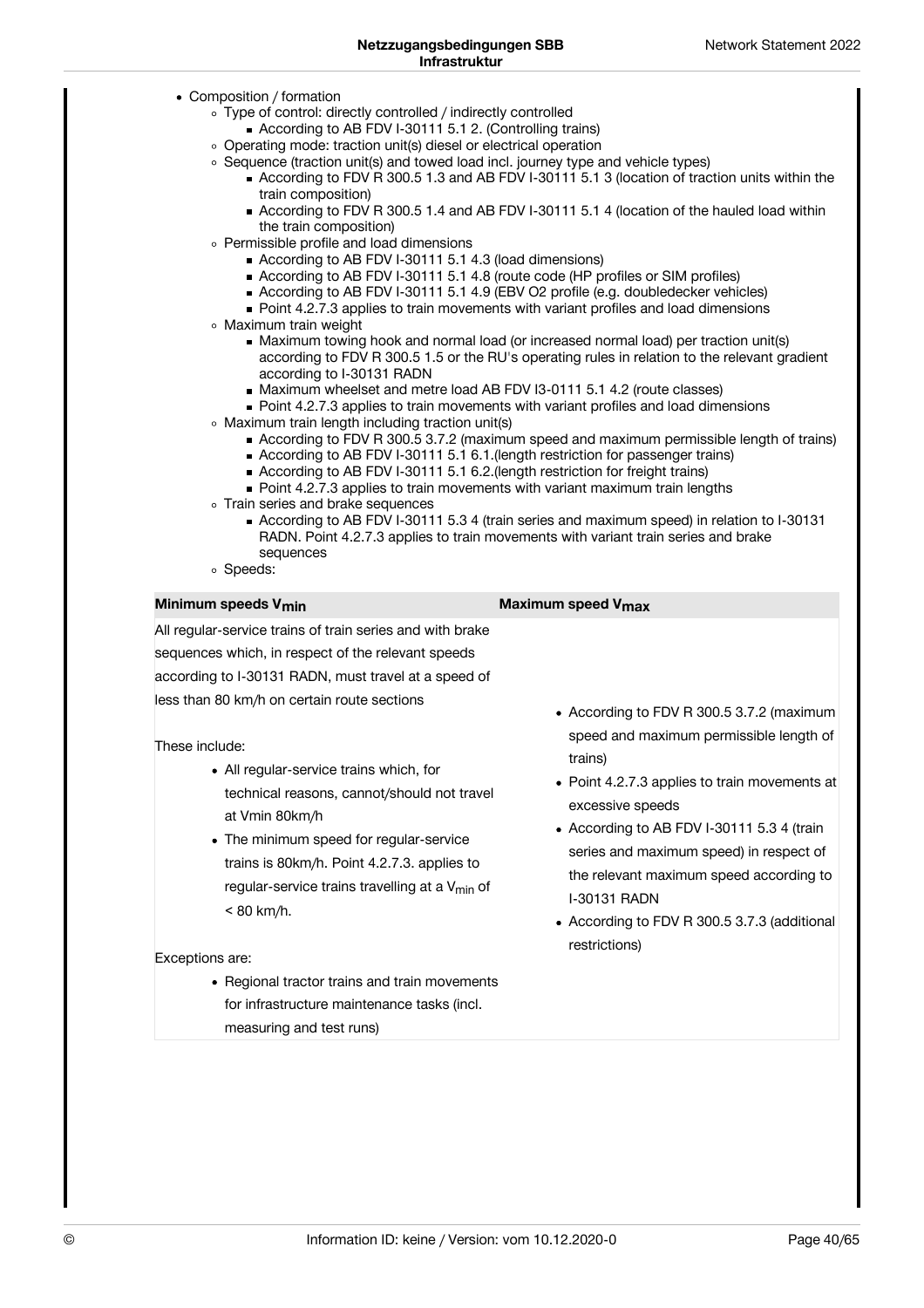#### **Basic services with special features 4.2.7.3**

In principle, this includes all trains which (must) travel in accordance with a specially drawn up running order according to FDV 300.1 4.1.2 and/or which deviate from the directives at Point 4.2.7.2.

These are trains which:

- are not applied for regularly (i.e. for at least ten traffic days per timetable period)
- also operate on certain weekdays (less than ten pre-arranged days) and do not conform to those prearranged days or weekdays which are most often ordered (asterisk operating period [VP\*]). Examples:
	- Train always runs Monday to Friday and also on five Sundays
	- Train always runs on Sundays and also on Easter Monday and Whit Monday
- exhibit impermissible characteristics, such as:
	- Variant profiles and loading dimensions
	- Variant maximum train lengths
	- Variant train series and brake sequences
	- o Travelling at excessive speeds
	- Regular service train paths at Vmin < 80km/h as per Point 4.2.7.2
	- Exceptional consignments involving operational infrastructure measures
	- Steam trains
	- $\circ$  etc.

These trains operate as special trains (or with a transportation plan), which must be requested within the BV4b and BV5 deadlines (or within the deadlines according to the exception regulations set out at Point 4.5.3.4).

### **Additional details required for:**

- Measurement and test runs The appropriate permit in accordance with FDV and AB-FDV and their follow-up regulations must have been issued by the time an application is made for train movements at excessive speeds (or involving excessive weight).
	- Exceptional consignments The provisions for exceptional shipments are set out at Point 3.4.3 The deadlines for ordering are set out at Point 4.5.3.4. Additional conditions are set out at Point 4.7.1
	- Special passenger trains

If special passenger trains are ordered in connection with a travel chain (e.g. in the event that service provision is doubled, relief trains are provided, rail traffic measures are taken, major events, etc.), the connecting trains, both incoming and outgoing, and the waiting times at the station stops must be specified when ordering.

### **Exceptions to the 2022 timetable period**

The following exceptions are permitted when applying Point 4.2.7.3:

- Passenger services:
	- Additional trains such as
		- Double service provision,
		- **Holiday traffic**
		- Major events
- Freight services:
	- $\circ$  Trains covered by Point 4.2.7.3 which are already operating in the 2021 timetable period:
		- Shipments in accordance with I-50062 (restrictions on the transportation of dangerous goods which are classified under chlorine as the main substance)
		- Shipments of alumina

**Details required and directives to be taken into account for ancillary services 4.2.8**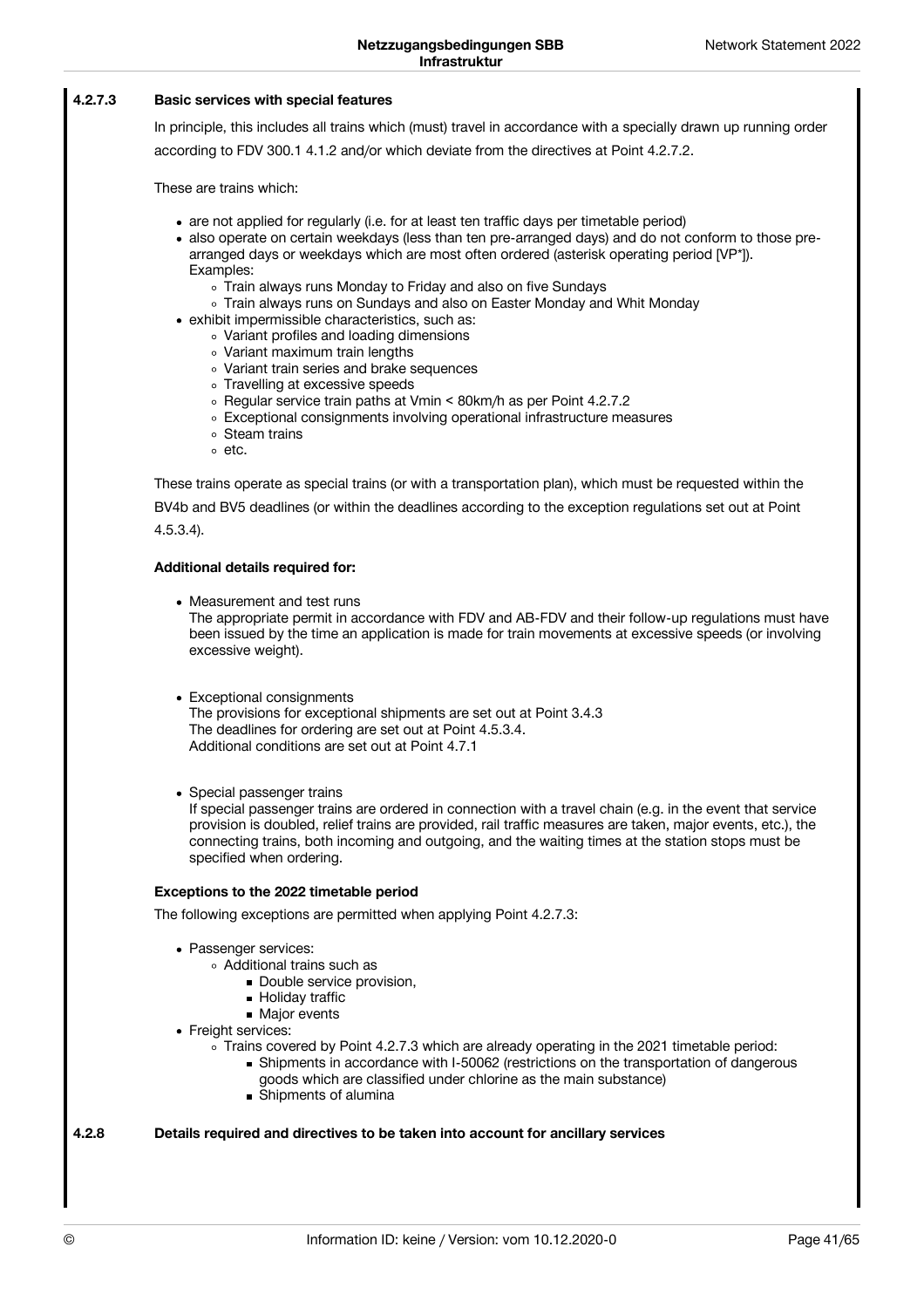|         | IIIII asu uruu                                                                                                                                                                                                                                                                                                                                                                                                                                                                                                                                                                                                                                                                                                                                                                                                                                                                           |
|---------|------------------------------------------------------------------------------------------------------------------------------------------------------------------------------------------------------------------------------------------------------------------------------------------------------------------------------------------------------------------------------------------------------------------------------------------------------------------------------------------------------------------------------------------------------------------------------------------------------------------------------------------------------------------------------------------------------------------------------------------------------------------------------------------------------------------------------------------------------------------------------------------|
| 4.2.8.1 | Ancillary services, details required                                                                                                                                                                                                                                                                                                                                                                                                                                                                                                                                                                                                                                                                                                                                                                                                                                                     |
|         | • Service type / type of ancillary service ordered<br>• Name of the applicant or of the RU commissioned to carry out the task<br>• Train number (if known)<br>• Accounting code<br>• Dangerous goods (RID: dangerous goods number, FAG (formation-type-danger) code / UN number)<br>• Need for a special siding (details of siding number or loading platform including time period from  to )<br>• Traffic data / operating period (travel days or pre-arranged days, operating period) in conjunction with<br>• Details of the operating point<br>• Arrival time in the operating point or starting point or time for the start of the ancillary service<br>• Departure time from the operating point or destination or time for the end of the ancillary service<br>• Additional information for parking traction units<br>• Siding number (preferred siding)<br>• Traction unit type |

Composition / formation (traction unit[s] diesel/electric, number of wagons/coaches, type, length in metres)

#### **Ancillary services, directives to be observed 4.2.8.2**

The information required according to the "Form for ordering ancillary services".

#### **Arbitration in the event of a dispute over train path allocation 4.2.9**

RailCom is responsible for resolving complaints in connection with network access. RailCom can, by virtue of its official status, initiate investigations if it is suspected that network access is being prevented or not being granted in a non-discriminatory manner.

### **Reserving Capacity for Temporary Capacity Restrictions 4.3**

#### **General Principles 4.3.1**

IMs plan maintenance and upgrade work as part of the process of producing the network timetable. The basis for doing this is set out in the network usage plan (NNP). Essentially, applicants will be informed at the earliest possible time. Applicants' interests will be incorporated into this planning process and taken into account as far as possible.

The network usage plan (NNP) will identify the following reductions in train paths over the planning horizon (guideline indications):

- Continuous closures (total or individual track closures) lasting at least 30 days
- Repeated, identical individual closures lasting at least 30 days
- To an extent, shorter possessions with major implications for capacity

The NNP will not include all temporary capacity restrictions. In some cases, these will only be scheduled after the deadline for applying for train paths. Art. 11b NZV specifies the deadlines within which the IMs must publish temporary capacity restrictions for undertaking construction work. Art. 10 NZV-BAV governs the procedure which applies in the event that the number of train paths for each type of traffic guaranteed in the NNP per standard hour can no longer be implemented during the capacity restriction.

In the case of temporary capacity restrictions which are not fully taken into account in the NNP, an amicable solution will be sought with the applicants concerned.

If no amicable solution can be found, the train paths will be allocated to the different traffic types, based on the NNP as far as possible. Thus as a first step, and for as long as the capacity restriction lasts, any applications for train paths will not be considered which, during the period when there was no capacity restriction, exceed the guaranteed number for each traffic type and take up residual capacity.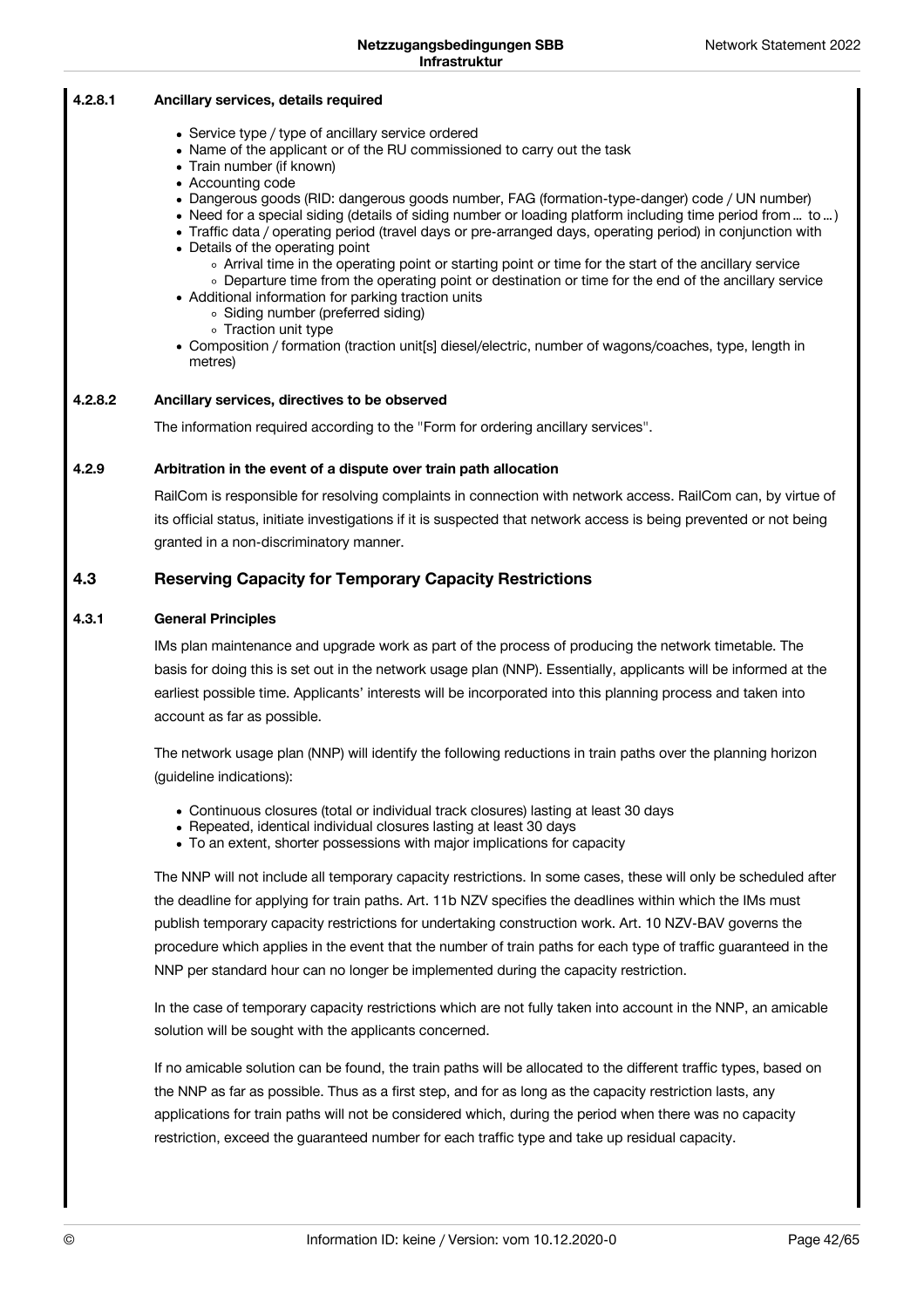If available capacity is still insufficient for allocating train paths in accordance with NNP rules, the IM may, for the duration of the capacity shortage, adjust the number of train paths envisaged and their suitability for each type of traffic as regards both the affected route and any diversionary routes being considered. Train paths will be allocated in accordance with the provisions at Points 4.5.1 ff of this Network Statement.

If, at the time that train paths are being allocated as part of the annual timetable process as per Point 4.3.1, temporary capacity restrictions have been announced, but it has not yet been possible to make definitive plans for the specific impact these restrictions will have on individual train paths, applicants will be allocated train paths subject to appropriate reservations.

Applicants will be informed in writing of any maintenance or upgrade work that will affect train paths that have already been allocated.

#### **Deadlines and Information Provided to Applicants 4.3.2**

The same provisions apply as in Point 4.3.1.

#### **Impacts of Framework Agreements 4.4**

The TVS will draw up a framework capacity statement. Applicants and IMs may conclude framework agreements in accordance with Art. 12b NZV.

#### **Framework capacity statement 4.4.1**

| <b>Capacities allocated</b><br><b>Route section</b><br>in framework agreements |       | Free capacity for framework agreements |
|--------------------------------------------------------------------------------|-------|----------------------------------------|
| n/a                                                                            | Blank | <b>Blank</b>                           |

#### **Current situation 4.4.2**

At present the IM is not offering any framework agreements.

#### **Path Allocation Process 4.5**

#### **Train path applications / train path orders, annual timetable 4.5.1**

#### **Deadlines 4.5.1.1**

Standard train path allocation is based on the deadlines set by the FOT for applying for train paths. The specific deadlines for the relevant timetable year are set out in NWS Annex 4.5.

#### **The Swiss ordering procedure for the annual timetable 4.5.1.2**

| <b>Deadline</b><br><b>BV</b>                          | <b>TVS</b>          | <b>RNE</b>           | <b>Type</b>                   | Receipt of order and<br>allocation    |
|-------------------------------------------------------|---------------------|----------------------|-------------------------------|---------------------------------------|
| Annual timetable<br>BV1 up to application<br>deadline | Annual<br>timetable | Path request         | Regular-service train<br>path | TVS<br>in acc. with order of priority |
| Annual timetable<br>BV2 after application<br>deadline | Annual<br>timetable | Late path<br>request | Regular-service train<br>path | TVS<br>first come, first served       |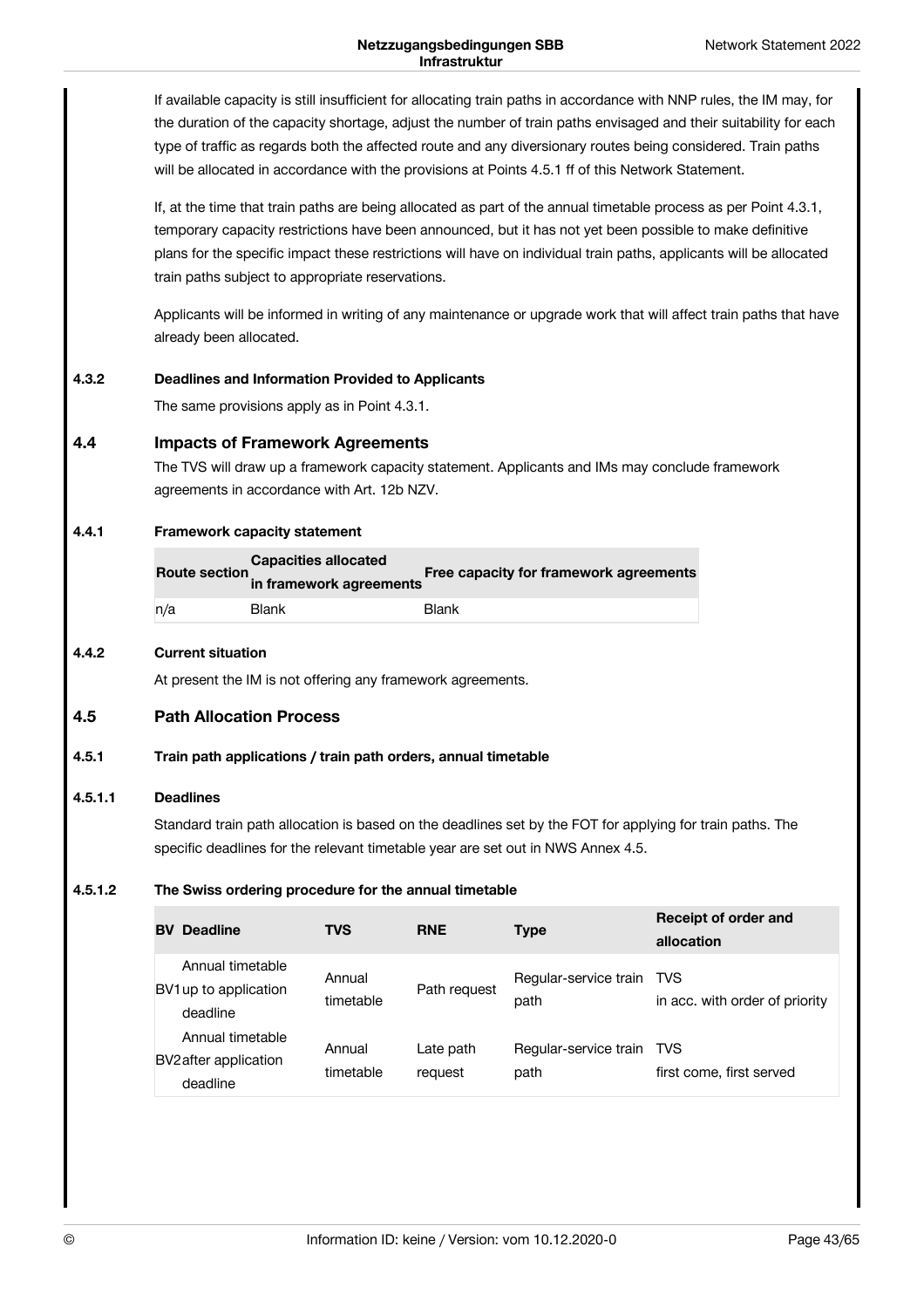#### **Train path request 4.5.1.3**

Applicants must ensure that their train path requests are submitted in the appropriate form and on time and using the prescribed ordering tool.

If requests are incomplete or implausible, the TVS will give the applicant an additional deadline of five (5) working days to amend or correct any insufficient, missing or inadmissible details. If the applicant does not comply, the TVS will not process the train path request.

So-called variant requests, containing two or more implementation options, are inadmissible because they cause unnecessary planning effort and tie up network capacities. If variant requests are made, the TVS will not process any of them.

If, by the application deadline for a train path to be allocated in the standard way, too little is still known about certain requirements (e.g. locomotive and tractor-hauled freight trains), it is recommended that these train paths be ordered at a later date (BV2). However, orders submitted at a later date will be assigned a lower priority than requests submitted on time.

The TVS will provisionally allocate train paths for national and cross-border traffic to applicants in accordance with the deadlines in NWS Annex 4.5. Applicants will then receive a binding train path offer and thus the assurance of being able to implement their production concepts. Each provisional allocation is made subject to the feasibility of the ancillary services ordered. If outstanding conflicts remain, train paths will only be allocated once these have been resolved, but in any case as soon as possible.

### **Train paths for cross-border services (not applicable to catalogued corridor train paths)**

Cross-border train paths (with the exception of catalogued corridor train paths) can be applied for either nationally from the relevant train path allocation bodies or from the OSS network of IMs and independent train path allocation bodies which are grouped together in RailNetEurope (RNE). The OSS network allows applicants to use the Path Coordination System (PCS) ordering tool to submit their harmonised application for the entire international route to a single train path allocation body affiliated to the network. Details of how train paths for cross-border traffic are applied for and allocated can be found in the guide entitled "Procedure for international train path registrations" (see www.rne.eu (https://me.eu/sales-timetabling/) ; keyword: 'Timetabling').

When transferring to networks managed by non-Swiss IMs, orders must be placed as described on the TVS website [\(http://www.tvs.ch/\)](http://www.tvs.ch/) (keyword: services/train path usage, "Regulations applicable to border stations").

### **Note**

Train paths will be officially allocated in each case in accordance with the relevant national provisions.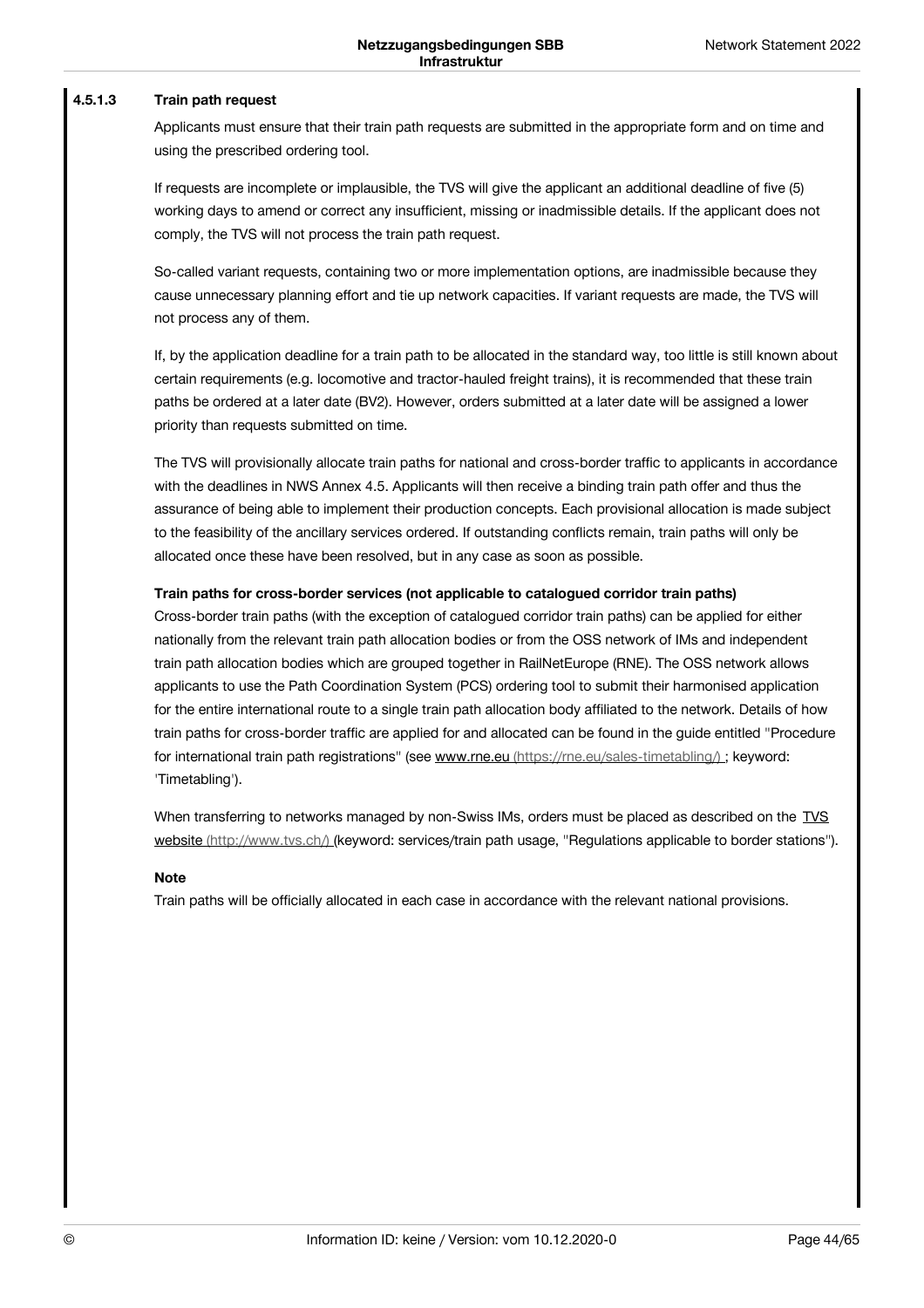#### **Requesting and allocating ancillary services 4.5.1.4**

Ancillary services ordered in the annual timetable, in particular capacities for parking railway vehicles and for using loading sidings/facilities, must be ordered in accordance with the deadlines set out in NWS Annex 4.5 using the "Ancillary Services Order Form". The TVS will definitively allocate these ancillary services in accordance with the deadlines set out in NWS Annex 4.5. In the event of outstanding conflicts, train paths will only be allocated once these have been resolved, but in any case as soon as possible.

Formation groups in marshalling yards affect the train-path allocation for the associated basic service. For this reason, using formation groups in marshalling yards must be applied for in the annual timetable together with the basic services; this should also be done in accordance with the deadlines in NWS Annex 4.5 using the NeTS-AVIS ordering tool.

When placing an order, the applicant can state a preference for a particular siding (when stabling motive power units, it is essential to state the siding number and type of motive power unit). However, there is no entitlement to a specific siding.

#### **Allocation of unused capacities 4.5.1.5**

Once any conflicts in the standard timetable procedure have been resolved (this concerns all applications for the annual timetable received up to the second Monday in April), the TVS can allocate any capacities guaranteed in the NNP for one type of traffic (but which have not been taken up) to other types of traffic.

Allocations for standard passenger services which make use of the unused capacity allocated to another type of traffic need to be approved by the FOT (Article 12, Para. 3 NZV). Within the meaning of this provision, passenger services are deemed to be standard if they are published in timetables and are scheduled to run between two places at the same times for at least ten (10) days a year.

#### **Definitive train path orders and allocation 4.5.1.6**

Train paths applied for (basic services) must be definitively ordered no later than the dates set out in NWS Annex 4.5. The TVS will definitively allocate the basic services on the dates specified in NWS Annex 4.5.

#### **Train path applications / train path applications, interim timetable 4.5.2**

#### **Deadlines 4.5.2.1**

See NWS Annex 4.5

#### **Swiss ordering procedures, interim timetable 4.5.2.2**

| BV                | <b>Deadline</b>                                    | Train path<br>allocation body | <b>RNE</b>                                | <b>Type</b>                                                          | <b>Receipt of order</b><br>and allocation |
|-------------------|----------------------------------------------------|-------------------------------|-------------------------------------------|----------------------------------------------------------------------|-------------------------------------------|
| BV3               | Annual timetable<br>after definitive<br>allocation | Interim<br>timetable          | Late path<br>request<br>Ad-hoc<br>request | Regular-service train path                                           | <b>TVS</b><br>first come, first<br>served |
| BV <sub>4</sub> a | Annual timetable<br>update (JUP)                   | Interim<br>timetable          | Ad-hoc<br>request                         | Regular-service train path with<br>special feeder train if necessary | <b>TVS</b><br>first come, first<br>served |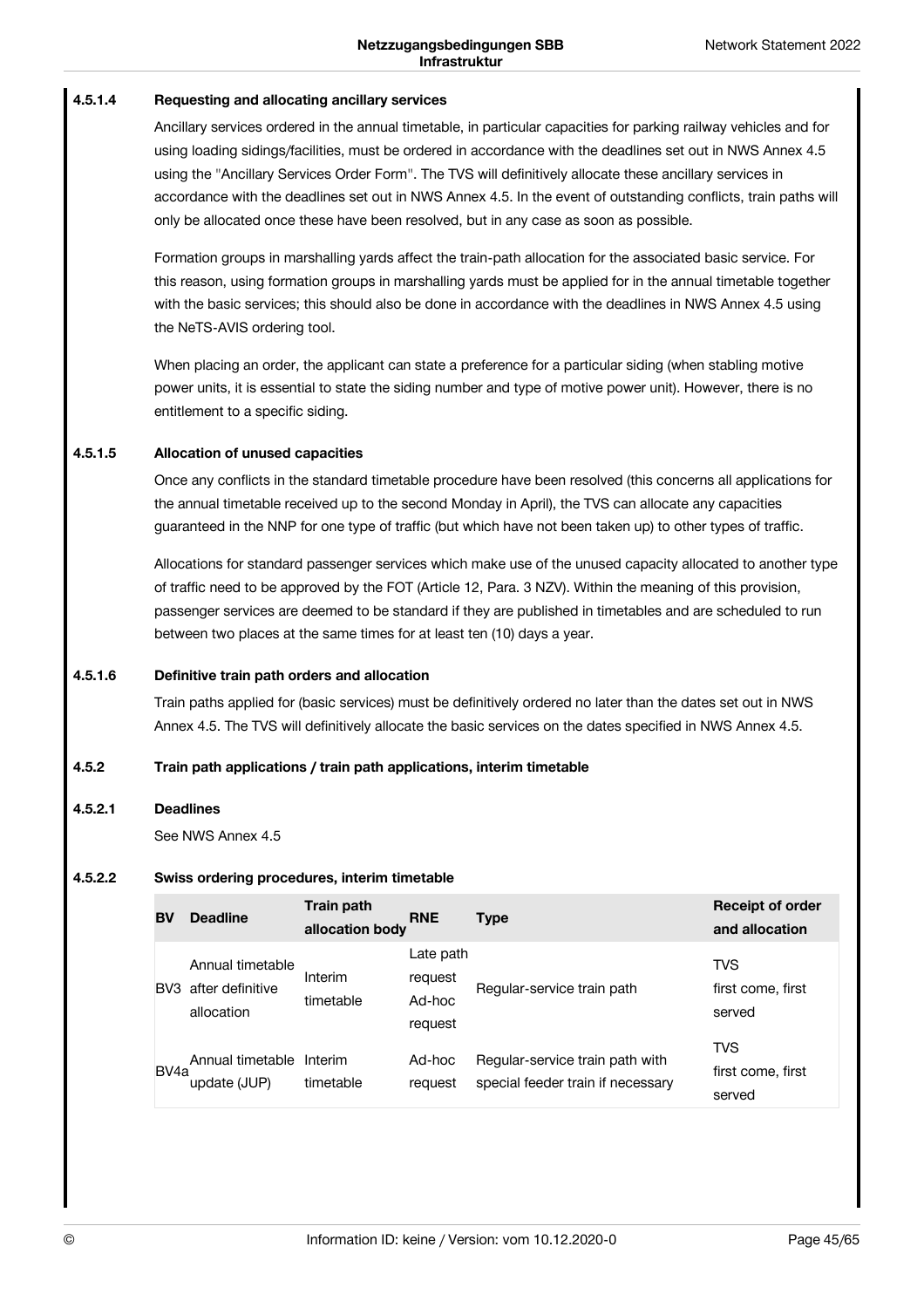#### **Train path applications 4.5.2.3**

Train paths for the annual timetable can still be ordered after the application deadline for allocating train paths in the standard way has passed. However, train path applications submitted after the deadline will be accorded a lower priority than those submitted on time and will be processed in the order in which they are received.(on the principle of "first come – first served").

On the interoperable standard-gauge networks, train path orders (basic and ancillary services) for standard train paths in the current year must be submitted to the TVS and will then be processed on its behalf by the relevant IM. Once processed, the TVS will allocate the train path.

Allocations for standard passenger services which make use of the unused capacity allocated to another type of traffic need to be approved by the Swiss Federal Office of Transport (FOT) (Article 12, Para. 3 NZV). Within the meaning of this provision, passenger services are deemed to be standard if they are published in timetables and are scheduled to run between two places at the same times for at least ten (10) days a year.

If a train path ordered for the interim timetable conflicts with previously allocated train paths, the IM will, where possible, offer alternatives to the company ordering the train path. If no adequate alternatives are available or if these are not acceptable to the company ordering the train path, the TVS will judge how the conflict is to be resolved. Depending on the nature of the conflict, the TVS will invite the applicant concerned together with the IM to a conflict resolution meeting under its chairmanship. Train path orders for standard train paths within the current year will be allocated or, as the case may be, rejected by the TVS. Orders following an offer of a train path must be received by the IM at least three (3) working days before the date on which the service is due to run.

### **Ad-Hoc Path Requests 4.5.3**

#### **Deadlines 4.5.3.1**

Art. 11 Para. 3 NZV states that the final deadline for train path applications is:

- 17:00 on the day before one-off non-regular train movements are carried out by RUs which have already booked other train paths on a route within the same timetable period;
- 30 days before the first train movement in all other cases.

#### **Swiss ordering procedures, short-notice timetable 4.5.3.2**

| BV              | <b>Deadline</b>                                                   | Train path<br>allocation body | <b>RNE</b>        | <b>Type</b>               | Receipt of order and<br>allocation |
|-----------------|-------------------------------------------------------------------|-------------------------------|-------------------|---------------------------|------------------------------------|
|                 | Daily timetable<br>BV4b Short-notice orders for<br>special trains | Interim timetable             | Ad-hoc<br>request | Special event IM<br>train | first come, first served           |
| BV <sub>5</sub> | Daily timetable<br>Operational orders<br>for special trains       | Interim timetable             | Ad-hoc<br>request | Special event IM<br>train | first come, first served           |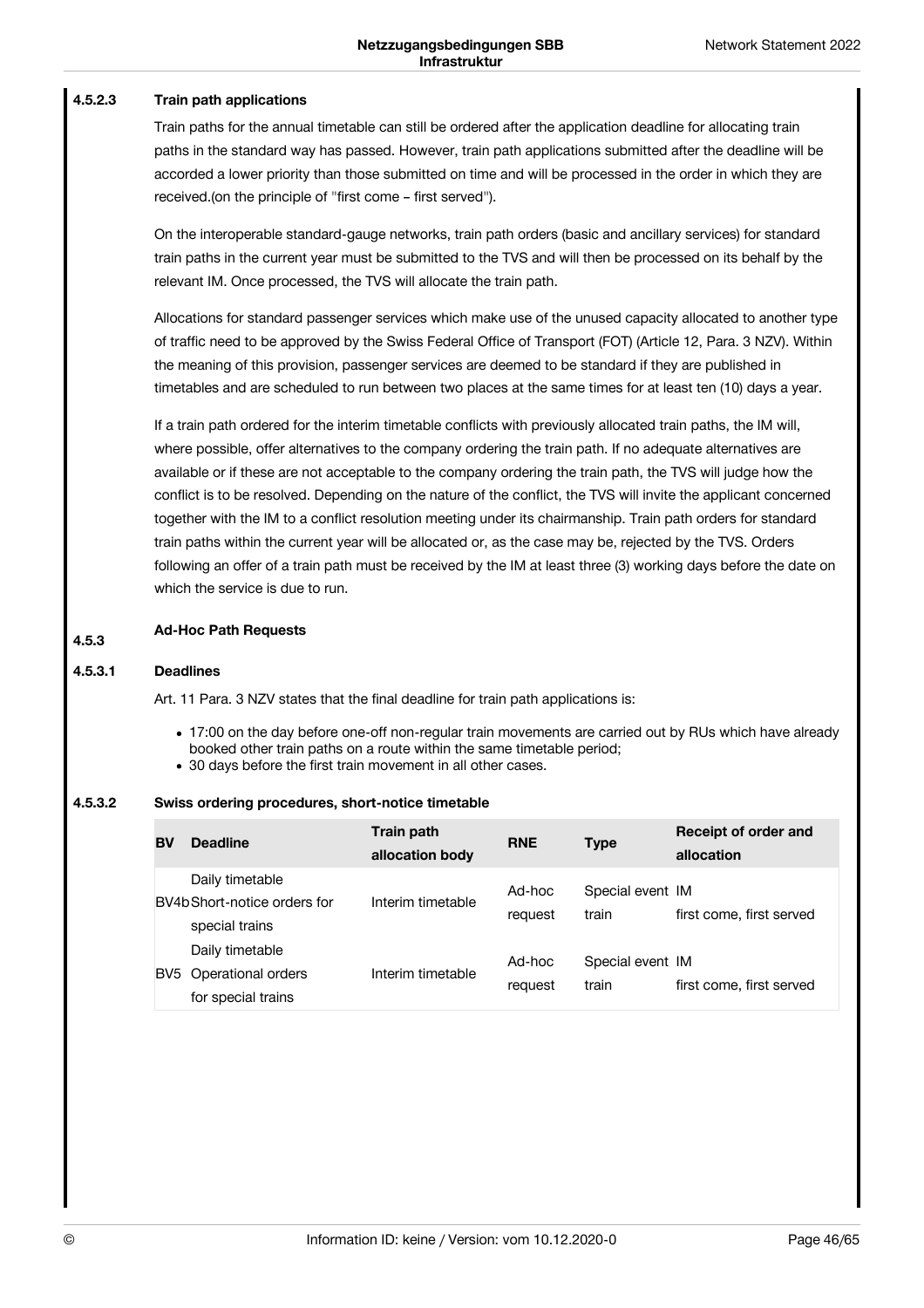#### **Train path applications 4.5.3.3**

Train paths and ancillary services can also be ordered at short notice for the current timetable year. However, orders submitted during the current timetable are given a lower priority compared to train paths ordered and allocated in the annual timetable and can only take up residual capacity. They are allocated on a first come, first served basis in the order in which they are received, regardless of the traffic type involved.

Train paths for the current timetable year are to be requested using the NeTS-AVIS ordering tool (for international train paths, see Point 4.2.4).

For reasons of time, train path orders for special trains will be processed, allocated – or, as the case may be, rejected – by the IM's operational services. IMs will inform the TVS of any orders they reject. The TVS will check retrospectively whether the order was processed correctly and whether the rejection decision was made without discrimination and was well-founded.

### **BV4b ordering procedure**

Under this procedure, the company placing the order can choose whether to place an order "with offer" or to waive this option and to make a direct request for an allocation as per the order or the best possible alternative.

Orders placed "with offer" must be submitted at least three (3) working days before the train movement is to be carried out. IMs are bound to their offer for five (5) working days or until the date proposed for the train movement to be carried out. If the offer is not taken up within this period, it will be deemed to have been refused by the applicant.

### **BV5 ordering procedure**

This applies to orders for special trains and applications for train paths which are submitted later than 08:00 on the day before the train movement is to be carried out (Saturday/Sunday weekends and public holidays as per the NeTS calendar do not count as working days or as days in advance of the train movement being carried out). The last possible order deadline for receipt of an order by the IM's operational services is 90 minutes before the train's departure time. However, IMs reserve the right to take as much time as they need to process orders that are more complex than usual.

#### **Exceptions 4.5.3.4**

### **Measurement and test runs and other special rail movements**

For measuring and test runs and movements involving special vehicles (e.g. trolleys), the minimum order deadline is five working days.

### **Exceptional consignments involving operational infrastructure measures**

- Exceptional consignments requiring operational infrastructure measures: 5 working days
- Exceptional consignments requiring operational infrastructure measures and involving lateral loading gauge excess (Lü-S): 10 working days

Registering for the consignment to be transported (registering for the task to be completed) is only possible if the exceptional consignments requiring operational infrastructure measures have been ordered in advance. The latest possible registration is 120 minutes before train departure. Short-notice changes (e.g. shifting of loads, no transport plan) can only be processed for exceptional consignments which do not require operational infrastructure measures.

#### **Coordination Process 4.5.4**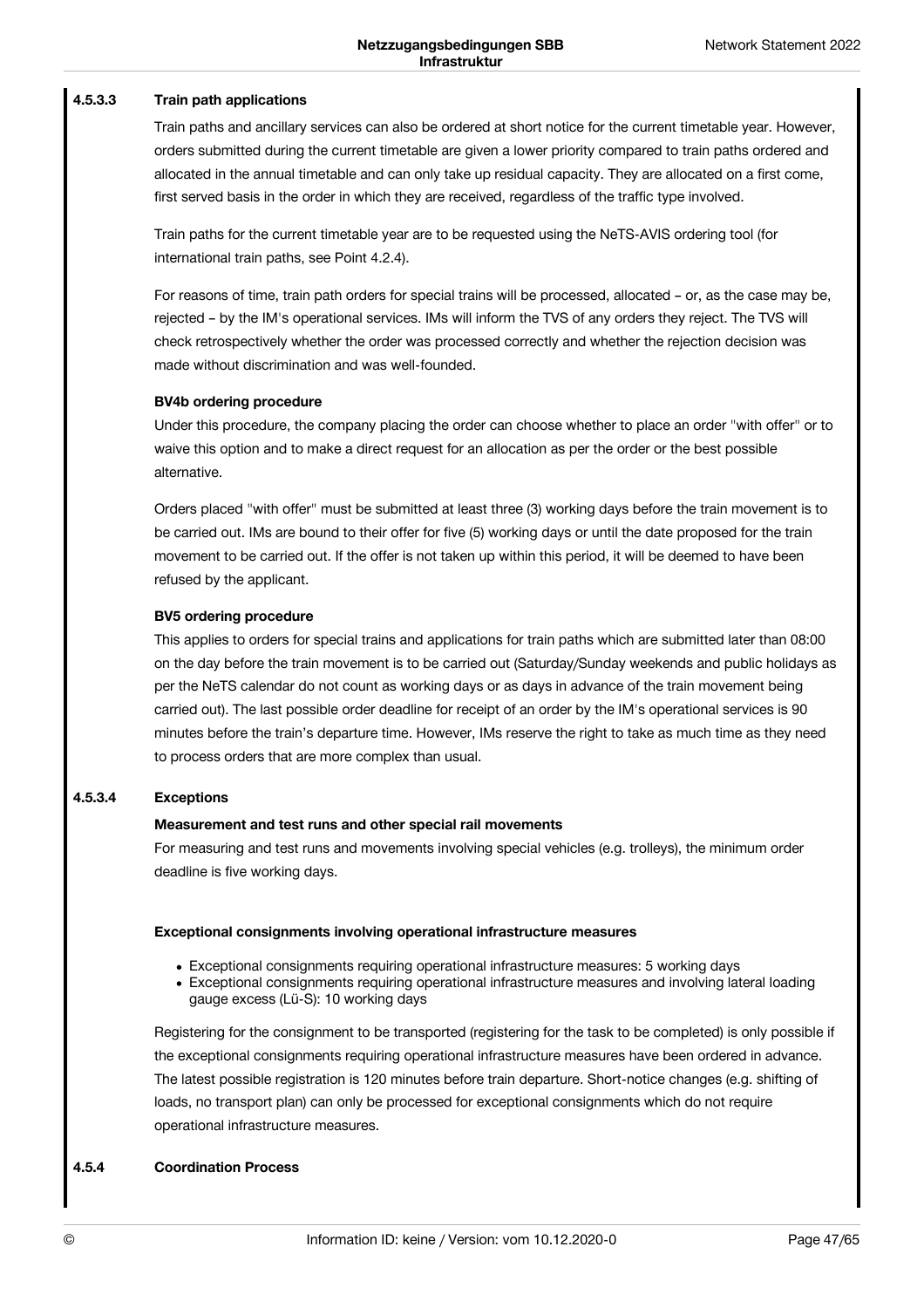#### **The principles: blank orders (orders with no content) are prohibited 4.5.4.1**

In principle, applicants are free to define – without restriction – the train paths they would like. They must be able to acquire in good time the train paths needed to implement their production plans or to carry out the orders they expect to receive from their customers even if they have not yet concluded any contracts with their end customers at this point in time. However, orders submitted with the sole intention of impeding a competitor and/or of securing a better starting position in the path allocation process compared with other competing path orders (particularly in order to circumvent the order of priority in which they are processed) are not permitted. If the TVS suspects that an applicant has submitted blank orders unsupported by any business plan, i.e. is abusing their rights, it may request that the applicant provide additional information and documentation to demonstrate the credibility of the actual or planned train movement. If this documentation or information is not submitted in the requisite quality or not submitted at all, the path request may be rejected wholly or in part.

#### **Multiple orders for the same transport task 4.5.4.2**

If it is suspected that multiple orders are being placed for the same transport task (e.g. in the case of ongoing invitations to tender), the TVS will request details of the background to the order (customer, business plan). In doing so, the TVS will take applicants' need for confidentiality vis-à-vis competitors into account as far as possible.

In the case of multiple orders that are clearly known to both applicants involved, the TVS will superimpose both requests onto identical train paths. If this succeeds, the train path will be allocated to whichever applicant is able to provide evidence that it will be carrying out the transport task. If, by the allocation deadline, none of the applicants can provide evidence that it will be carrying out the transport task, they will all receive a conditional allocation.

If the attempt to place the various applications together on a single train path fails, all the applications involved will remain in the normal process without restriction.

#### **Obligation to participate in the coordinating procedure 4.5.4.3**

The TVS will make every effort to satisfy as many train path applications as possible. If applications are submitted for simultaneous train paths which cannot be reconciled, TVS will undertake coordination procedures based on the NZV-BAV and (analogously) Art. 46 EU Directive 2012/34. The applicants concerned are obliged to participate in these procedures, in particular by taking part in conflict resolution negotiations and submitting the information and documentation requested by the TVS. If an applicant fails to comply either in whole or in part with its obligation to participate and, in so doing, makes the coordination procedure difficult or impossible, then it shall bear the adverse consequences. This may extend as far as having its train path application rejected.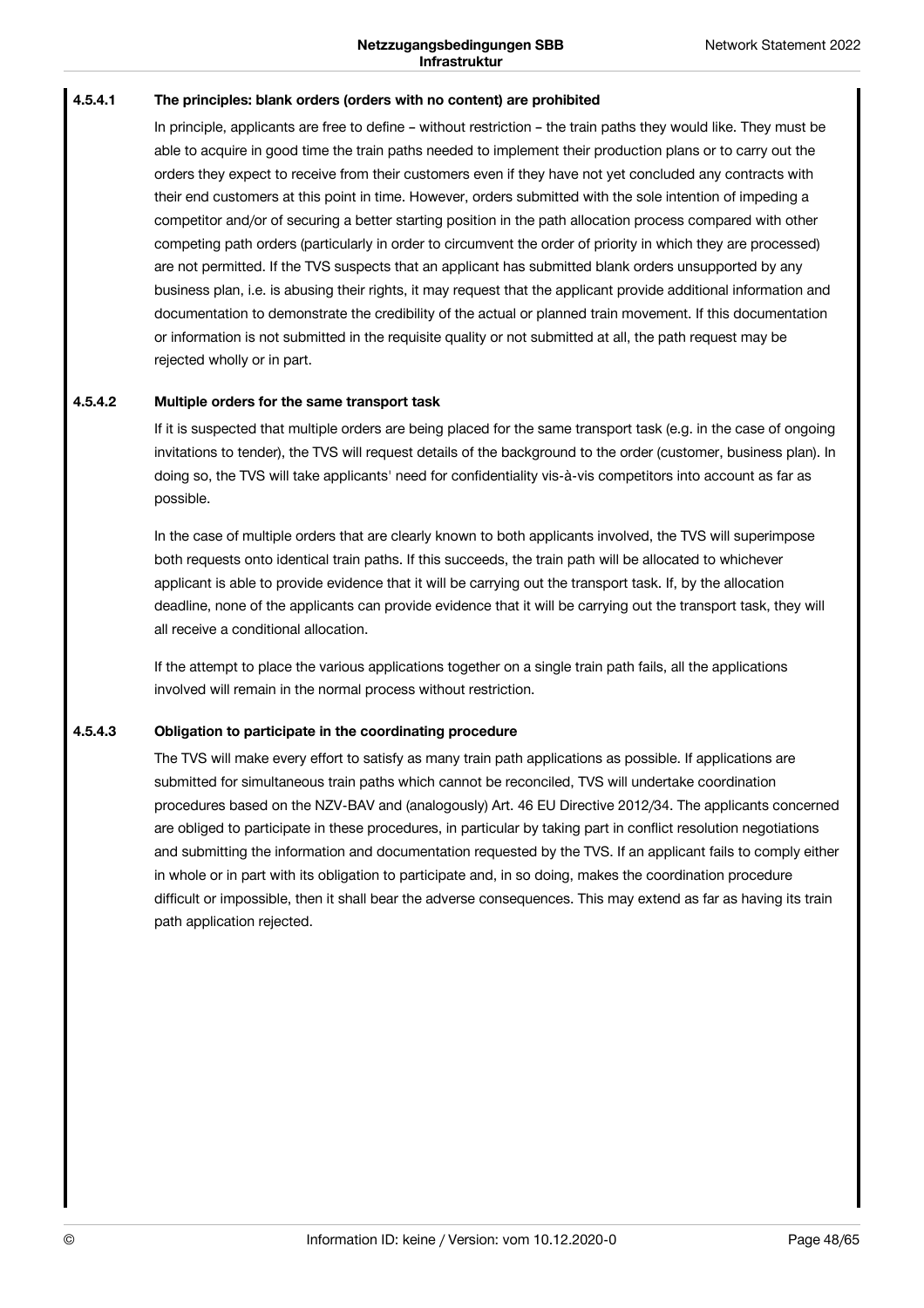#### **Ancillary services 4.5.4.4**

A distinction is made between ancillary services that are essential for carrying out a basic service and ancillary services not directly linked to a basic service. In the case of conflicts where no mutually acceptable solution can be reached, a greater degree of flexibility is expected from companies ordering ancillary services not directly linked to a basic service.

A coordination process will also be carried out in cases where there is a conflict between orders for ancillary services. If no agreement can be reached in the coordination process, ancillary services will be allocated according to the following procedure:

- 1. Orders for ancillary services that are essential for the provision of basic services will be given priority over those that have no direct link to the basic services. Orders for ancillary services which are directly linked to basic services will be accorded the same priority as the associated basic service.
- 2. Ancillary services which are not directly linked to a basic service will be allocated in the following order of priority:
	- 1. Ancillary services for requirements for which for technical reasons no alternatives can be offered.
	- 2. Ancillary services for requirements which recur repeatedly during the timetable year, depending on the frequency of those requirements as stated. These priorities will be assessed in the same way as for the procedure used for train path conflicts in the annual timetable.

#### **Catalogued corridor train paths for freight traffic 4.5.4.5**

Special procedures and priority rules apply to the catalogued corridor paths allocated by the corridor OSS. These procedures are described in Book 4 of the corridor information document for the respective corridor (www.corridor-rhine-alpine.eu [\(http://www.corridor-rhine-alpine.eu\)](http://www.rfc-northsea-med.eu) , www.rfc-northsea-med.eu (http://www.rfc-northsea-med.eu) ).

#### **Conflict resolution 4.5.5**

As part of the coordination procedure, applicants will, where possible, be offered alternative paths that differ from those originally requested. In the interests of optimising the use of infrastructure capacity, the TVS may require each applicant to show flexibility, both as regards passenger and freight traffic, if this will allow additional train path applications to be met. As far as possible, connections within a coordinated public passenger traffic or freight traffic transport chain should be assured. As regards regular clockface passenger services, this affects connections between trains with a clockface frequency of up to (and including) a halfhourly interval. As regards trains that add to capacity between the half-hourly services, the degree of flexibility expected goes above and beyond guaranteeing connections.

If no agreement can be reached during the coordinating procedure, train paths will be allocated on the basis of the provisions of the EBG, NZV and NZV-BAV in accordance with the rules set out below:

#### **Conflict resolution when allocating train paths based on the network usage plan (NNP) 4.5.5.1**

Train paths will be allocated based on the NNP. However, it is not possible – based on the NNP – to conclude that any individual railway undertaking has any particular rights and obligations because the NNP only assures capacity for certain traffic types and not for individual undertakings.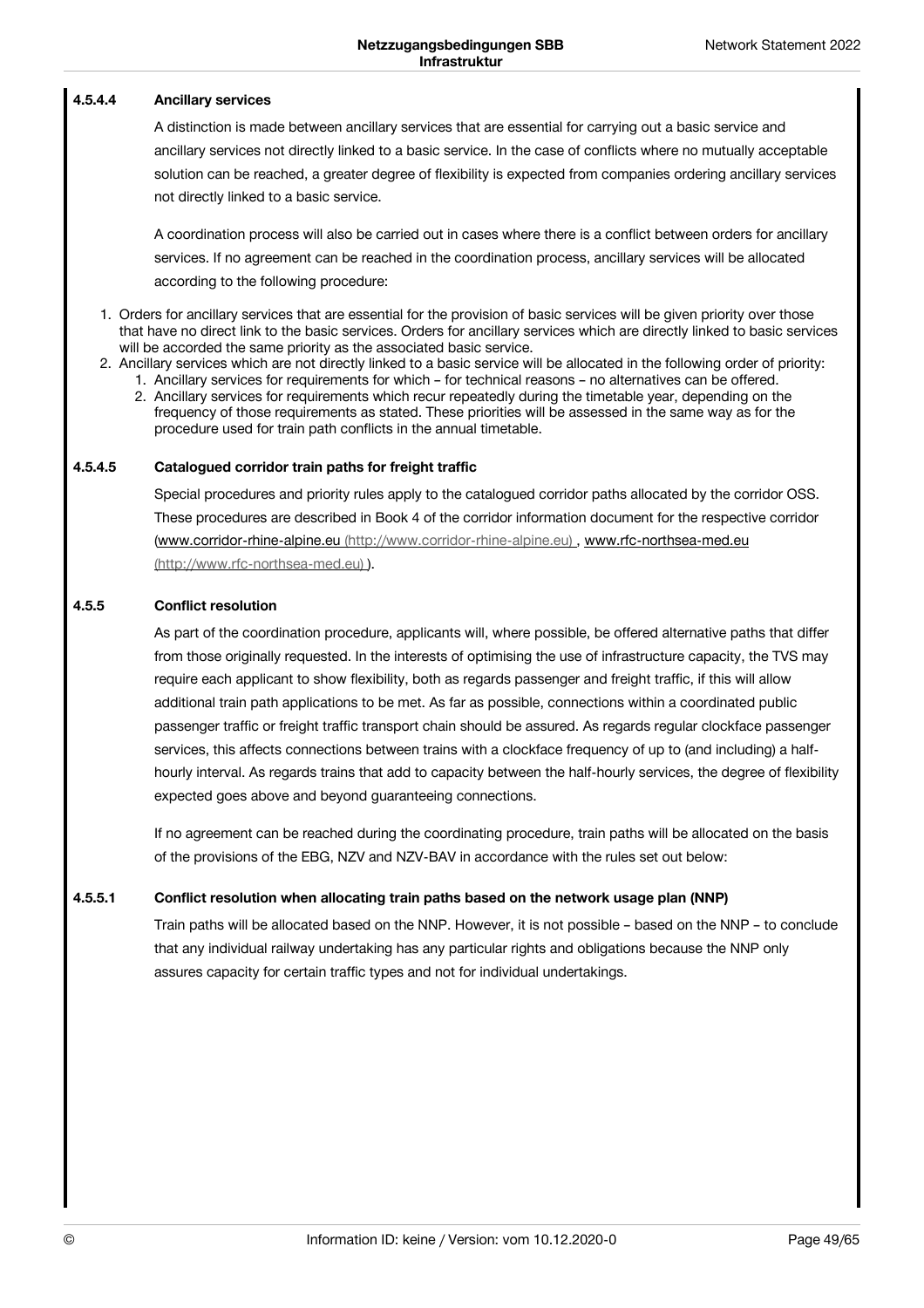#### **Order of priority 4.5.5.2**

If no alternatives can be offered to the applicants within the degree of flexibility that can reasonably be expected of them or if the conflicting orders cannot be resolved by mutual agreement, TVS will – in accordance with the legal requirements – give priority to those applications which do not restrict the number and quality of train paths that the NNP guarantees for the applicant's own types of traffic or for the other applicants' types of traffic.

If more train path applications are submitted for a particular type of traffic than are provided for in the NNP, or if there are conflicts between applications for train paths which cannot be resolved by mutual agreement, the following order of priority applies:

- 1. Conflicts between orders exclusively involving passenger traffic
	- 1. Applications submitted under a framework agreement (Art. 12c Para. (2) Letter (a) NZV)
	- 2. Applications for regular clockface passenger traffic.
	- 3. Trains which deliver a higher contribution margin for each train path application concerned
- 2. Conflicts between orders that do not exclusively involve train paths for passenger services.
	- 1. Applications submitted under a framework agreement (Art. 12c Para. (2) Letter (a) NZV)
	- 2. Freight trains to which for technical reasons, notably the critical clearance gauge no alternatives can be offered. The burden of proof lies with the company submitting the application.
	- 3. Applications made on the basis of agreed transport chains for year-round freight transport but for which no possible alternatives exist. This applies to trains for which a year-round application exists, where these trains are part of domestic wagonload freight connection systems including the express network or postal and parcel services.
	- 4. Trains which run repeatedly during the timetable year, depending on how frequently they operate. These applications are divided into the following three categories, in decreasing order of priority:
		- Trains which operate on average ≥ 5 days per week each year,
		- Trains which operate on average ≥ 3 to < 5 days per week each year,
		- Trains which operate on average ≥ 1 to < 3 days per week each year.

The train path days stated on the application will count as the measurement parameter. Within each category, applications will count as being of equal importance. If seasonal train services amount to a yearly average of less than one operating day per week, the actual traffic days ordered per timetable year will be compared.

If the ranking in accordance with Letters a or b does not produce a result and the conflicts cannot be resolved, the TVS will carry out a bidding process.

In the event of conflicts between orders within the unallocated capacity (i.e. the residual capacity not guaranteed by the NNP), regular clockface passenger traffic will have priority (Art. 9b Para. 4 EBG). If this is unable to resolve the conflict, the TVS will carry out a bidding process.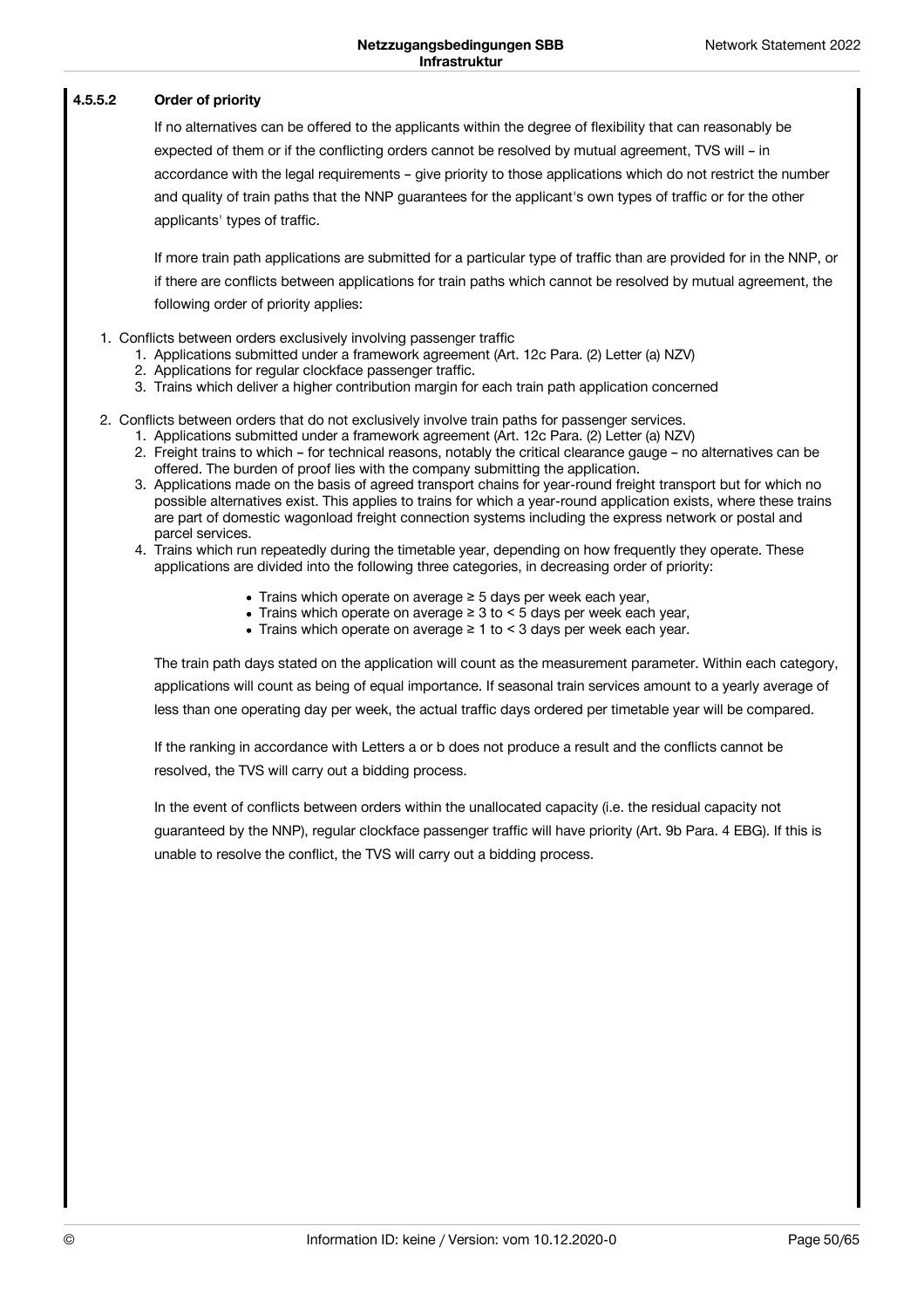#### **Bidding process 4.5.5.3**

The subject of the bidding process is the individual train path for which more than one allocation application has been submitted.

The TVS will inform all the applicants involved at the same time that a bidding process will be carried out. The TVS will invite them to submit a bid by a specified deadline (date and hour). The deadline for submitting bids is four (4) working days, unless the parties involved in the bidding process agree to a different deadline.

If the bidding process involves a passenger traffic application, the bid must be at least as high as the contribution margin in accordance with Art. 20 NZV, which applies to the passenger traffic application involved in the conflict.

The highest bid will win without further negotiation. The TVS will set the amount to be paid so that the difference between the winning bid and the second highest bid does not exceed CHF 1000.

If two or more bids are submitted for the same amount, the bidding process will continue until one bid wins.

#### **Ancillary services 4.5.5.4**

If a conflict between orders cannot be resolved even on the basis of the order of precedence described at Point 4.5.4.4 and it is not possible, as a result, to allocate the ancillary service to any company, the TVS will carry out a bidding process. The ancillary service will be allocated to whichever applicant submits the highest bid. The winner will pay a maximum of CHF 1,000 more than the second-highest bid. The TVS will invoice the winning applicant directly. The bid price must also be paid even if the ancillary service allocated as a result of the bidding process is not used or is subsequently relinquished.

In complex conflict circumstances involving several applicants and/or a range of allocation options, the TVS will determine the precise procedure to be followed and will inform the parties concerned.

### **Freight traffic: stationary-period conflicts**

The period that counts as a 'stationary period' is the length of time from a train's arrival until it recommences its journey and during which it occupies siding capacity at the operating points.

If no mutually agreed solution can be found in the event of stationary period conflicts, the TVS will group the stationary periods in the time window affected by such conflicts into 15-minute units based on the train path application.

If it is not possible to resolve all the conflicts within a group, the TVS will conduct a bidding process with the applicants concerned within this group (Point 4.5.5.3 applies analogously). No stationary periods will be allocated to unsuccessful applicants, nor for grouped applications for which no solutions can be found within a time window.

The following options are available to applicants who could not be allocated the stationary period which they had applied for:

- Rejection of their application for the basic service (train path), including ancillary service (stationary period), by the TVS without cost implications;
- Definitive granting of the basic service (train path), without any ancillary service (stationary period); at the same time, the applicant gives an undertaking to amend its order for the basic service (train path) and to take up that basic service at a time when no conflict arises and at the latest 30 days before a timetable change.

If the relevant train path has not been adjusted by 30 days before a timetable change at the latest, it must be cancelled for the entire timetable year (cost implications as per the List of Infrastructure Services).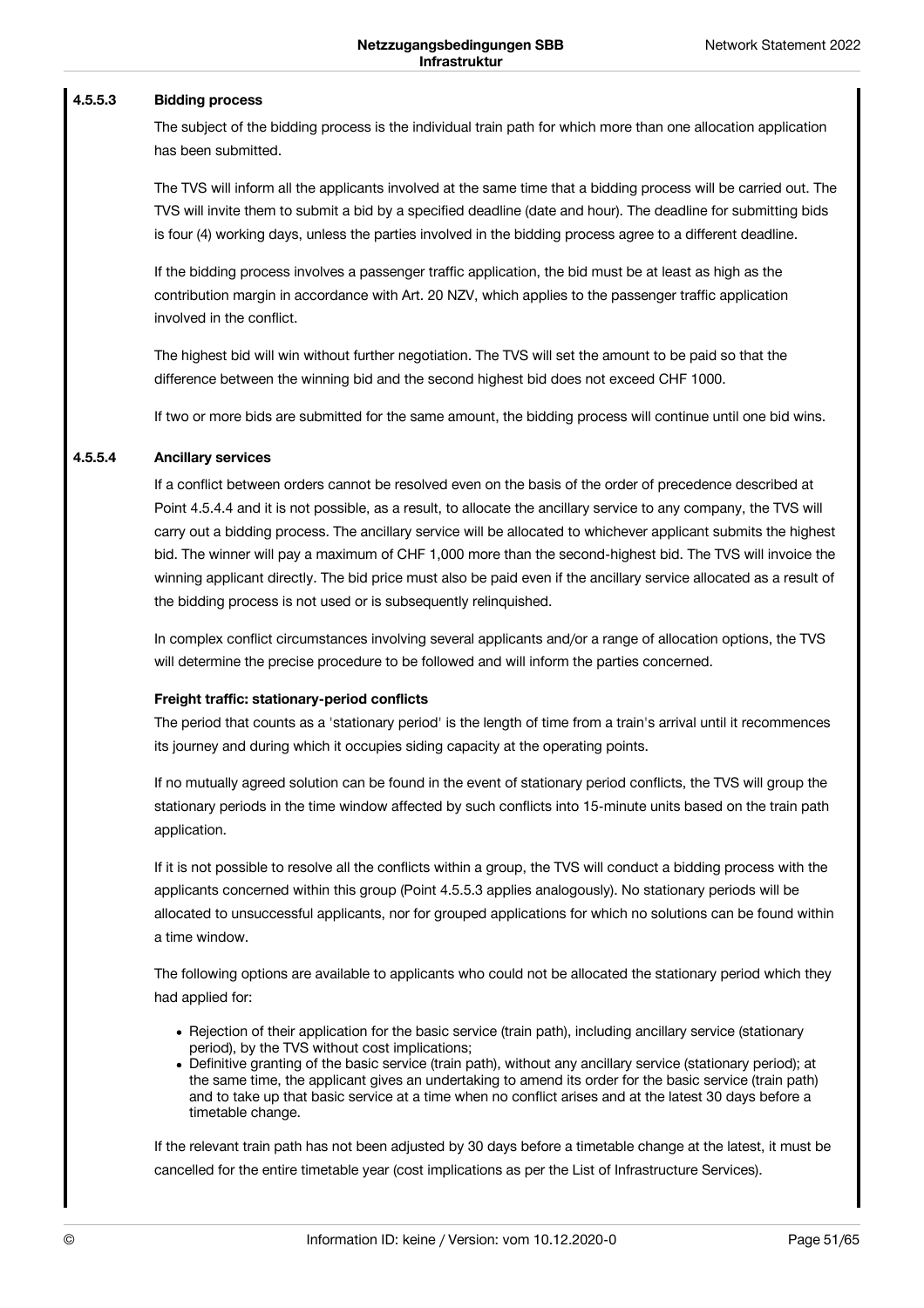### **Resolving motive power unit stabling conflicts**

There is essentially no entitlement to any specific siding. The TVS will allocate sidings in such a way that the capacity of that part of the facility can be used to the maximum extent.

Conflicts arise between orders for stabling capacity for motive power units if several orders have been submitted for the same siding at a particular operating point. The first step is for conflicts to be coordinated. This involves dividing the motive power units into three categories which are then processed sequentially:

- 1. Locomotives in productive use;
- 2. Reserve locomotives;
- 3. Locomotives undergoing repairs and other stabling requirements not directly connected to basic services.

After this coordination procedure, sidings which are conflict-free will be allocated. 'Conflict-free' denotes that only one order has been submitted for a particular siding by just one party and that this submission is not disputed.

If this processing sequence fails to produce a conclusive result, the TVS will conduct a bidding process for the sidings affected by the conflict. Point 4.5.5.3 applies analogously.

#### **Catalogued corridor train paths for freight traffic 4.5.5.5**

Special procedures and priority rules apply to the catalogued corridor paths allocated by the corridor OSS. These are described in the Corridor Information Document Book 4 for each corridor (www.corridor-rhinealpine.eu [\(http://www.corridor-rhine-alpine.eu\)](http://www.corridor-rhine-alpine.eu) , www.rfc-northsea-med.eu [\(http://www.rfc-northsea-med.eu\)](http://www.rfc-northsea-med.eu) ).

#### **Congested Infrastructure 4.6**

If the TVS is unable to consider applications for train path allocations due to insufficient capacity on a route, or if it is reliably foreseeable that this will be the case, it will declare the route in question to be congested. The TVS, together with the affected IM(s), will carry out a capacity analysis so as to ascertain what has caused the bottleneck which has led to the route being congested. Depending on the cause and the duration of the capacity shortfall, the TVS will arrange possible short- to medium-term remedies. Furthermore, the TVS may withdraw train paths and allocate them to another applicant if the train path on the congested route is being used to a lesser extent than the published network access conditions may stipulate (Art. 12 Para. 4 NZV).

The statements above apply both to routes and nodal points as well as to basic and ancillary services.

All current congestion notifications together with the corresponding capacity analyses are published on the TVS website [\(http://www.tvs.ch/\)](http://www.tvs.ch/) (keywords "News / Data Library").

#### **Exceptional Transport and Dangerous Goods 4.7**

#### **Exceptional transports 4.7.1**

Within the ordering procedures BV1 to BV4a (annual timetable and annual timetable update JUP), train path applications for scheduled trains which include exceptional consignments not requiring operational infrastructure measures will only be processed if a corresponding exceptional consignment approval number has been issued in accordance with Point 3.4.3.

Exceptional consignments involving operational infrastructure measures are to be ordered under the BV4b ordering procedure (short-notice orders for special trains) stating the relevant exceptional consignment approval number, either by:

ordering train paths for special trains and using a transport plan or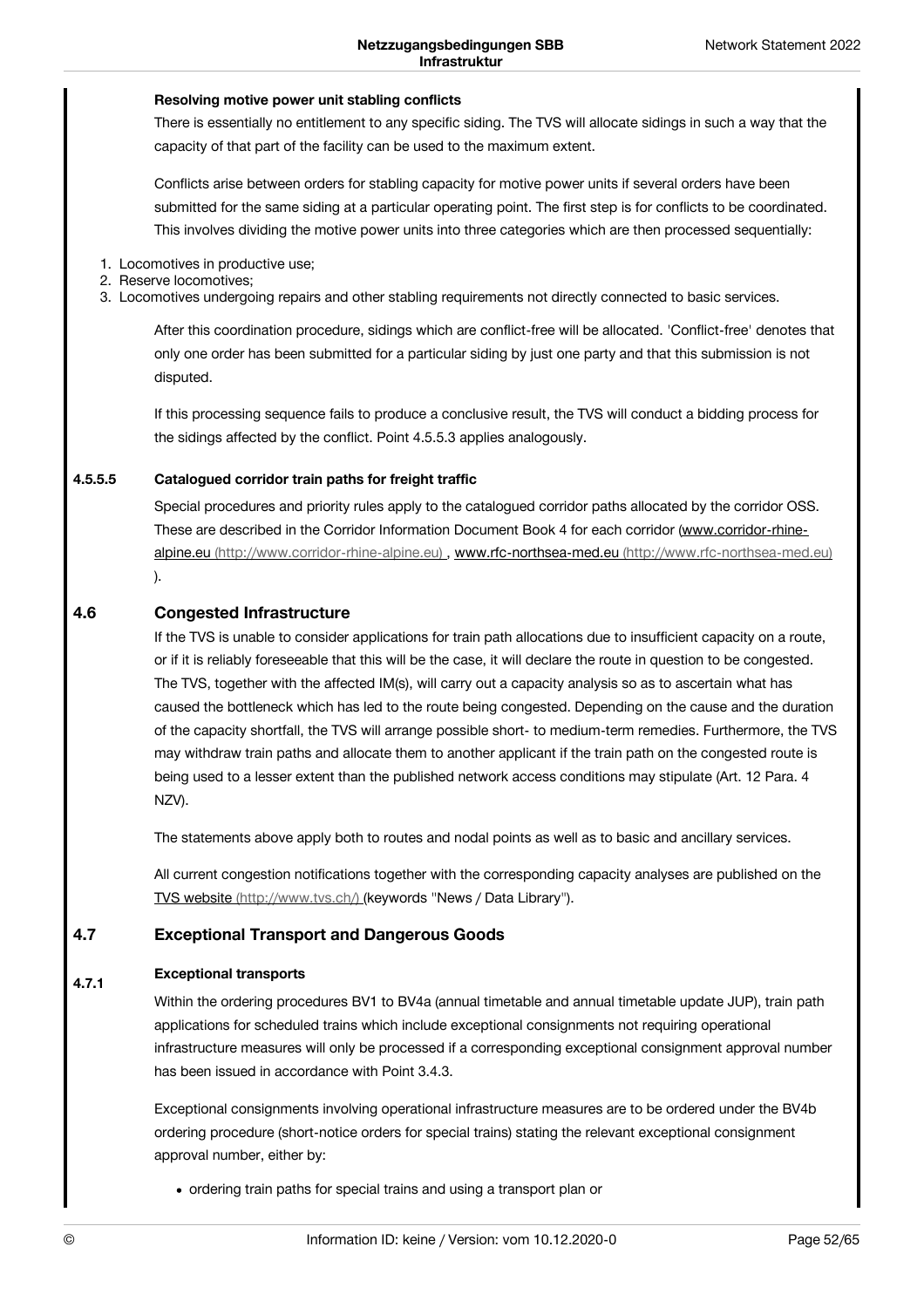• just using a transport plan if trains have already been ordered.

They are to be ordered using the NeTS-AVIS ordering tool in the interim timetable while following the requirements at Point 4.2.7.

Point 4.5.3.4 sets out the ordering deadlines.

#### **Dangerous goods 4.7.2**

The provisions for the carriage of dangerous goods can be found at Point 2.4.3. When ordering, the risk category according to RID as well as the FAG (formation-type-danger) code / UN number must also be stated.

#### **Rules after Path Allocation 4.8**

#### **Rules for Path Modification / Rules if applicants make changes to train paths 4.8.1**

The details provided when applying for or ordering a train path (see Point 4.2.7 ff) are binding. Any subsequent changes to these details by the applicant must be made using the ordering tool and must be in the form of a cancellation and a new order. Exceptions to this rule are changes that have no impact on the train path and which do not require cancellation and reordering.

Train paths may not be sold nor transferred to another company (Art. 9a, Para. 5 EBG). The contract under which an RU is instructed to carry out the rail movement on behalf of another company does not count as selling or buying train paths.

#### **Rules for Path Alteration / Rules if IMs make changes to train paths 4.8.2**

IMs should reduce the need for changes to train paths to a minimum. However, IMs may need to change a train path for the following reasons:

- If they become aware of the implications, the unexpected postponement, the shortening or extension of a temporary capacity restriction which has already been announced.
- Capacity restrictions which occur as a result of force majeure.
- The need to adjust already allocated train paths due to receiving lower-priority applications. If the IM decides to include in the timetable any lower-priority applications it receives and if this affects train paths which have already been allocated, the agreement of those applicants affected must be obtained.

The IM will inform applicants without delay as soon as a change to a train path appears likely. IMs will offer alternative train paths whenever possible. When doing so, they will take account of the original application and of the applicants' commercial and operational needs.

#### **Non-Usage Rules / Rules applicable to the non-use of train paths 4.8.3**

Any train paths that are not needed must, without fail, be cancelled using the ordering tool; if train paths have already been arranged, a cancellation must be requested. If a train path is neither cancelled nor a cancellation requested, then the train movement which is not carried out will be billed based on standard rates; see also Point 5.6.3.

#### **Rules for Cancellation / Rules applicable to the cancellation of train paths 4.8.4**

Train paths which have been definitively allocated must be cancelled using the appropriate ordering tool. The precise terms and conditions for waiving the use of definitively allocated train paths (basic and ancillary services) can be found at Point 5.6.4. Different provisions may apply to congested routes as per Point 4.6 for both definitively and provisionally allocated train paths.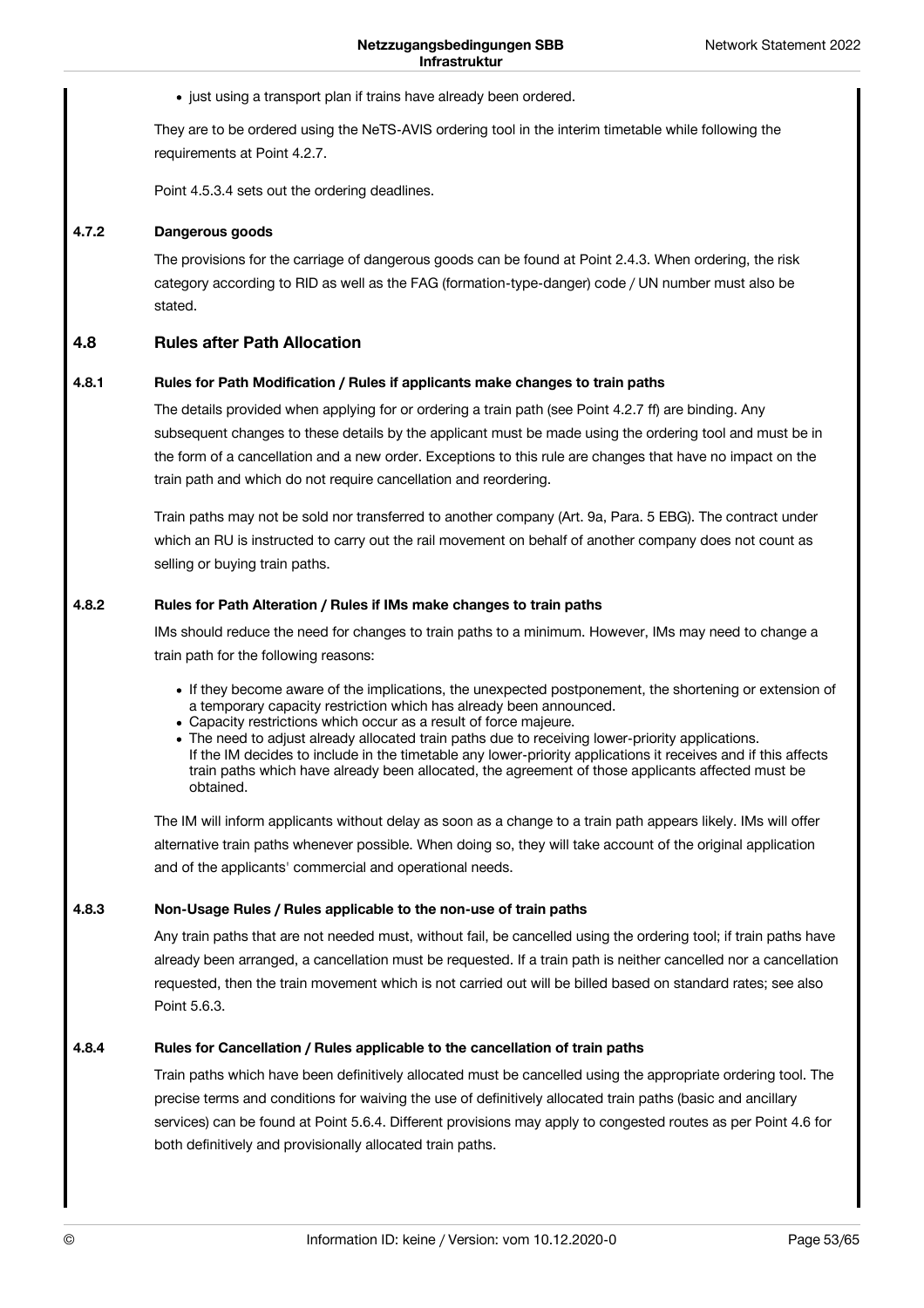If cross-border train paths are not used, this must be coordinated and agreed with any non-Swiss partner RUs. When cancelling, the agreements made with partner RUs must be quoted in the ordering tool under "Notifications" (e.g. "Project is not being implemented" or "Train paths on the non-Swiss routes have been cancelled by the partner applicant").

If allocated catalogued corridor train paths are cancelled, the provisions of the Rhine-Alpine or North Sea- Mediterranean freight corridor will take precedence over national provisions (www.corridor-rhine-alpine.eu [\(http://www.corridor-rhine-alpine.eu/\)](http://www.corridor-rhine-alpine.eu/) , www.northsea-med.eu [\(http://www.northsea-med.eu/\)](http://www.northsea-med.eu/) ).

#### **Timetabling and Capacity Redesign (TTR) 4.9**

The European description of TTR can be found in NWS Annex 4.9. This section only provides a short description of the special Swiss features.

#### **Purpose of TTR 4.9.1**

To optimise the use of existing infrastructure capacity by harmonising the train path allocation process at international level, including its general parameters.

#### **Component parts of the process 4.9.2**

The TTR process is based on the following components:

- The network usage concept (NNK)
- The network usage plan (NNP)
- Temporary Capacity Restrictions (TCR)
- Annual planning
- Continuous planning
- Ad-hoc planning

#### **Introduction 4.9.3**

In Switzerland, the NNK and the NNP form the basis for the capacity model.

#### **Registering capacity requirements 4.9.3.1**

In Switzerland, capacity requirements are registered in accordance with the NNK and NNP processes.

#### **Capacity model 4.9.3.2**

The capacity model is based on the NNK and the NNP.

#### **The TTR pilot project 4.9.4**

The Swiss IMs and the TVS are collaborating in the "Mannheim-Basel" pilot project, which aims to integrate the initial components of TTR into the train path ordering and allocation process in a way that will bring benefits.

### <span id="page-53-0"></span>Services and Charges 5

#### **Introduction 5.1**

The EU member states offer services according to Annex 2 of Directive 2012/34/EU in the form of a minimum access package, additional services and ancillary services. In contrast, the services, basic services and ancillary services defined in the Rail Network Access Ordinance [\(http://www.admin.ch/opc/de/classified](http://www.admin.ch/opc/de/classified-compilation/19983395/index.html)compilation/19983395/index.html) are used in Switzerland.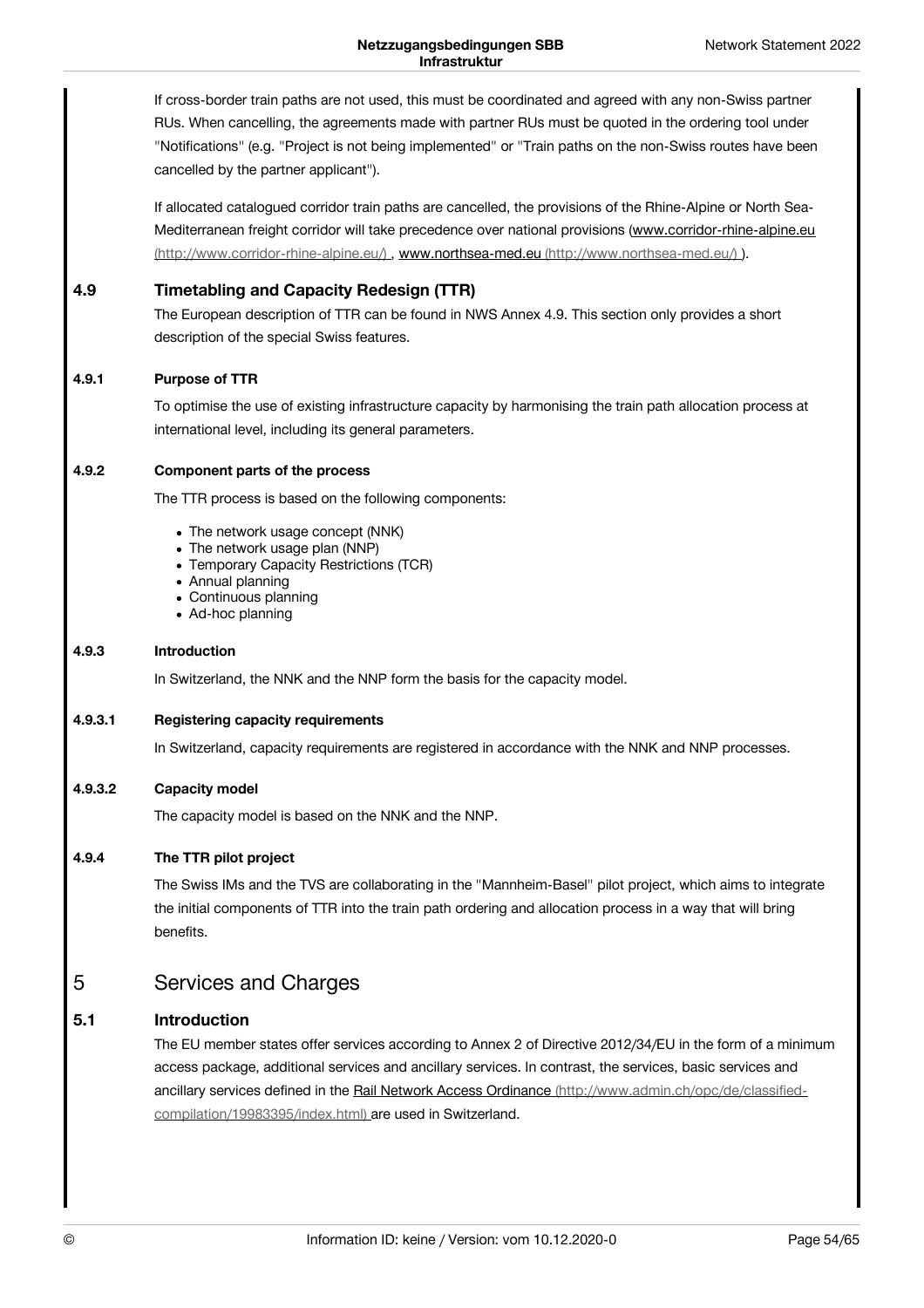For this reason, the contents of this chapter are not directly comparable with those of Network Statements from other countries. Further information can be found in the joint List of Services of the infrastructure managers [\(https://company.sbb.ch/en/sbb-as-business-partner/services-rus/onestopshop/services-and](https://company.sbb.ch/en/sbb-as-business-partner/services-rus/onestopshop/services-and-prices.html)prices.html) .

#### **Charging Principles 5.2**

According to Art. 18 NZV [\(https://www.admin.ch/opc/de/classified-compilation/19983395/index.html#a18\)](https://www.admin.ch/opc/de/classified-compilation/19983395/index.html#a18), the charge for using the infrastructure is referred to as the 'train path price'.

The train path price is made up of the basic and ancillary services. Services not associated with network access make up a third price element.



### **Basic services and prices according to NZV (EU: minimum access package according to 2012/34/EU) 5.3**

### The basic services are based on the provisions set out in Art. 21 NZV

[\(https://www.admin.ch/opc/de/classified-compilation/19983395/index.html#a21\)](https://www.admin.ch/opc/de/classified-compilation/19983395/index.html#a19) and are divided into basic price [\(https://www.admin.ch/opc/de/classified-compilation/19983395/index.html#a19\)](https://www.admin.ch/opc/de/classified-compilation/19983395/index.html#a20) , contribution margin (https://www.admin.ch/opc/de/classified-compilation/19983395/index.html#a20) and electricity price [\(https://www.admin.ch/opc/de/classified-compilation/19983395/index.html#a20a\)](https://www.admin.ch/opc/de/classified-compilation/19983395/index.html#a20a) .

They comprise use of the train path (in the quality specified), including train operating services, power supply from the contact wire, the safe and punctual management of operations including the necessary telecommunications and IT services, use of tracks by trains in unchanged formation for freight operations and, for passenger services, the provision of a track with a platform including access to public facilities.

If the data as listed at Point 4.2.7 and in NWS Annex 4.2.7 (https://company.sbb.ch/en/sbb-as-business[partner/services-rus/onestopshop/track-access.html\)](https://company.sbb.ch/en/sbb-as-business-partner/services-rus/onestopshop/track-access.html) are missing or incorrect, this can result in standard values according to the List of Services being applied when charging the basic price for wear and/or power consumption.

#### **Basic price 5.3.1**

The statutory provisions relating to all elements affecting the basic price are set out in Art.19 and 19a ff NZV [\(https://www.admin.ch/opc/de/classified-compilation/19983395/index.html#a19a\)](https://www.admin.ch/opc/de/classified-compilation/19983395/index.html#a19a) . The basic price must cover the marginal infrastructure costs.

Various incentives and product-related factors (e.g. wear, demand for a train path, quality of a train path, stopping surcharges, environmental impact, ETCS, traction equipment, cancellation fees) can result in different prices for different trains. In this connection, the provisions set out in the NWS Annex 4.2.7 [\(https://company.sbb.ch/en/sbb-as-business-partner/services-rus/onestopshop/track-access.html\)](https://company.sbb.ch/en/sbb-as-business-partner/services-rus/onestopshop/track-access.html) , in particular, should be observed.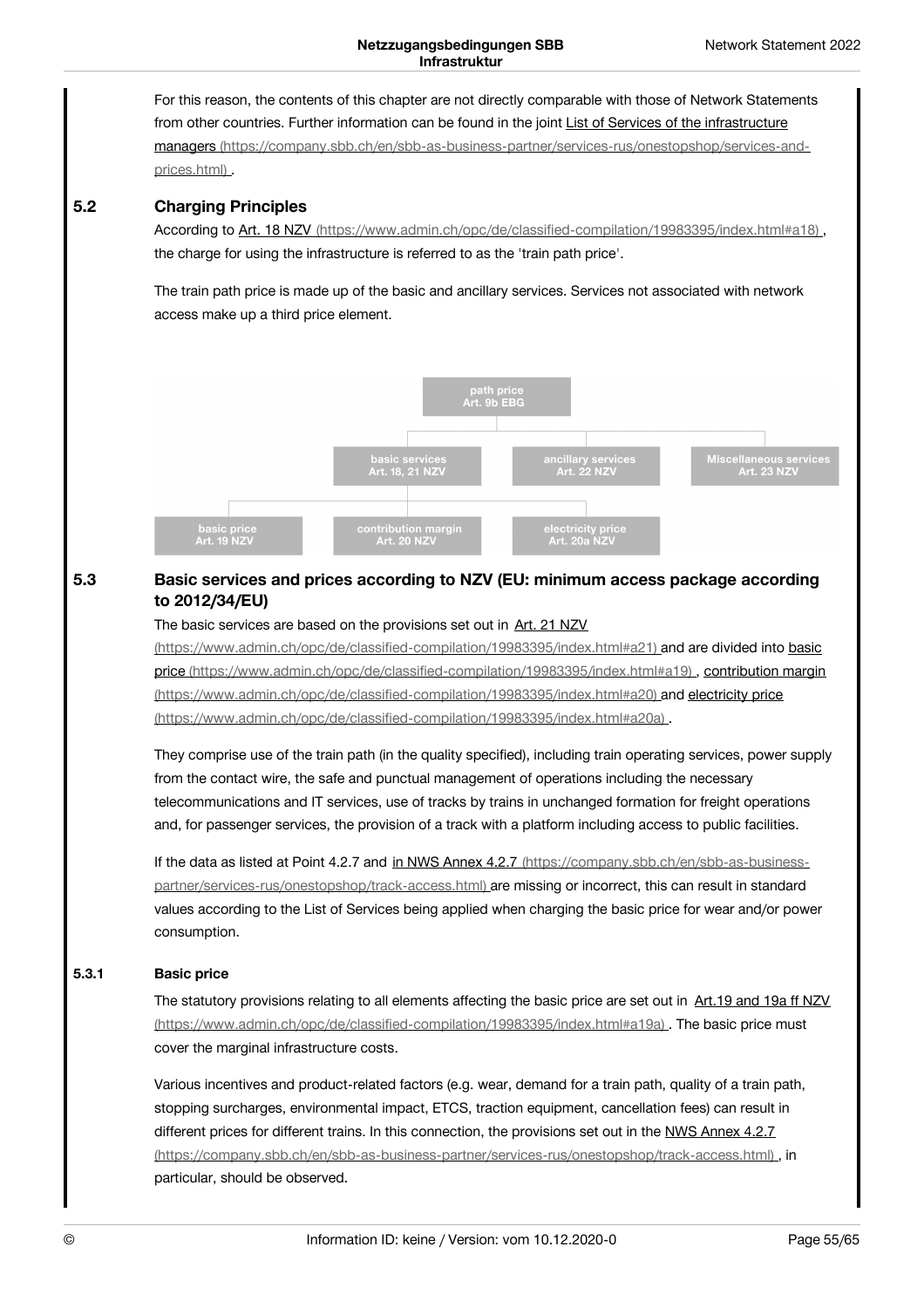#### **Contribution margin 5.3.2**

The statutory provisions relating to the contribution margin are set out in Art. 20 NZV [\(https://www.admin.ch/opc/de/classified-compilation/19983395/index.html#a20\)](https://www.admin.ch/opc/de/classified-compilation/19983395/index.html#a20) .

#### **Electricity price 5.3.3**

The statutory provisions relating to the electricity price are set out in Art. 20a NZV [\(https://www.admin.ch/opc/de/classified-compilation/19983395/index.html#a20a\)](https://www.admin.ch/opc/de/classified-compilation/19983395/index.html#a20a) .

Additional important provisions about installing, registering and using energy metering systems so that the effective electricity consumption can be billed can be found in Point 3.4.1.6.4 and also in the associated NWS Annex [\(https://company.sbb.ch/de/sbb-als-geschaeftspartner/leistungen-](https://company.sbb.ch/de/sbb-als-geschaeftspartner/leistungen-evu/onestopshop/netzzugang.html#sbba2660a)

evu/onestopshop/netzzugang.html#sbba2660a) 3.4.1.6.4 (https://company.sbb.ch/en/sbb-as-business[partner/services-rus/onestopshop/track-access.html#sbb2af6d3\)](https://company.sbb.ch/en/sbb-as-business-partner/services-rus/onestopshop/track-access.html#sbb2af6d3) .

### **Ancillary services and prices according to NZV (EU: Additional services ac-cording to 2012/34/EU) 5.4**

The statutory provisions relating to the ancillary services are set out in Art. 22 NZV [\(https://www.admin.ch/opc/de/classified-compilation/19983395/index.html#a22\)](https://www.admin.ch/opc/de/classified-compilation/19983395/index.html#a22) .

The prices for ancillary services are based on the provisions set out in Section 3 of the List of Services.

As regards using the ancillary services, responsibility for providing movable materials is split as follows:

| Railway undertaking                                  | Infrastructure manager                                                |
|------------------------------------------------------|-----------------------------------------------------------------------|
| <b>Brake bars</b>                                    | Heating system                                                        |
| Heating cable                                        | Water tap connection                                                  |
| Heating plate                                        | De-icing devices for track equipment                                  |
| <b>Hoses</b>                                         | Stop blocks (for both rails)                                          |
| De-icing devices for rolling stock Protection signal |                                                                       |
| Stop blocks (for one rail)                           | Points wedges                                                         |
| Iron handles                                         | Hand crank for points                                                 |
| Earthing rods                                        | Inspection rod                                                        |
|                                                      | Tarpaulins (for covering wagons) Lantern with white and red and light |
| Chocks                                               | Red signal flag                                                       |
| <b>Nets</b>                                          | Red stop signal disc                                                  |
| Stop block plates                                    | Departure signal rod                                                  |
| Preheating panel                                     |                                                                       |
| Tail light                                           |                                                                       |
| Tail end indicator                                   |                                                                       |
| Mobile lifts                                         |                                                                       |
| Luggage trolleys                                     |                                                                       |

**5.5**

### **Services and prices according to NZV (EU: Ancillary services according to 2012/34/EU)**

According to Art. 23 NZV [\(https://www.admin.ch/opc/de/classified-compilation/19983395/index.html#a23\)](https://www.admin.ch/opc/de/classified-compilation/19983395/index.html#a23). RUs may buy in services from companies other than the IMs at freely negotiated prices. These do not come under the principle of discrimination-free network access and include, for example, distribution services, luggage handling, rectification of faults if this does not impede operations, small-scale maintenance, largescale maintenance, vehicle cleaning and telecommunications and IT services that do not affect the train route itself.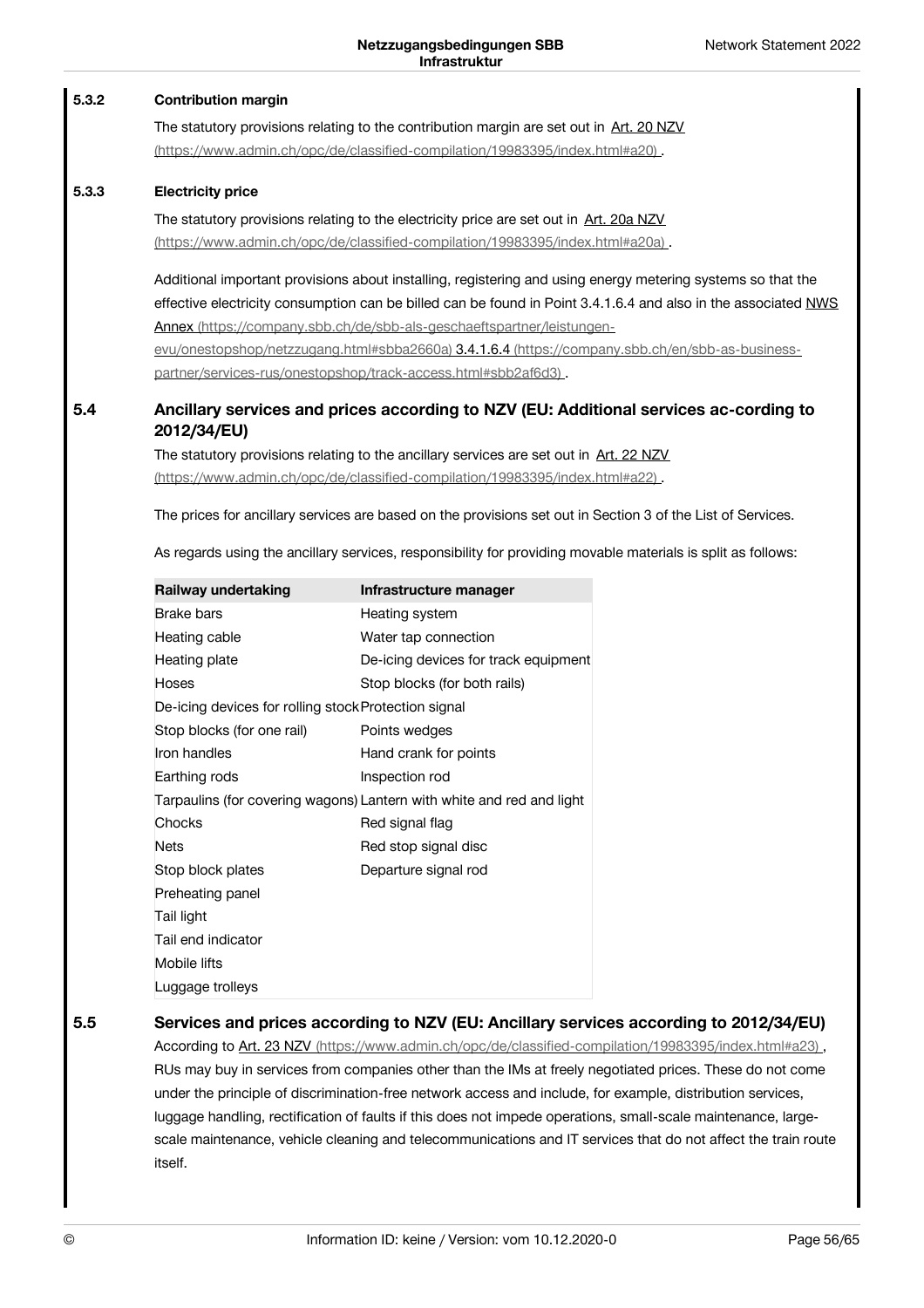<span id="page-56-0"></span>

| 5.6   | Fees, incentives and discounts                                                                                                                                                                                                  |
|-------|---------------------------------------------------------------------------------------------------------------------------------------------------------------------------------------------------------------------------------|
| 5.6.1 | Fee payable if applicants make changes to train paths (Path Modification)                                                                                                                                                       |
|       | If a train path is cancelled, the procedure set out at Point 3.1 of the List of Services will apply.                                                                                                                            |
| 5.6.2 | Fee payable if IMs make changes to train paths (Path Alteration)                                                                                                                                                                |
|       | Remains blank.                                                                                                                                                                                                                  |
| 5.6.3 | Fee for non-use of a train path                                                                                                                                                                                                 |
|       | Train paths which are not used will be charged for in accordance with Point 5.3.2 of the List of Services.                                                                                                                      |
| 5.6.4 | Fee for cancellation of a train path                                                                                                                                                                                            |
|       | If a train path is cancelled, the procedure set out at Point 2.3 of the List of Services will apply                                                                                                                             |
| 5.6.5 | <b>Incentives and discounts</b>                                                                                                                                                                                                 |
|       | Incentives and discounts are defined at Point 2.2 ff of the List of Services. They include:                                                                                                                                     |
|       | • Diesel traction supplement<br>• Freight traffic dangerous goods supplement                                                                                                                                                    |
|       | • Freight traffic low-noise bonus<br>• ETCS discount                                                                                                                                                                            |
|       | • Discount for trains with reinforced traction<br>• Discount for long trains >500m                                                                                                                                              |
| 5.7   | <b>Performance Scheme</b>                                                                                                                                                                                                       |
|       | SBB Infrastructure uses the EFA IT application (previously ErZu) to assign delays to incidents which caused                                                                                                                     |
|       | them. However, no bonus/malus system is applied on the SBB network.                                                                                                                                                             |
| 5.8   | <b>Changes to Charges</b>                                                                                                                                                                                                       |
|       | We reserve the right to make changes to the statutory services and prices. The applicable prices are defined<br>in the List of Services; where necessary, they will be adjusted to conform with the legal framework conditions. |
| 5.9   | <b>Billing Arrangements [TVS]</b>                                                                                                                                                                                               |
|       | Invoices will issued by the IMs after prior approval by the TVS.                                                                                                                                                                |
| 6     | Operations                                                                                                                                                                                                                      |
| 6.1   | <b>Introduction</b>                                                                                                                                                                                                             |
|       | This section contains a summary of the operational provisions which are to be observed on the IM's network.                                                                                                                     |
| 6.2   | <b>Operational Rules</b>                                                                                                                                                                                                        |
| 6.2.1 | <b>Rail Service Regulations</b>                                                                                                                                                                                                 |
|       | The FOT publishes the rail service regulations (FDV), based on Article 11a EBV. These apply to all RUs that                                                                                                                     |
|       | use the Swiss railway infrastructure. They comprise the safety rules for all movements by rail.                                                                                                                                 |
|       | They can be accessed at bav.admin.ch - Rechtliches - Rail Service Regulations (FDV).<br>(https://www.bav.admin.ch/bav/de/home/rechtliches/rechtsgrundlagen-vorschriften/fdv-2020.html)                                          |
| 6.2.2 | <b>Implementing provisions</b>                                                                                                                                                                                                  |
|       |                                                                                                                                                                                                                                 |
|       |                                                                                                                                                                                                                                 |
|       |                                                                                                                                                                                                                                 |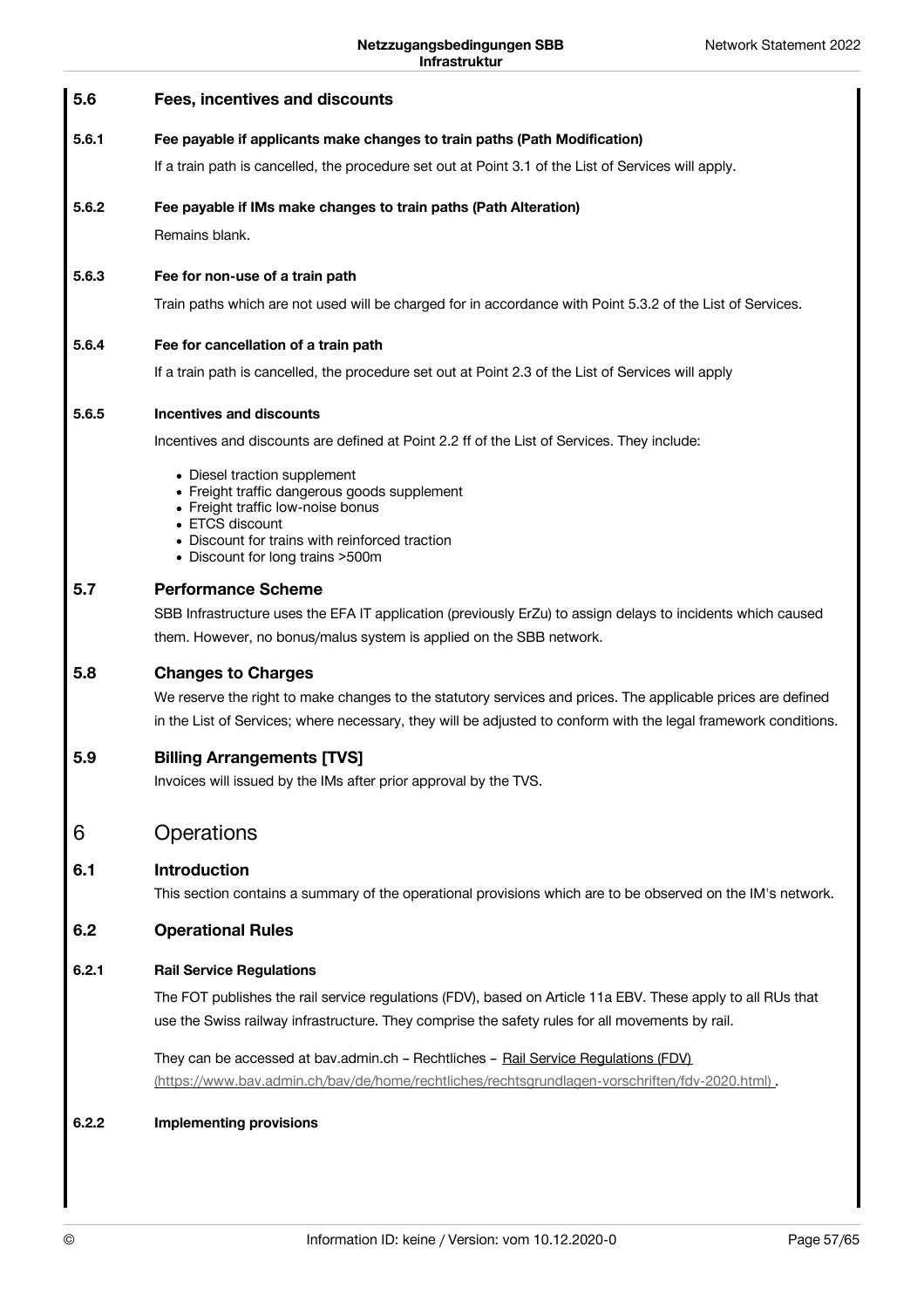To supplement the rail service regulations, railway companies (RUs and IMs) issue implementing provisions, operating regulations and technical and operational recommendations in accordance with Art. 12 and 12a EBV.

#### **Regulations relevant to network access 6.2.3**

The most important SBB Infrastructure provisions are:

- I-30111: Implementing provisions to the Rail Service Regulations AB FDV Infrastructure
- I-30121: FDV implementing provisions, local provisions for train movements and shunting manoeuvres
- I-30131: RADN block tables

All regulations relevant to network access can be downloaded from OneStopShop

[\(https://company.sbb.ch/en/sbb-as-business-partner/services-rus/onestopshop/track](https://company.sbb.ch/en/sbb-as-business-partner/services-rus/onestopshop/track-access.html#sbbfae7a9)access.html#sbbfae7a9) as PDF files and partly from [vorgaben.sbb.ch](https://vorgaben.sbb.ch/)  $\Lambda$ . The electronic document distribution system LIDI-R ensures that RUs with network access agreements are notified of changes.

Hard copies (paper versions) of individual regulations can also be obtained for a fee. An order form [\(https://company.sbb.ch/en/sbb-as-business-partner/services-rus/onestopshop/track](https://company.sbb.ch/en/sbb-as-business-partner/services-rus/onestopshop/track-access.html#sbbfae7a9)access.html#sbbfae7a9) is available. Subject to change.

#### **Exceptions 6.2.4**

Article 11a EBV states that on routes close to borders, the FOT may deem that the neighbouring country's rail service regulations apply. For example, for Italian RUs operating from and to Chiasso (the Viaggiatori and Smistamento station sections), the regulations, i.e the RFI's Fascicolo di Linea 25 published in the relevant Italian IM's directory, will apply<sup>1</sup>.

<sup>1</sup>In accordance with the agreement between the Federal Office of Transport (FOT) and the Agenzia Nazionale per la Sicurezza delle Ferrovie (ANSF) of 8 July 2014 concerning sections of the Swiss and Italian rail networks between the national borders and border stations as well as access to these sections.

#### **Operational Measures 6.3**

#### **Principles 6.3.1**

SBB Infrastructure is convinced that physical proximity to its rail production partners will enable it to deliver the best possible service to its customers particularly as regards disruption management.

Consequently, if requested, it can provide all IMs and RUs with special workstations for rent in its operational premises. For further information about requirements and terms and conditions, please contact [verkauf@sbb.ch](javascript:linkDecryptEmail().

#### **Normal operation 6.3.2**

Normal operation is based on the provisions set out in the regulations related to track access and on the RUs' operating regulations.

#### **Disturbances 6.3.3**

If operations are disrupted, IMs are obliged to inform RUs. So as to remedy the disruption and keep public transport running, the IMs and RUs are obliged to provide each other with mutual assistance in the form of information, staff and resources.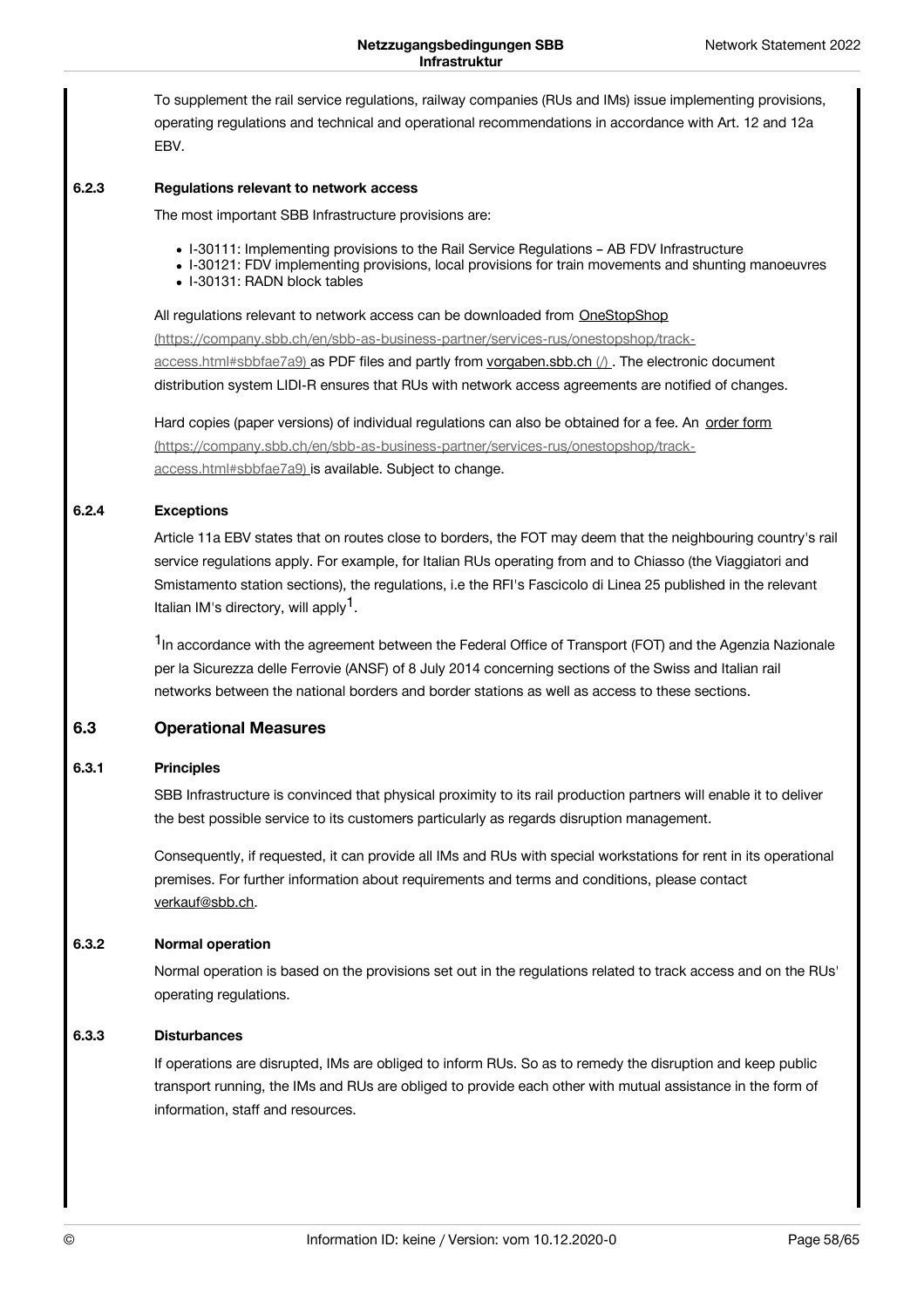#### **Principle applied where there are implications for domestic traffic 6.3.3.1**

Art. 14 NZV applies in the event of disruptions to operations.

If the disruption is likely to cause a line to be closed for several days, the IM, after consulting those RUs which are affected, will draw up an emergency timetable and publish it.

If the line closure is expected to last longer than three days, the TVS will calculate what proportion of the overall freight traffic on the closed line and on the diversionary route(s) is attributable to each RU.

It will allocate train paths on the diversionary route to each RU, based on their proportion of the overall traffic on the line affected by the closure and on the diversionary route. In doing so, it may revoke passenger and freight traffic train paths that it has already allocated if this helps to optimise capacity utilisation.

#### **Principle applied where there are implications for international traffic 6.3.3.2**

In the event of major incidents with significant international implications, emergency management will require international coordination.

If international disruptions last longer than three days and severely impact international traffic, the international emergency management system will come into effect.

The rail freight corridors will act as intermediaries in the disruption management and the communication process. Jointly with the IMs involved, they have developed and published general summaries of the diversion and operating scenarios. A reference to the diversion summary and to the scenarios can also be found in Book 4, Section 5 of the Corridor Information Documents published by the freight corridors (see Point 1.7.1 of this NWS).

Further details are set out in the Handbook for international contingency management (http://rne.eu/wp[content/uploads/International\\_Contingency\\_Management\\_Handbook\\_final\\_v1.5.pdf\)](http://rne.eu/wp-content/uploads/International_Contingency_Management_Handbook_final_v1.5.pdf) . This handbook describes standards aimed at enabling the continuation of traffic flows at the highest possible level despite an international disruption incident; it also aims to ensure that the status of the incident and its impact on traffic flows is clear to all those involved throughout Europe. It defines interruption management and communication processes that complement national disruption management procedures so as to enable better international cooperation between IMs and train path allocation bodies.

### **Tools for Trains Information and Monitoring 6.4**

**SBB Infrastructure's systems**

Info-Hub PT and Rail4 offer modern standardised solutions for exchanging data on train path production with other licensed transport companies and for obtaining such data from them. Further information is available at bahninfrastruktur.sbb.ch (https://bahninfrastruktur.sbb.ch/de/produkte-

[dienstleistungen/bahninformatiksysteme/verkehrssteuerung/infohub-pt-rail4.html\)](https://bahninfrastruktur.sbb.ch/de/produkte-dienstleistungen/bahninformatiksysteme/verkehrssteuerung/infohub-pt-rail4.html) .

# **RNE TIS**

The Train Information System operated by RailNetEurope (RNE TIS) collates real-time information on international trains in one place. The relevant data are supplied to the RNE TIS by the participating IMs and merged into a single cross-border train movement. RUs and terminal operators can apply for access to the system at no charge under tis.rne.eu [\(https://tis.rne.eu\)](https://tis.rne.eu) and participate in RNE TIS Advisory Board meetings.

### <span id="page-58-0"></span>Service Facilities 7

#### **Introduction 7.1**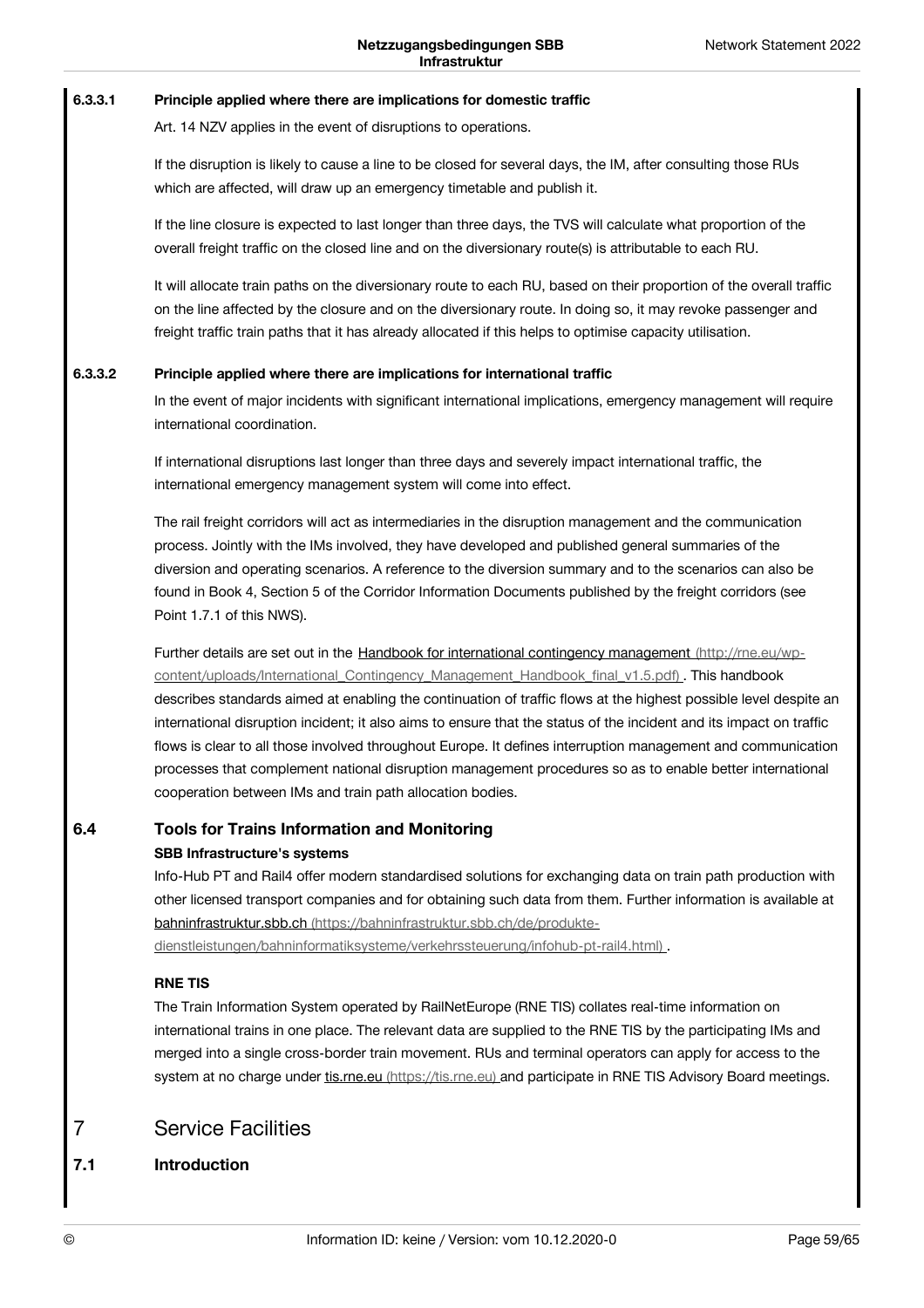Within Switzerland, in accordance with Art. 6 of the Freight Transport Ordinance (GüTV) and in addition to the basic and ancillary services, access to intermodal transshipment facilities, port installations and sidings jointly financed by the federal government must be granted without discrimination.

In EU member states, third party providers of service facilities are also obliged in accordance with EU Implementing Regulation 2017/2177 to offer their services without discrimination.

The publication can be downloaded from the European Rail Facilities Portal [\(https://railfacilitiesportal.eu/\)](https://railfacilitiesportal.eu/). Alternatively, the document template developed by the RNE can be used. This is available from rne.eu/network-statements/ [\(http://www.rne.eu/network-statements/\)](http://www.rne.eu/network-statements/) keyword: Common Template for Service Facilities.

Both the European Rail Facilities Portal and the Common Template for Service Facilities are divided into six sections:

- 1. General information
- 2. Services offered
- 3. Detailed description of the facility
- 4. Charges
- 5. Access conditions
- 6. Capacity allocation

#### **Service Facility Overview 7.2**

The locations of the service facilities operated by IMs and third parties together with the conditions for accessing and using them can be downloaded from the European Rail Facilities Portal [\(https://railfacilitiesportal.eu/\)](https://railfacilitiesportal.eu/) . Not all of SBB Infrastructure's service facilities were included in this Network Statement at the time of publication.

#### **SBB Infrastructure's service facilities 7.3**

**Overarching provisions 7.3.1**

Remains blank.

#### **Passenger stations 7.3.2**

#### **General information 7.3.2.1**

A list of all passenger stations and their platform lengths can be downloaded from the SBB's Open Data Platform [\(https://data.sbb.ch/explore/dataset/perron/table\)](https://data.sbb.ch/explore/dataset/perron/table) .

**Services 7.3.2.2**

Remains blank.

**Description** Remains blank. **7.3.2.3**

**Charges** Remains blank. **7.3.2.4**

#### **Access conditions 7.3.2.5**

Remains blank.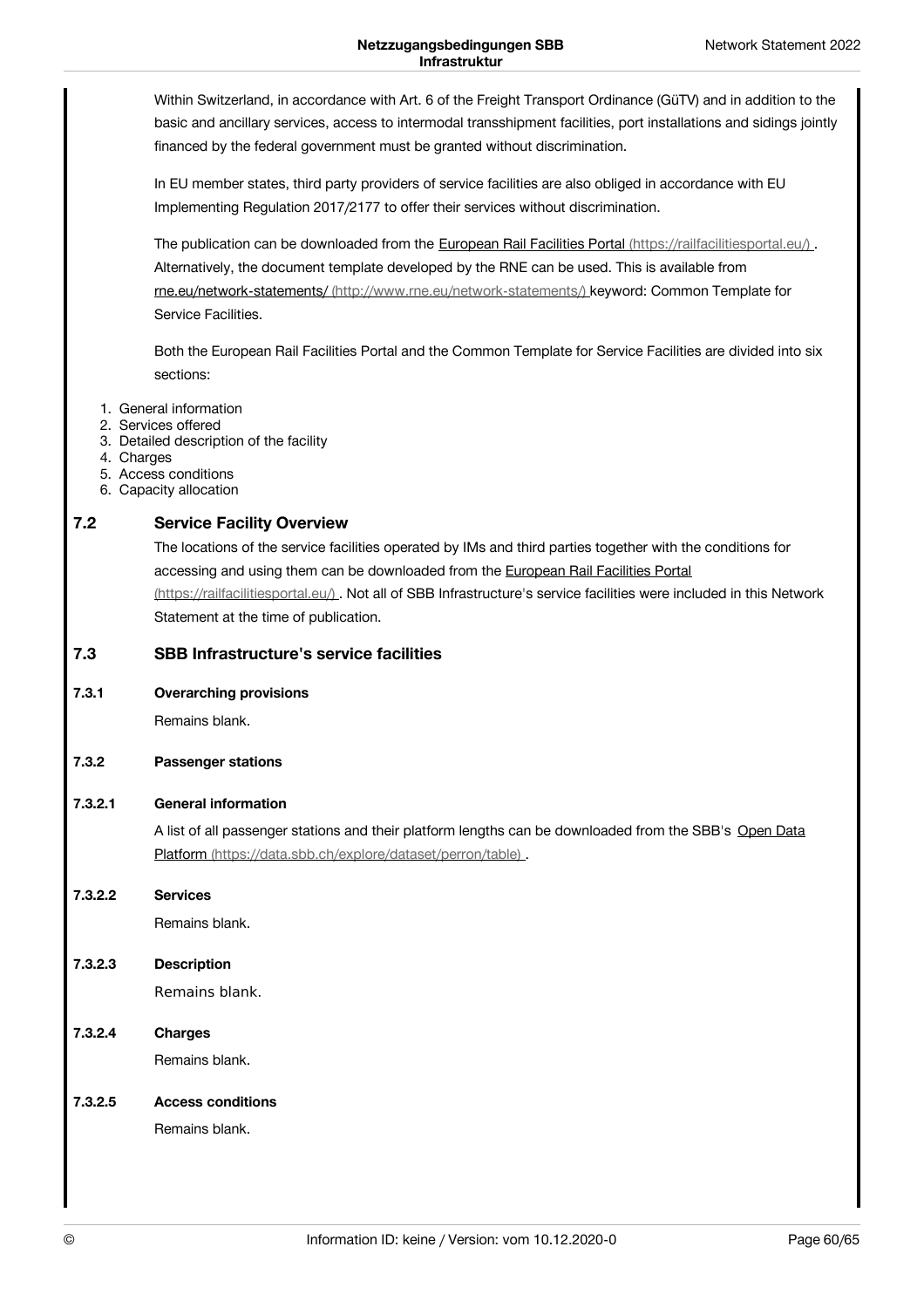| 7.3.2.6 | <b>Capacity allocation</b>                                                                                                                                                                                                                                                  |
|---------|-----------------------------------------------------------------------------------------------------------------------------------------------------------------------------------------------------------------------------------------------------------------------------|
|         | Capacity at passenger stations is allocated by ordering the basic service.                                                                                                                                                                                                  |
| 7.3.3   | <b>Freight terminals</b>                                                                                                                                                                                                                                                    |
| 7.3.3.1 | <b>General information</b>                                                                                                                                                                                                                                                  |
|         | As defined by RailNetEurope, the following facilities count as freight terminals                                                                                                                                                                                            |
|         | • Intermodal freight terminals<br>• Multifunctional rail terminals (e.g. freight stations)<br>• Public loading sidings (e.g. loading facilities)<br>• Private sidings (sidings)                                                                                             |
|         | SBB Infrastructure possesses loading facilities.                                                                                                                                                                                                                            |
|         | For information about their locations and equipment, go to freiverlad@sbb.ch                                                                                                                                                                                                |
| 7.3.3.2 | <b>Services</b>                                                                                                                                                                                                                                                             |
|         | For information, contact freiverlad@sbb.ch.                                                                                                                                                                                                                                 |
| 7.3.3.3 | <b>Description</b>                                                                                                                                                                                                                                                          |
|         | For information, contact freiverlad@sbb.ch.                                                                                                                                                                                                                                 |
| 7.3.3.4 | <b>Charges</b>                                                                                                                                                                                                                                                              |
|         | For information, contact freiverlad@sbb.ch.                                                                                                                                                                                                                                 |
| 7.3.3.5 | <b>Access conditions</b>                                                                                                                                                                                                                                                    |
|         | For information, contact freiverlad@sbb.ch.                                                                                                                                                                                                                                 |
| 7.3.3.6 | <b>Capacity allocation</b>                                                                                                                                                                                                                                                  |
|         | For information, contact freiverlad@sbb.ch.                                                                                                                                                                                                                                 |
| 7.3.4   | Marshalling Yards and Train Formation Facilities including Shunting Facilities                                                                                                                                                                                              |
| 7.3.4.1 | <b>General information</b>                                                                                                                                                                                                                                                  |
|         | There are marshalling yards in Basel, Buchs SG, Chiasso, Lausanne-Triage and in Spreitenbach/Dietikon<br>(Limmattal marshalling yard).                                                                                                                                      |
|         | In the Limmattal and Lausanne-Triage marshalling yards, trains are split and reformed by SBB Cargo on<br>behalf of SBB Infrastructure.                                                                                                                                      |
| 7.3.4.2 | <b>Services</b>                                                                                                                                                                                                                                                             |
|         | Information about ancillary services can be found in the List of Services; information about other services is<br>available from the OneStopShop (https://company.sbb.ch/de/sbb-als-geschaeftspartner/leistungen-<br>evu/onestopshop/oeffnungszeiten-rangierbahnhoefe.html) |
| 7.3.4.3 | <b>Description</b>                                                                                                                                                                                                                                                          |
|         | Details of the facilities (e.g. opening times) can be found in the OneStopShop                                                                                                                                                                                              |
|         | (https://company.sbb.ch/de/sbb-als-geschaeftspartner/leistungen-evu/onestopshop/oeffnungszeiten-<br>rangierbahnhoefe.html).                                                                                                                                                 |
|         |                                                                                                                                                                                                                                                                             |
|         |                                                                                                                                                                                                                                                                             |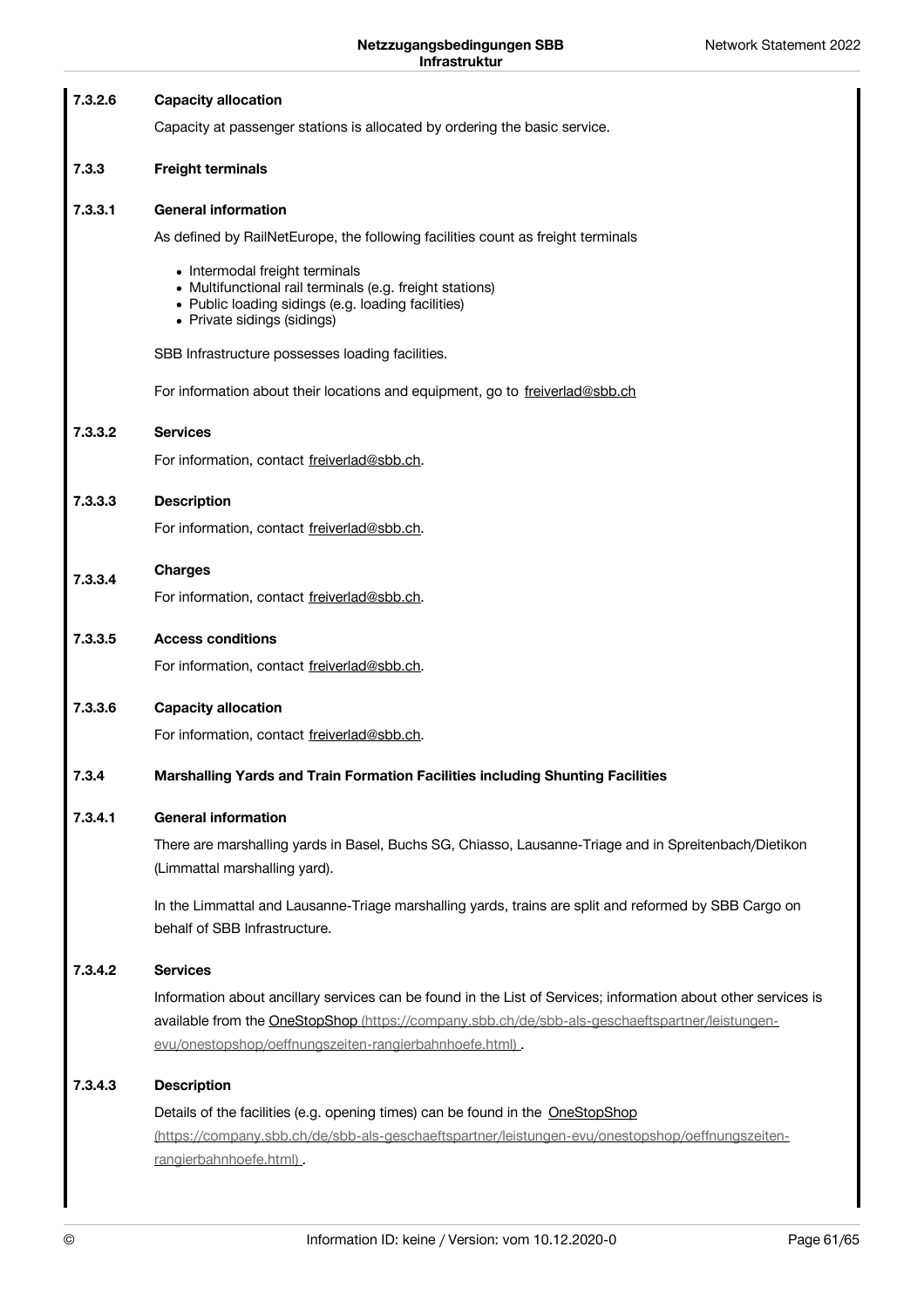| 7.3.4.4 | <b>Charges</b>                                                                                                    |
|---------|-------------------------------------------------------------------------------------------------------------------|
|         | Information about prices for ancillary services can be found in the List of Services; and for other services in   |
|         | the OneStopShop (https://company.sbb.ch/de/sbb-als-geschaeftspartner/leistungen-                                  |
|         | evu/onestopshop/oeffnungszeiten-rangierbahnhoefe.html).                                                           |
| 7.3.4.5 | <b>Access conditions</b>                                                                                          |
|         | Remains blank.                                                                                                    |
| 7.3.4.6 | <b>Capacity allocation</b>                                                                                        |
|         | Capacity allocation for ancillary services is governed by the provisions at Point 4.2.8 and for other services in |
|         | accordance with the details set out in the OneStopShop (https://company.sbb.ch/de/sbb-als-                        |
|         | geschaeftspartner/leistungen-evu/onestopshop/oeffnungszeiten-rangierbahnhoefe.html)                               |
| 7.3.5   | <b>Storage sidings</b>                                                                                            |
| 7.3.5.1 | <b>General information</b>                                                                                        |
|         | The exact locations of parking facilities can be obtained from the contact persons as shown in the address        |
|         | list.                                                                                                             |
| 7.3.5.2 | <b>Services</b>                                                                                                   |
|         | Details can be provided by the contact persons shown in the address list.                                         |
| 7.3.5.3 | <b>Description</b>                                                                                                |
|         | Details can be provided by the contact persons shown in the address list.                                         |
| 7.3.5.4 | <b>Charges</b>                                                                                                    |
|         | Prices are based on the provisions at Point 3.4 of the List of Services.                                          |
| 7.3.5.5 | <b>Access conditions</b>                                                                                          |
|         | Details can be provided by the contact persons shown in the address list.                                         |
| 7.3.5.6 | <b>Capacity allocation</b>                                                                                        |
|         | Capacity allocation is based on the provisions at Point 4.2.8.                                                    |
| 7.3.6   | <b>Maintenance facilities</b>                                                                                     |
| 7.3.6.1 | <b>General information</b>                                                                                        |
|         | SBB Infrastructure, Sensetalbahn AG and HBSAG do not have their own facilities for maintaining and                |
|         | repairing rail vehicles.                                                                                          |
| 7.3.6.2 | <b>Services</b>                                                                                                   |
|         | Remains blank.                                                                                                    |
| 7.3.6.3 | <b>Description</b>                                                                                                |
|         | Remains blank.                                                                                                    |
| 7.3.6.4 | <b>Charges</b>                                                                                                    |
|         | Remains blank.                                                                                                    |
|         |                                                                                                                   |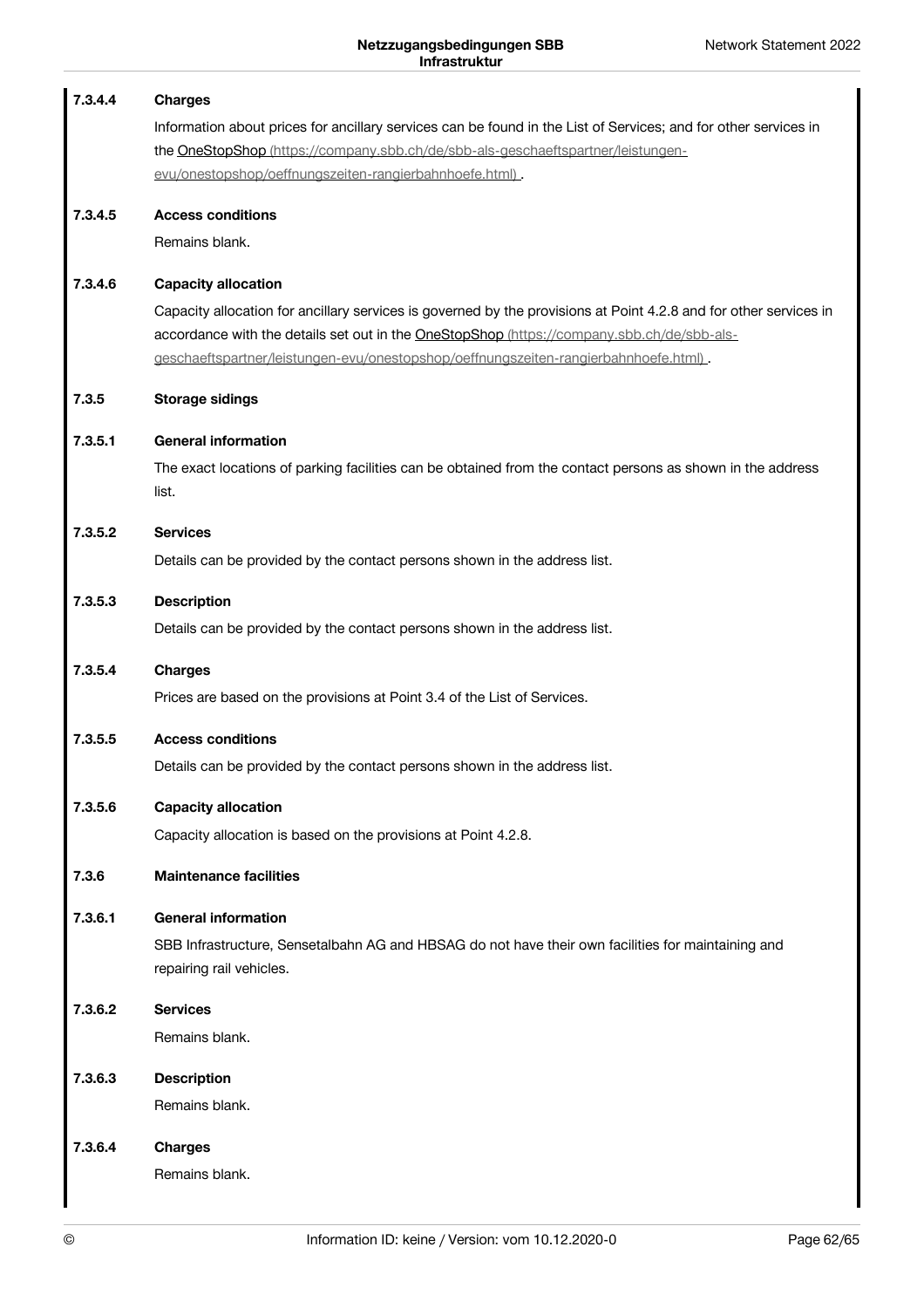| 7.3.6.5 | <b>Access conditions</b>                                                                                                                                                                                                                                                                                                                                                                                                                                                                      |
|---------|-----------------------------------------------------------------------------------------------------------------------------------------------------------------------------------------------------------------------------------------------------------------------------------------------------------------------------------------------------------------------------------------------------------------------------------------------------------------------------------------------|
|         | Remains blank.                                                                                                                                                                                                                                                                                                                                                                                                                                                                                |
| 7.3.6.6 | <b>Capacity allocation</b>                                                                                                                                                                                                                                                                                                                                                                                                                                                                    |
|         | Remains blank.                                                                                                                                                                                                                                                                                                                                                                                                                                                                                |
| 7.3.7   | Other Technical Facilities, Including Cleaning and Washing Facilities                                                                                                                                                                                                                                                                                                                                                                                                                         |
| 7.3.7.1 | <b>General information</b>                                                                                                                                                                                                                                                                                                                                                                                                                                                                    |
|         | Certain sidings as shown at Point 7.3.5 have facilities which, in accordance with Art. 22 NZV, come under<br>ancillary services that are to be offered without discrimination. These include brake testing systems, the<br>provision of water and power to passenger trains (pre-heating/pre-cooling) and the disposal of rubbish,<br>sewage and waste water. The precise locations of these facilities can be obtained from the relevant point of<br>contact shown in the list of addresses. |
| 7.3.7.2 | <b>Services</b>                                                                                                                                                                                                                                                                                                                                                                                                                                                                               |
|         | Remains blank, see general information.                                                                                                                                                                                                                                                                                                                                                                                                                                                       |
| 7.3.7.3 | <b>Description</b>                                                                                                                                                                                                                                                                                                                                                                                                                                                                            |
|         | Remains blank, see general information.                                                                                                                                                                                                                                                                                                                                                                                                                                                       |
| 7.3.7.4 | <b>Charges</b>                                                                                                                                                                                                                                                                                                                                                                                                                                                                                |
|         | Prices are based on the provisions at Point 3.4 of the List of Services.                                                                                                                                                                                                                                                                                                                                                                                                                      |
| 7.3.7.5 | <b>Access conditions</b>                                                                                                                                                                                                                                                                                                                                                                                                                                                                      |
|         | Remains blank, see general information.                                                                                                                                                                                                                                                                                                                                                                                                                                                       |
| 7.3.7.6 | <b>Capacity allocation</b>                                                                                                                                                                                                                                                                                                                                                                                                                                                                    |
|         | Capacity allocation is based on the provisions at Point 4.2.8.                                                                                                                                                                                                                                                                                                                                                                                                                                |
| 7.3.8   | Port facilities in maritime and inland ports                                                                                                                                                                                                                                                                                                                                                                                                                                                  |
| 7.3.8.1 | <b>General information</b>                                                                                                                                                                                                                                                                                                                                                                                                                                                                    |
|         | Hafenbahn Schweiz AG operates port facilities in Basel Kleinhüningen and Birsfelden. Detailed information<br>can be found on the Hafenbahn Schweiz AG website (https://port-of-switzerland.ch/hafenfirmen/hafenbahn-<br>schweiz-ag).                                                                                                                                                                                                                                                          |
| 7.3.8.2 | <b>Services</b>                                                                                                                                                                                                                                                                                                                                                                                                                                                                               |
|         | Remains blank, see general information.                                                                                                                                                                                                                                                                                                                                                                                                                                                       |
| 7.3.8.3 | <b>Description</b>                                                                                                                                                                                                                                                                                                                                                                                                                                                                            |
|         | Remains blank, see general information.                                                                                                                                                                                                                                                                                                                                                                                                                                                       |
| 7.3.8.4 | <b>Charges</b>                                                                                                                                                                                                                                                                                                                                                                                                                                                                                |
|         | Remains blank, see general information.                                                                                                                                                                                                                                                                                                                                                                                                                                                       |
| 7.3.8.5 | <b>Access conditions</b>                                                                                                                                                                                                                                                                                                                                                                                                                                                                      |
|         | Remains blank, see general information.                                                                                                                                                                                                                                                                                                                                                                                                                                                       |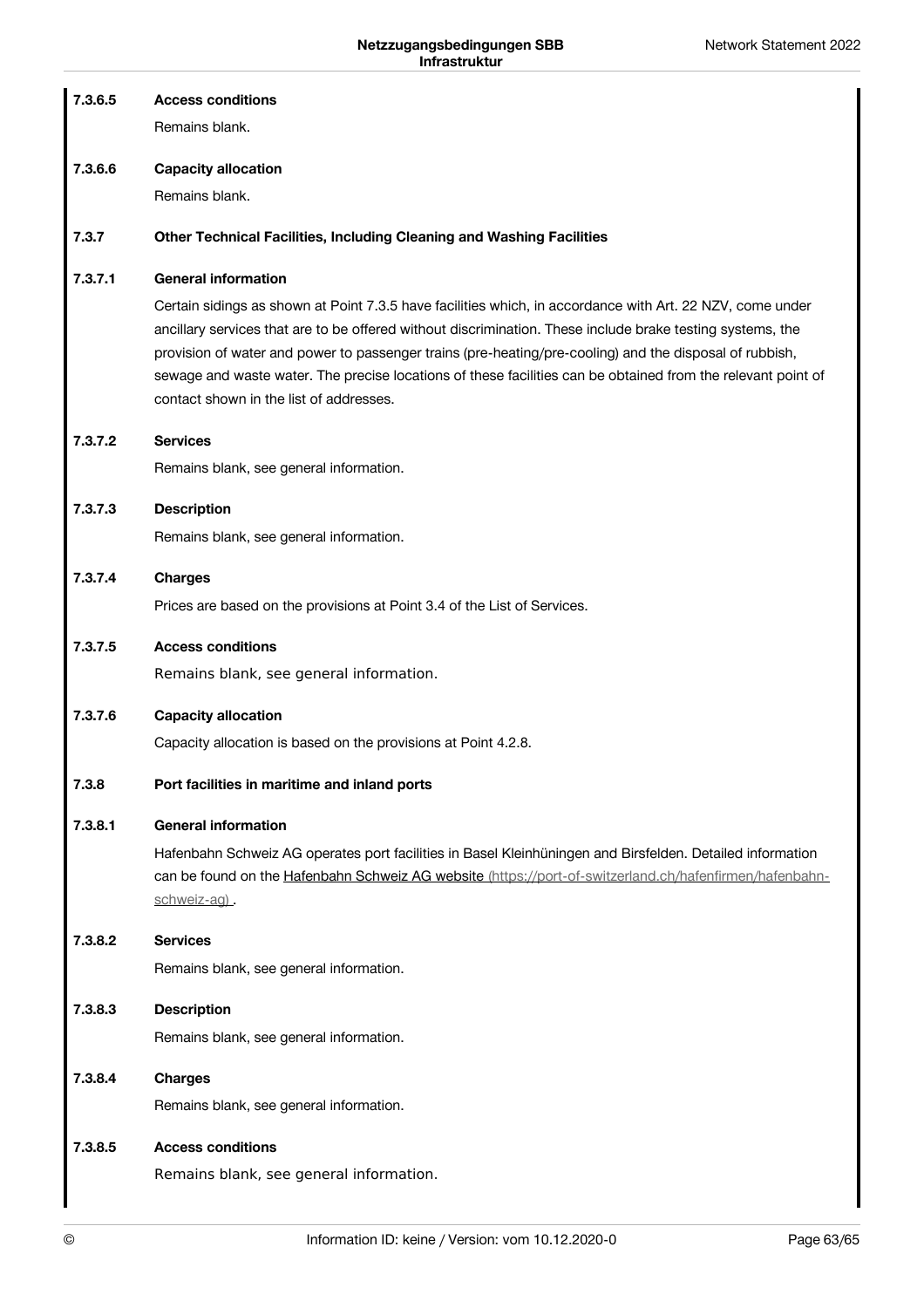| 7.3.8.6  | <b>Capacity allocation</b><br>Remains blank, see general information.                                                                                                                                                        |
|----------|------------------------------------------------------------------------------------------------------------------------------------------------------------------------------------------------------------------------------|
| 7.3.9    | Relief facilities (Auxiliary equipment, railway facilities for emergency services)                                                                                                                                           |
| 7.3.9.1  | <b>General information</b><br>SBB Infrastructure maintains fire-fighting and rescue and recovery trains at 16 sites (see I-30111, Section 1.4,<br>Point 2.4). Details are available from ALSI@sbb.ch and Regulation I-50042. |
| 7.3.9.2  | <b>Services</b><br>Remains blank, see general information.                                                                                                                                                                   |
| 7.3.9.3  | <b>Description</b><br>Remains blank, see general information.                                                                                                                                                                |
| 7.3.9.4  | <b>Charges</b><br>Remains blank, see general information.                                                                                                                                                                    |
| 7.3.9.5  | <b>Access conditions</b><br>Remains blank, see general information.                                                                                                                                                          |
| 7.3.9.6  | <b>Capacity allocation</b><br>Remains blank, see general information.                                                                                                                                                        |
| 7.3.10   | <b>Refuelling Facilities</b>                                                                                                                                                                                                 |
| 7.3.10.1 | <b>General information</b><br>For information on the services provided by and the conditions for accessing fuel tank facilities, please<br>contact the fuel tank facilities centre of excellence (KPZ TTA): kpz-tta@sbb.ch.  |
| 7.3.10.2 | <b>Services</b><br>Remains blank, see general information.                                                                                                                                                                   |
| 7.3.10.3 | <b>Description</b><br>Remains blank, see general information.                                                                                                                                                                |
| 7.3.10.4 | <b>Charges</b><br>Remains blank, see general information.                                                                                                                                                                    |
| 7.3.10.5 | <b>Access conditions</b><br>Remains blank, see general information.                                                                                                                                                          |
| 7.3.10.6 | <b>Capacity allocation</b><br>Remains blank, see general information.                                                                                                                                                        |